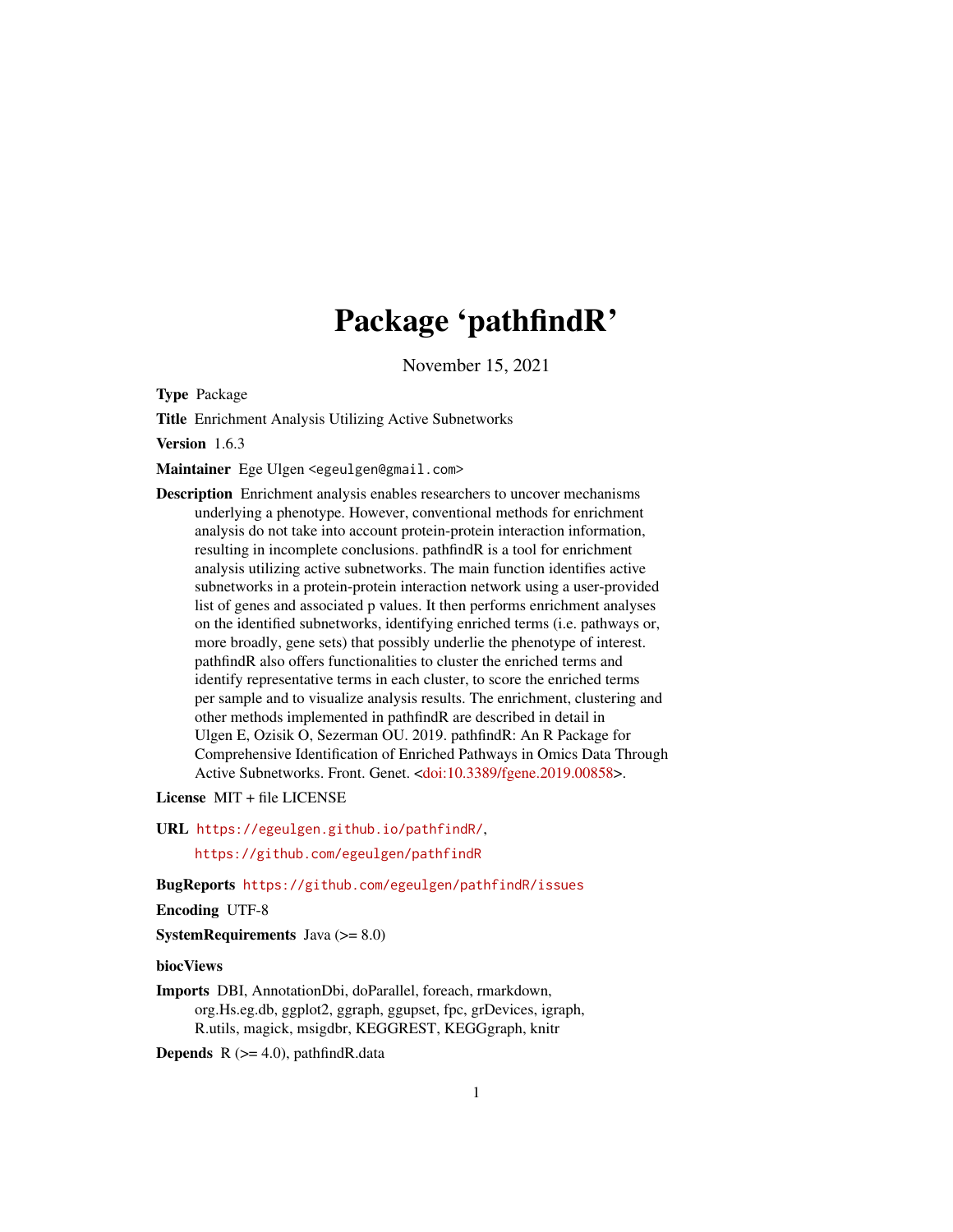**Suggests** testthat  $(>= 2.3.2)$ , covr

RoxygenNote 7.1.2

VignetteBuilder knitr

NeedsCompilation no

Author Ege Ulgen [cre, cph] (<<https://orcid.org/0000-0003-2090-3621>>), Ozan Ozisik [aut] (<<https://orcid.org/0000-0001-5980-8002>>)

Repository CRAN

Date/Publication 2021-11-15 09:20:04 UTC

# R topics documented:

| 3              |  |
|----------------|--|
| 5              |  |
| 6              |  |
| $\overline{7}$ |  |
| 8              |  |
| 9              |  |
| 10             |  |
| 11             |  |
| 12             |  |
| -13            |  |
| 14             |  |
| 15             |  |
| 16             |  |
| 17             |  |
| 18             |  |
| -19            |  |
|                |  |
|                |  |
|                |  |
| 22.            |  |
|                |  |
|                |  |
|                |  |
|                |  |
|                |  |
| 26             |  |
| 27             |  |
| 28             |  |
| - 29           |  |
|                |  |
|                |  |
|                |  |
|                |  |
|                |  |
|                |  |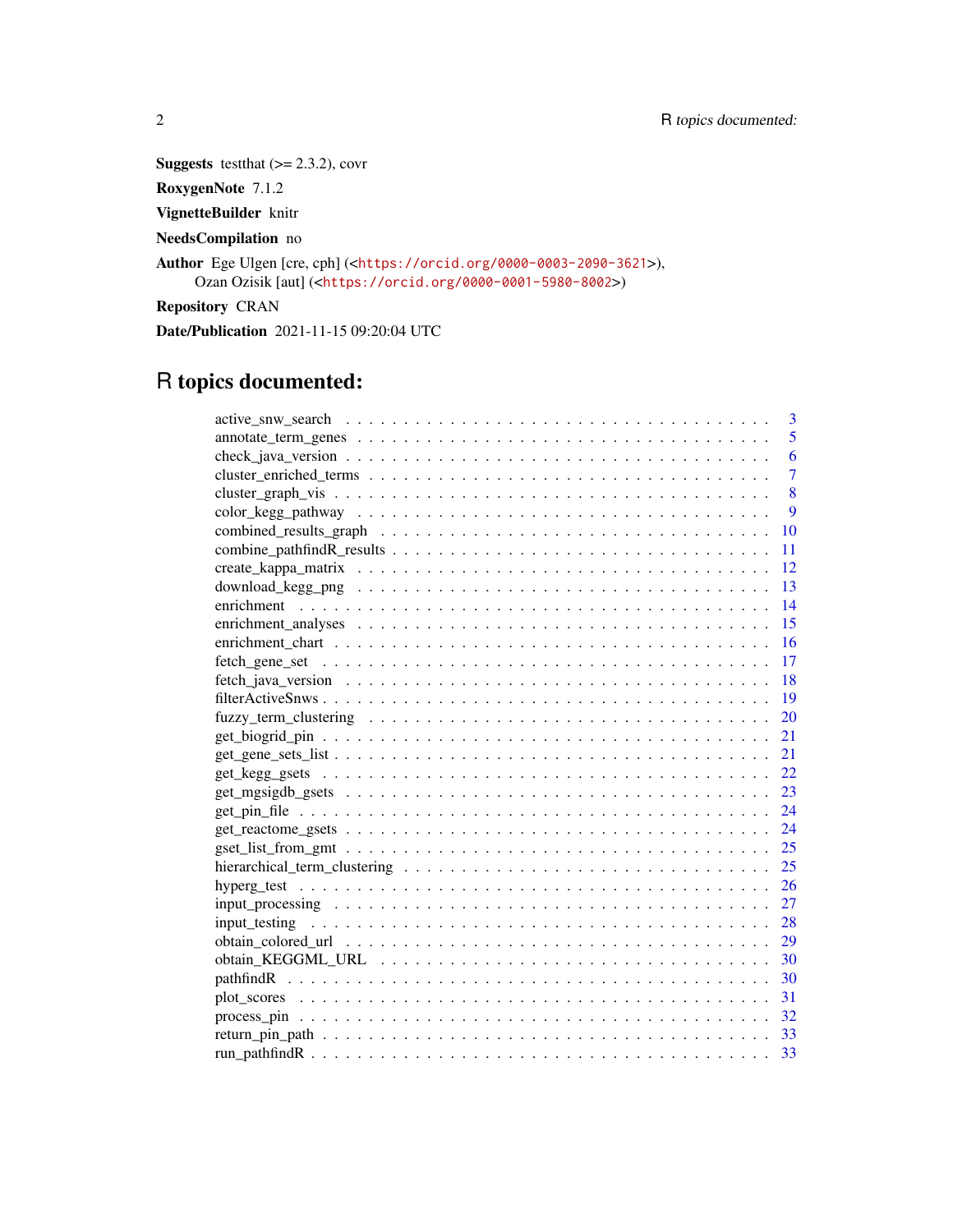<span id="page-2-0"></span>

| Index | 50 |
|-------|----|

<span id="page-2-1"></span>active\_snw\_search *Perform Active Subnetwork Search*

# Description

Perform Active Subnetwork Search

# Usage

```
active_snw_search(
  input_for_search,
 pin_name_path = "Biogrid",
  snws_file = "active_snws",
  dir_for_parallel_run = NULL,
  score\_quant\_thr = 0.8,
  sig\_gene\_thr = 0.02,
  search_method = "GR",
  silent_option = TRUE,
  use_all_positives = FALSE,
  genelnitProbs = 0.1,saTemp0 = 1,
  saTemp1 = 0.01,
  saIter = 10000,
  gap = 400,gaIter = 10000,
  gaThread = 5,
  gaCrossover = 1,
  gaMut = \theta,
  grMaxDepth = 1,
  grSearchDepth = 1,
  grOverlap = 0.5,
  grSubNum = 1000
\mathcal{E}
```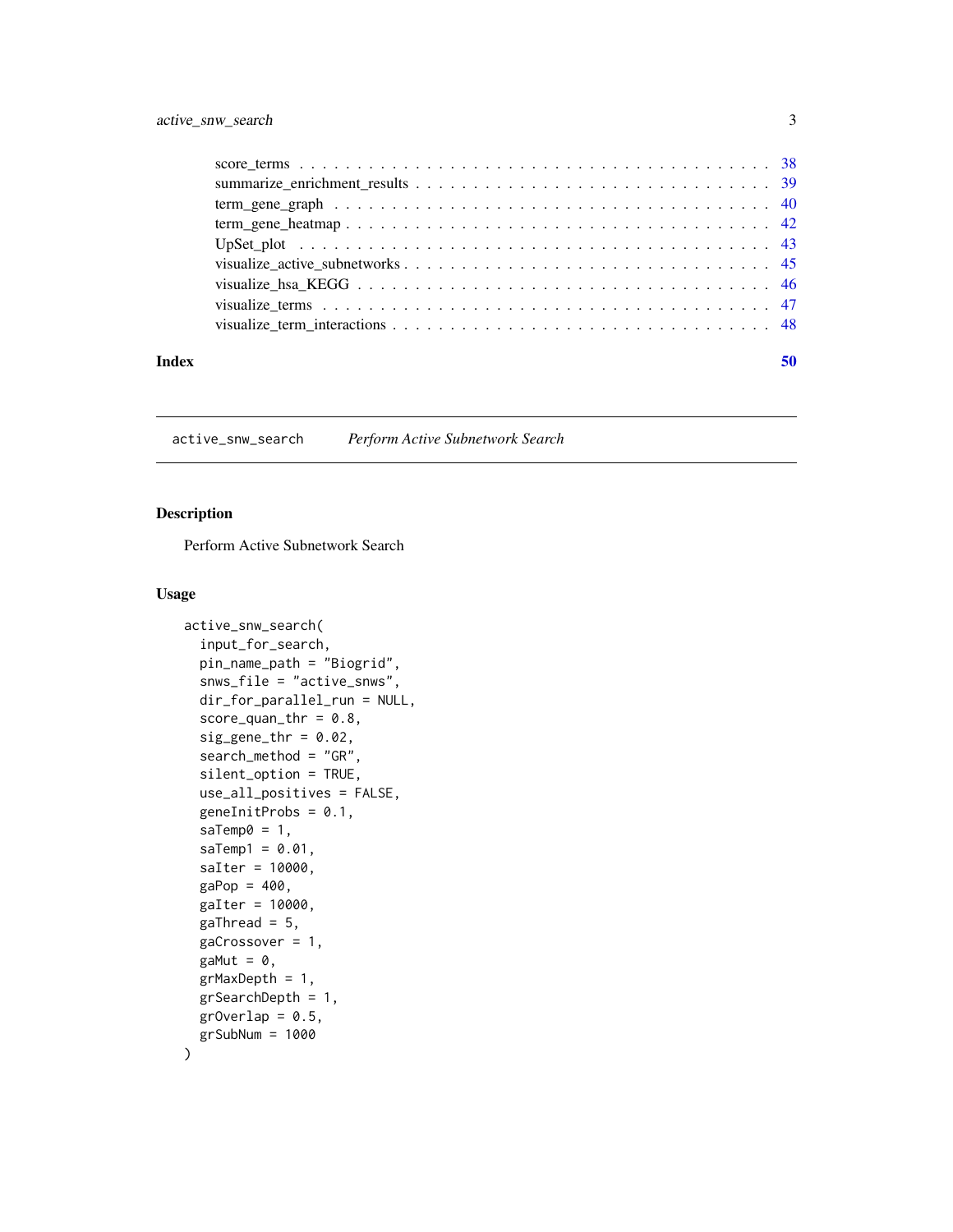| input_for_search     |                                                                                                                                                                                                                                                                                            |  |
|----------------------|--------------------------------------------------------------------------------------------------------------------------------------------------------------------------------------------------------------------------------------------------------------------------------------------|--|
|                      | input the input data that active subnetwork search uses. The input must be a data<br>frame containing at least these 2 columns:                                                                                                                                                            |  |
|                      | <b>GENE</b> Gene Symbol                                                                                                                                                                                                                                                                    |  |
|                      | <b>P_VALUE</b> p value obtained through a test, e.g. differential expression/methylation                                                                                                                                                                                                   |  |
| pin_name_path        | Name of the chosen PIN or path/to/PIN.sif. If PIN name, must be one of<br>c("Biogrid", "STRING", "GeneMania", "IntAct", "KEGG", "mmu_STRING").<br>If path/to/PIN.sif, the file must comply with the PIN specifications. (Default $=$<br>"Biogrid")                                         |  |
| snws_file            | name for active subnetwork search output data without file extension (default<br>$=$ "active_snws")                                                                                                                                                                                        |  |
| dir_for_parallel_run |                                                                                                                                                                                                                                                                                            |  |
|                      | (previously created) directory for a parallel run iteration. Used in the wrapper<br>function (see $?run\_pathfindR)$ (Default = NULL)                                                                                                                                                      |  |
|                      | score_quan_thr active subnetwork score quantile threshold. Must be between 0 and 1 or set to<br>$-1$ for not filtering. (Default = 0.8)                                                                                                                                                    |  |
| sig_gene_thr         | threshold for the minimum proportion of significant genes in the subnetwork<br>(Default = $0.02$ ) If the number of genes to use as threshold is calculated to be <<br>2 (e.g. 50 signif. genes x $0.01 = 0.5$ ), the threshold number is set to 2                                         |  |
| search_method        | algorithm to use when performing active subnetwork search. Options are greedy<br>search (GR), simulated annealing (SA) or genetic algorithm (GA) for the search<br>$(default = "GR").$                                                                                                     |  |
| silent_option        | boolean value indicating whether to print the messages to the console (FALSE)<br>or not (TRUE, this will print to a temp. file) during active subnetwork search<br>(default = TRUE). This option was added because during parallel runs, the con-<br>sole messages get disorderly printed. |  |
| use_all_positives    |                                                                                                                                                                                                                                                                                            |  |
|                      | if TRUE: in GA, adds an individual with all positive nodes. In SA, initializes<br>candidate solution with all positive nodes. (default = FALSE)                                                                                                                                            |  |
| geneInitProbs        | For SA and GA, probability of adding a gene in initial solution (default $= 0.1$ )                                                                                                                                                                                                         |  |
| saTemp0              | Initial temperature for SA (default $= 1.0$ )                                                                                                                                                                                                                                              |  |
| saTemp1              | Final temperature for SA (default = $0.01$ )                                                                                                                                                                                                                                               |  |
| saIter               | Iteration number for SA (default = $10000$ )                                                                                                                                                                                                                                               |  |
| gaPop                | Population size for GA (default = $400$ )                                                                                                                                                                                                                                                  |  |
| gaIter               | Iteration number for GA (default = $200$ )                                                                                                                                                                                                                                                 |  |
| gaThread             | Number of threads to be used in GA (default $= 5$ )                                                                                                                                                                                                                                        |  |
| gaCrossover          | Applies crossover with the given probability in GA (default $= 1$ , i.e. always<br>perform crossover)                                                                                                                                                                                      |  |
| gaMut                | For GA, applies mutation with given mutation rate (default $= 0$ , i.e. mutation<br>off)                                                                                                                                                                                                   |  |
| grMaxDepth           | Sets max depth in greedy search, 0 for no limit (default = $1$ )                                                                                                                                                                                                                           |  |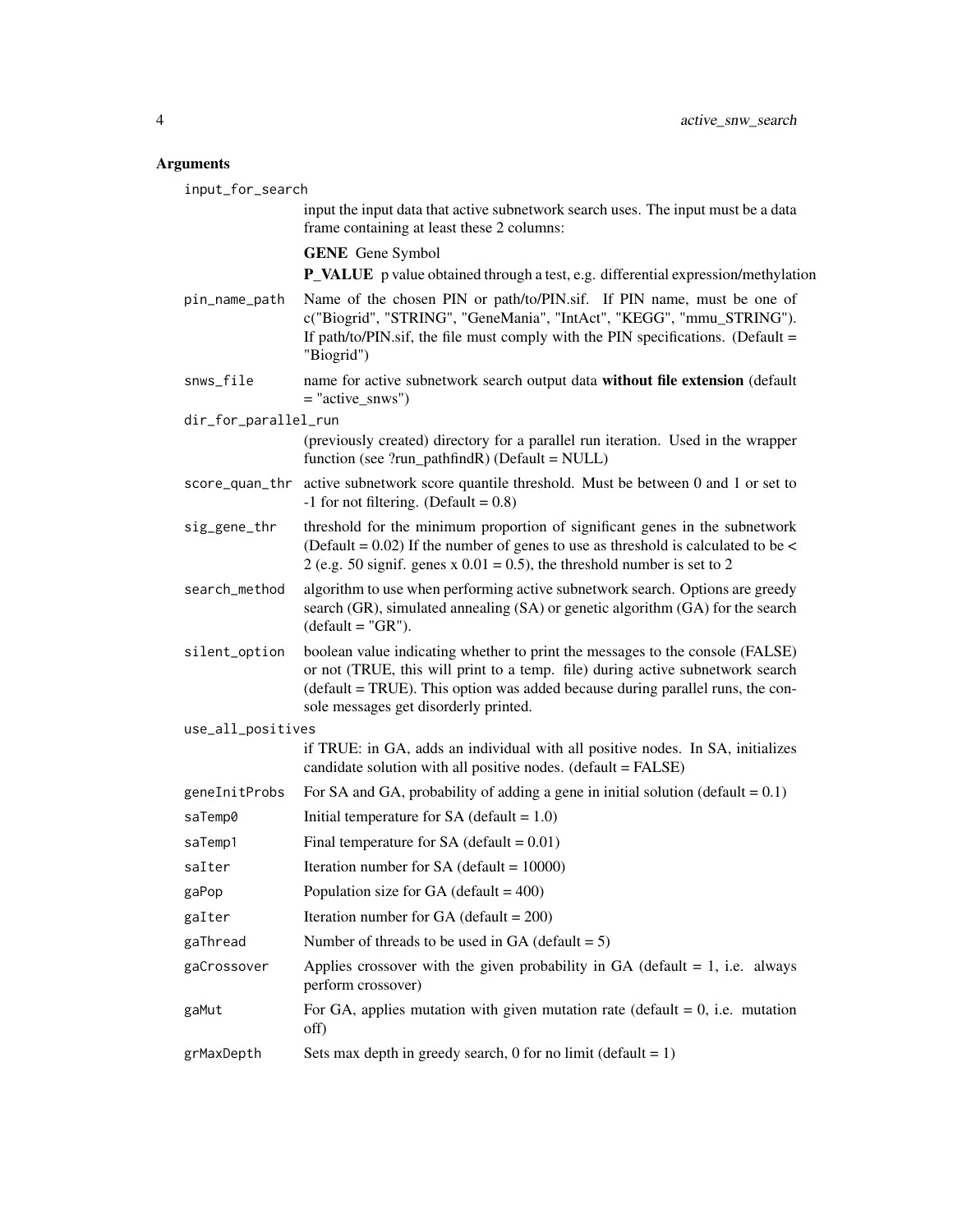<span id="page-4-0"></span>

| grSearchDepth | Search depth in greedy search (default $= 1$ )                           |
|---------------|--------------------------------------------------------------------------|
| grOverlap     | Overlap threshold for results of greedy search (default $= 0.5$ )        |
| grSubNum      | Number of subnetworks to be presented in the results (default $= 1000$ ) |

A list of genes in every identified active subnetwork that has a score greater than the 'score\_quan\_thr'th quantile and that has at least 'sig\_gene\_thr' affected genes.

# Examples

```
processed_df <- RA_input[1:15, -2]
colnames(processed_df) <- c("GENE", "P_VALUE")
GR_snws <- active_snw_search(input_for_search = processed_df,
                             pin_name_path = "KEGG",
                             search_method = "GR",
                             score_quan_thr = 0.8)
# clean-up
unlink("active_snw_search", recursive = TRUE)
```
<span id="page-4-1"></span>annotate\_term\_genes *Annotate the Affected Genes in the Provided Enriched Terms*

# Description

Function to annotate the involved affected (input) genes in each term.

#### Usage

```
annotate_term_genes(
  result_df,
  input_processed,
  genes_by_term = pathfindR.data::kegg_genes
)
```

| result df       | data frame of enrichment results. The only must-have column is "ID".                                                       |
|-----------------|----------------------------------------------------------------------------------------------------------------------------|
| input_processed |                                                                                                                            |
|                 | input data processed via input_processing                                                                                  |
|                 | genes_by_term List that contains genes for each gene set. Names of this list are gene set IDs<br>$(detault = kegg\_genes)$ |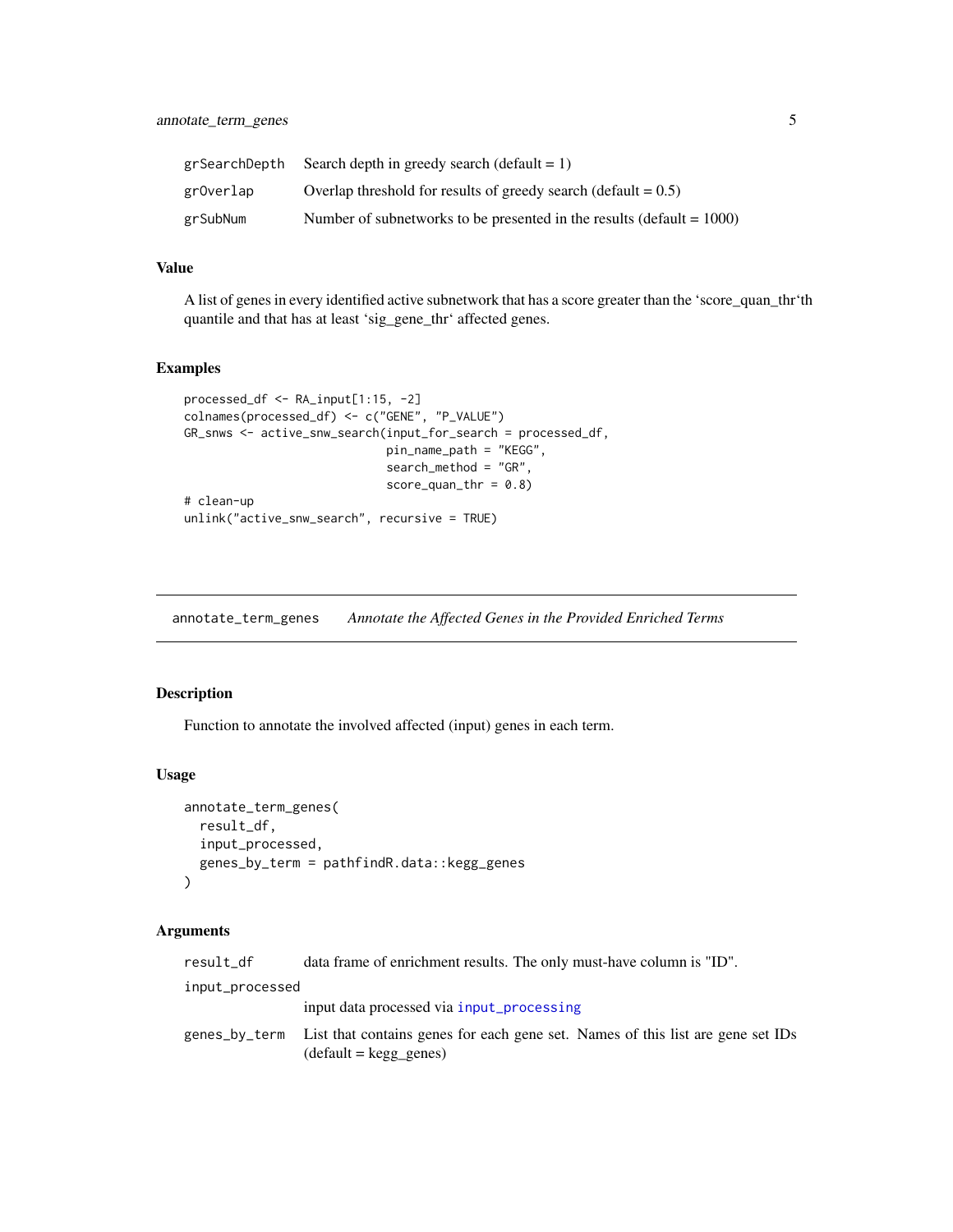<span id="page-5-0"></span>The original data frame with two additional columns:

- Up\_regulated the up-regulated genes in the input involved in the given term's gene set, commaseparated
- Down\_regulated the down-regulated genes in the input involved in the given term's gene set, comma-separated

#### Examples

```
example_gene_data <- RA_input
colnames(example_gene_data) <- c("GENE", "CHANGE", "P_VALUE")
annotated_result <- annotate_term_genes(result_df = RA_output,
                                        input_processed = example_gene_data)
```
check\_java\_version *Check Java Version*

#### Description

Check Java Version

#### Usage

```
check_java_version(version = NULL)
```
#### Arguments

```
version character vector containing the output of "java -version". If NULL, result of
                fetch_java_version is used (default = NULL)
```
# Details

this function was adapted from the CRAN package sparklyr

# Value

only parses and checks whether the java version is  $\geq 1.8$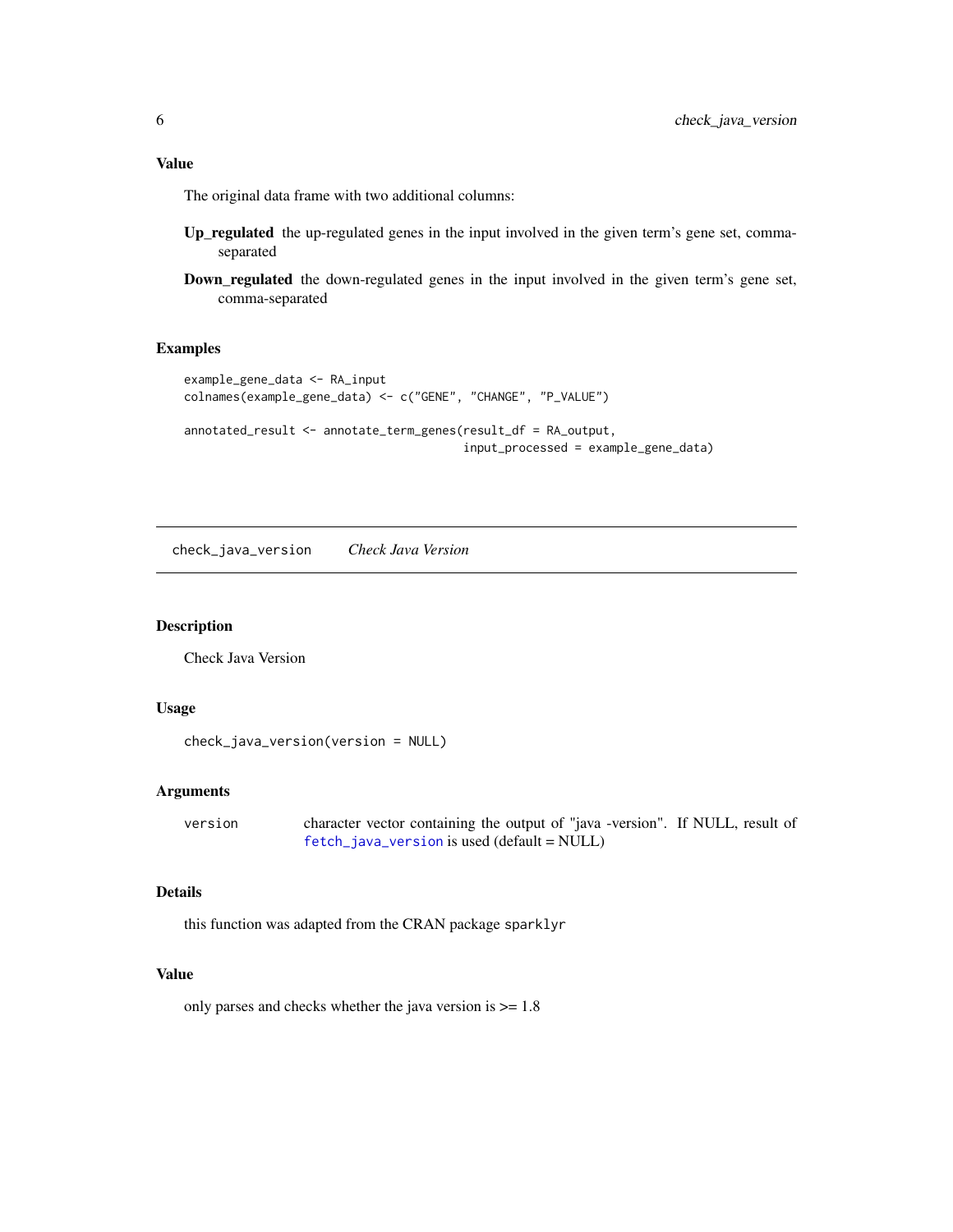<span id="page-6-1"></span><span id="page-6-0"></span>cluster\_enriched\_terms

*Cluster Enriched Terms*

#### Description

Cluster Enriched Terms

# Usage

```
cluster_enriched_terms(
  enrichment_res,
  method = "hierarchical",
 plot_clusters_graph = TRUE,
  use_description = FALSE,
  use_active_snw_genes = FALSE,
  ...
)
```
# Arguments

|                      | enrichment_res data frame of pathfindR enrichment results. Must-have columns are "Term_Description"<br>(if use_description = TRUE) or "ID" (if use_description = FALSE), "Down_regulated",<br>and "Up_regulated". If use_active_snw_genes = TRUE, "non_Signif_Snw_Genes"<br>must also be provided. |  |
|----------------------|----------------------------------------------------------------------------------------------------------------------------------------------------------------------------------------------------------------------------------------------------------------------------------------------------|--|
| method               | Either "hierarchical" or "fuzzy". Details of clustering are provided in the corre-<br>sponding functions hierarchical_term_clustering, and fuzzy_term_clustering                                                                                                                                   |  |
| plot_clusters_graph  |                                                                                                                                                                                                                                                                                                    |  |
|                      | boolean value indicate whether or not to plot the graph diagram of clustering<br>results (default = $TRUE$ )                                                                                                                                                                                       |  |
| use_description      |                                                                                                                                                                                                                                                                                                    |  |
|                      | Boolean argument to indicate whether term descriptions (in the "Term_Description"<br>column) should be used. $(detault = FALSE)$                                                                                                                                                                   |  |
| use_active_snw_genes |                                                                                                                                                                                                                                                                                                    |  |
|                      | boolean to indicate whether or not to use non-input active subnetwork genes<br>in the calculation of kappa statistics (default $=$ FALSE, i.e. only use affected<br>genes)                                                                                                                         |  |
| .                    | additional arguments for hierarchical_term_clustering, fuzzy_term_clustering<br>and cluster_graph_vis. See documentation of these functions for more de-<br>tails.                                                                                                                                 |  |

# Value

a data frame of clustering results. For "hierarchical", the cluster assignments (Cluster) and whether the term is representative of its cluster (Status) is added as columns. For "fuzzy", terms that are in multiple clusters are provided for each cluster. The cluster assignments (Cluster) and whether the term is representative of its cluster (Status) is added as columns.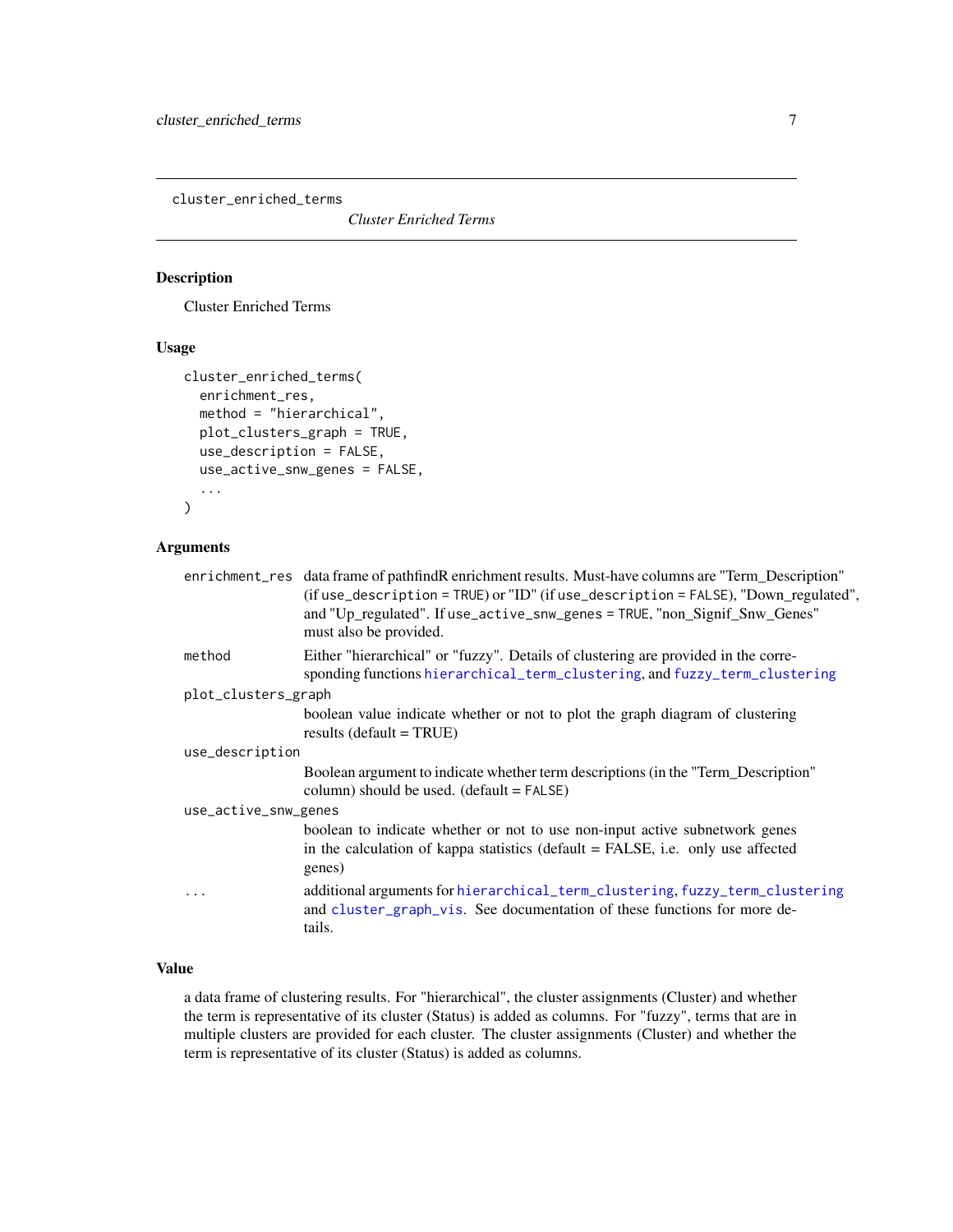# <span id="page-7-0"></span>See Also

See [hierarchical\\_term\\_clustering](#page-24-1) for hierarchical clustering of enriched terms. See [fuzzy\\_term\\_clustering](#page-19-1) for fuzzy clustering of enriched terms. See [cluster\\_graph\\_vis](#page-7-1) for graph visualization of clustering.

# Examples

```
example_clustered <- cluster_enriched_terms(RA_output[1:3, ],
 plot_clusters_graph = FALSE)
example_clustered <- cluster_enriched_terms(RA_output[1:3, ],
 method = "fuzzy", plot_clusters_graph = FALSE)
```
<span id="page-7-1"></span>cluster\_graph\_vis *Graph Visualization of Clustered Enriched Terms*

# Description

Graph Visualization of Clustered Enriched Terms

#### Usage

```
cluster_graph_vis(
  clu_obj,
  kappa_mat,
  enrichment_res,
  kappa_{th}reshold = 0.35,
  use_description = FALSE
)
```

| clu_obj         | clustering result (either a matrix obtained via hierarchical_term_clustering<br>or fuzzy_term_clustering 'fuzzy_term_clustering' or a vector obtained via<br>'hierarchical term clustering')                                                                                                       |  |
|-----------------|----------------------------------------------------------------------------------------------------------------------------------------------------------------------------------------------------------------------------------------------------------------------------------------------------|--|
| kappa_mat       | matrix of kappa statistics (output of create_kappa_matrix)                                                                                                                                                                                                                                         |  |
|                 | enrichment res data frame of pathfindR enrichment results. Must-have columns are "Term Description"<br>(if use_description = TRUE) or "ID" (if use_description = FALSE), "Down_regulated",<br>and "Up_regulated". If use_active_snw_genes = TRUE, "non_Signif_Snw_Genes"<br>must also be provided. |  |
| kappa_threshold |                                                                                                                                                                                                                                                                                                    |  |
|                 | threshold for kappa statistics, defining strong relation (default $= 0.35$ )                                                                                                                                                                                                                       |  |
| use_description |                                                                                                                                                                                                                                                                                                    |  |
|                 | Boolean argument to indicate whether term descriptions (in the "Term_Description"<br>column) should be used. $(detault = FALSE)$                                                                                                                                                                   |  |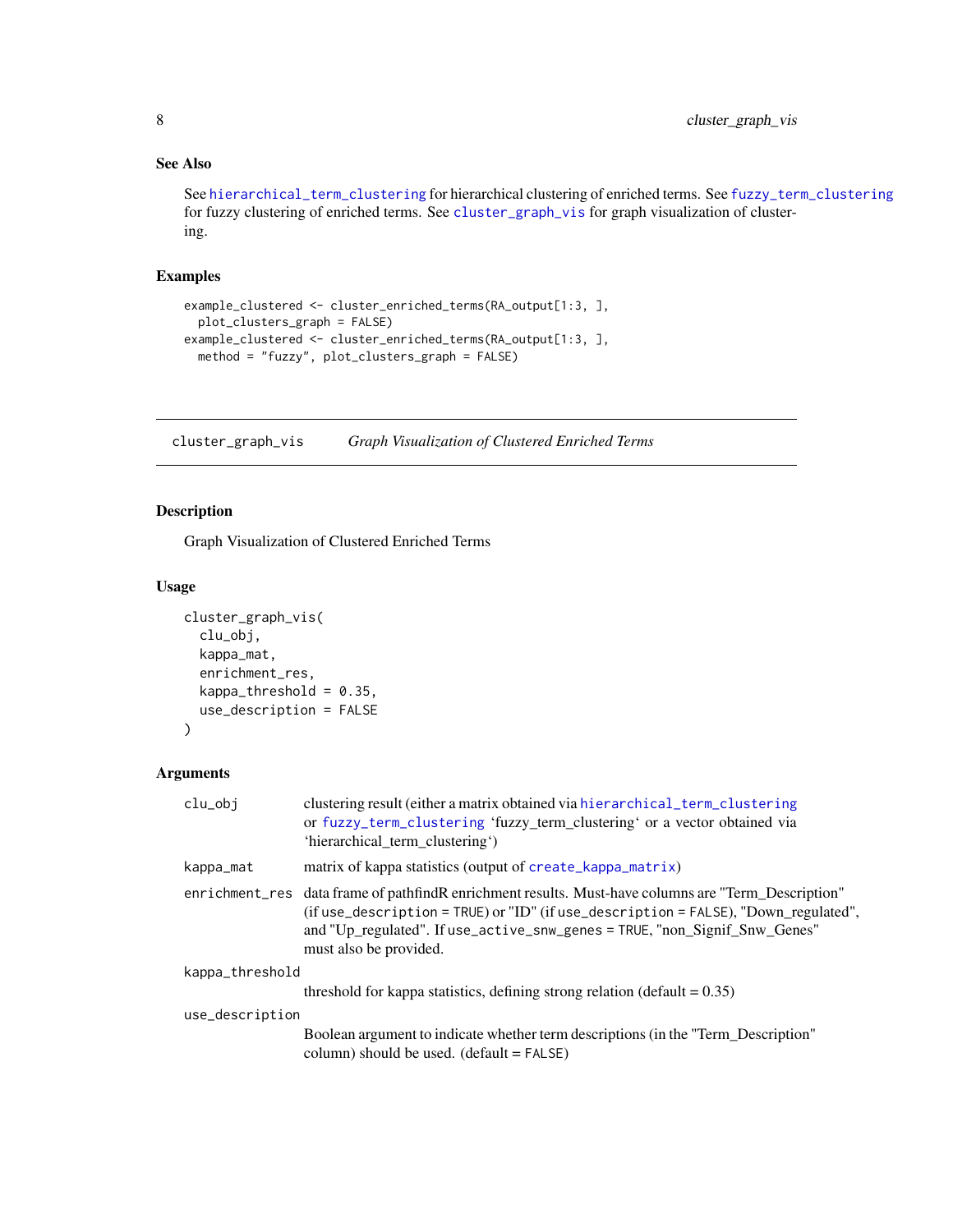<span id="page-8-0"></span>Plots a graph diagram of clustering results. Each node is an enriched term from 'enrichment\_res'. Size of node corresponds to -log(lowest\_p). Thickness of the edges between nodes correspond to the kappa statistic between the two terms. Color of each node corresponds to distinct clusters. For fuzzy clustering, if a term is in multiple clusters, multiple colors are utilized.

# Examples

```
## Not run:
cluster_graph_vis(clu_obj, kappa_mat, enrichment_res)
```

```
## End(Not run)
```
color\_kegg\_pathway *Color hsa KEGG pathway*

# Description

Color hsa KEGG pathway

#### Usage

```
color_kegg_pathway(
 pw_id,
  change_vec,
  normalize_vals = FALSE,
  node_cols = NULL,
  quiet = TRUE\lambda
```

| pw_id      | hsa KEGG pathway id (e.g. hsa05012)                                                                                                                                                                                                                                                                                                                    |
|------------|--------------------------------------------------------------------------------------------------------------------------------------------------------------------------------------------------------------------------------------------------------------------------------------------------------------------------------------------------------|
| change_vec | vector of change values, names should be haa KEGG gene ids                                                                                                                                                                                                                                                                                             |
|            | normalize_vals should change values be normalized (default = FALSE)                                                                                                                                                                                                                                                                                    |
| node_cols  | low, middle and high color values for coloring the pathway nodes (default =<br>NULL). If node_cols=NULL, the low, middle and high color are set as "green",<br>"gray" and "red". If all change values are 1e6 (in case no changes are sup-<br>plied, this dummy value is assigned by input_processing), only one color<br>("#F38F18" if NULL) is used. |
| quiet      | If TRUE, suppress status messages (if any), and the progress bar while download-<br>ing file $(s)$                                                                                                                                                                                                                                                     |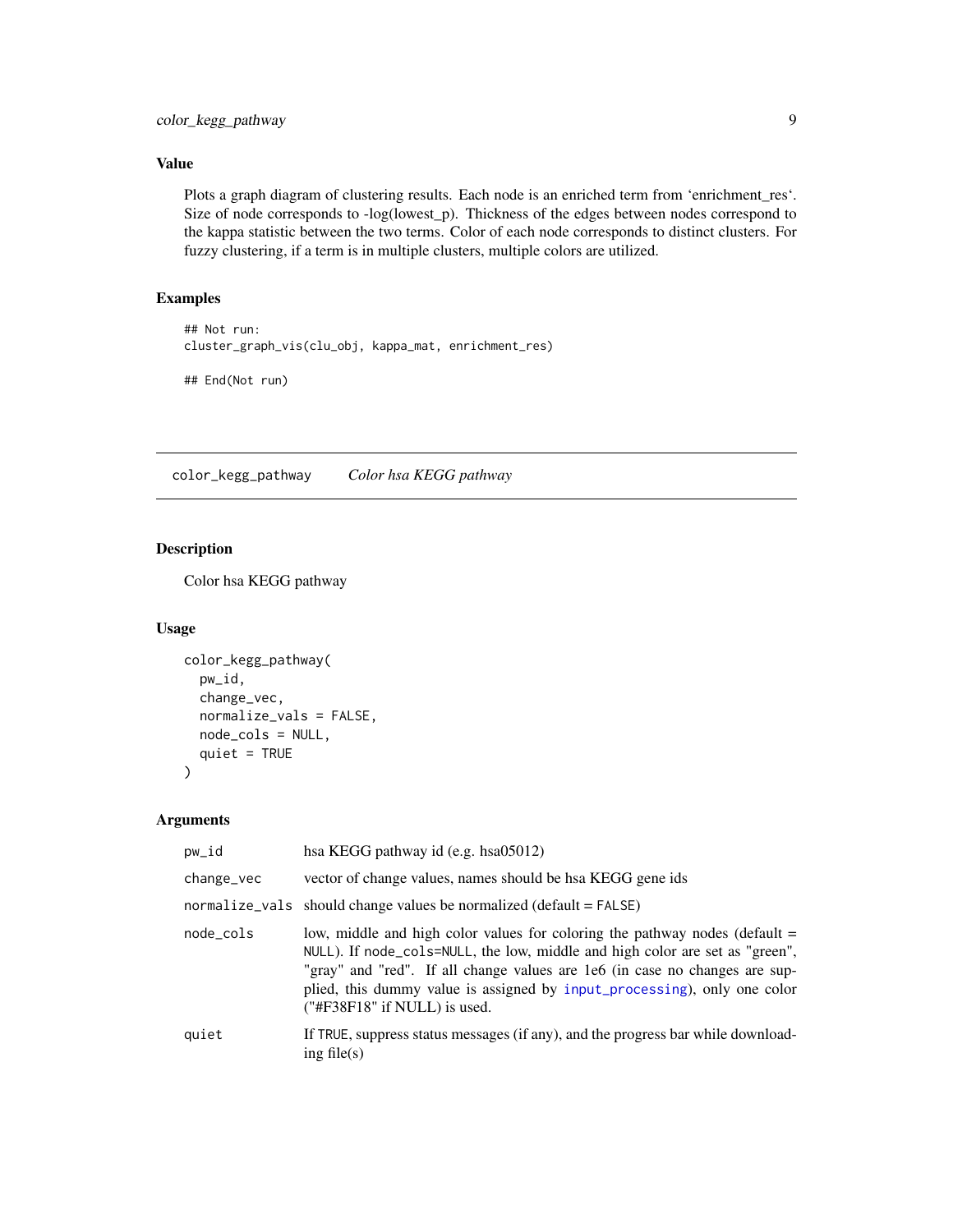list containing:

- 1. file\_path: path to colored hsa KEGG pathway diagram
- 2. all\_key\_cols: colors used for each change value bin
- 3. all\_brks: breaks used for separating change values into bins

# Examples

```
## Not run:
  pw_id <- "hsa00010"
   change_vec \leq \leq \leq (-2, 4, 6)names(change_vec) <- c("hsa:2821", "hsa:226", "hsa:229")
   result <- pathfindR:::color_kegg_pathway(pw_id, change_vec)
## End(Not run)
```
combined\_results\_graph

*Combined Results Graph*

# Description

Combined Results Graph

# Usage

```
combined_results_graph(
  combined_df,
  selected_terms = "common",
  use_description = FALSE,
  layout = "stress",
  node_size = "num_genes"
)
```

| combined_df     | Data frame of combined pathfind R enrichment results                                                                                                                                          |
|-----------------|-----------------------------------------------------------------------------------------------------------------------------------------------------------------------------------------------|
|                 | selected_terms the vector of selected terms for creating the graph (either IDs or term descrip-<br>tions). If set to "common", all of the common terms are used. (default = "com-<br>$mon'$ ) |
| use_description |                                                                                                                                                                                               |
|                 | Boolean argument to indicate whether term descriptions (in the "Term_Description"<br>column) should be used. $(detault = FALSE)$                                                              |
| layout          | The type of layout to create (see ggraph for details. Default $=$ "stress")                                                                                                                   |
| node_size       | Argument to indicate whether to use number of significant genes ("num_genes")<br>or the -log10(lowest p value) ("p_val") for adjusting the node sizes (default =<br>$"num\_genes"$            |

<span id="page-9-0"></span>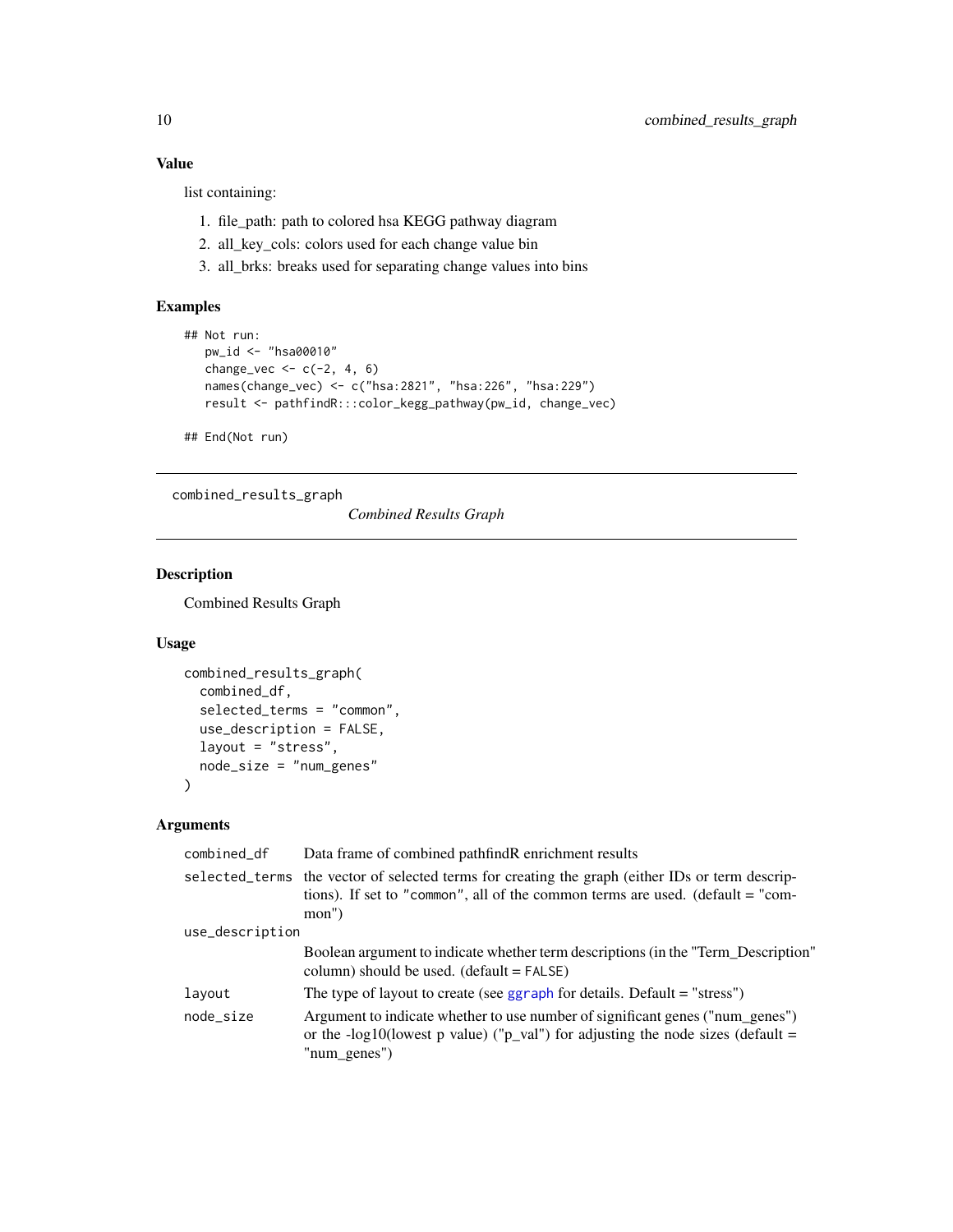<span id="page-10-0"></span>a [ggraph](#page-0-0) object containing the combined term-gene graph. Each node corresponds to an enriched term (orange if common, different shades of blue otherwise), an up-regulated gene (green), a downregulated gene (red) or a conflicting (i.e. up in one analysis, down in the other or vice versa) gene (gray). An edge between a term and a gene indicates that the given term involves the gene. Size of a term node is proportional to either the number of genes (if node\_size = "num\_genes") or the  $-log10(lowest p value)$  (if node\_size = "p\_val").

#### Examples

```
combined_results <- combine_pathfindR_results(RA_output,
                                              RA_comparison_output,
                                              plot_common = FALSE)
g <- combined_results_graph(combined_results, selected_terms = sample(combined_results$ID, 3))
```
combine\_pathfindR\_results

*Combine 2 pathfindR Results*

#### Description

Combine 2 pathfindR Results

# Usage

```
combine_pathfindR_results(result_A, result_B, plot_common = TRUE)
```
#### Arguments

| result_A    | data frame of first pathfind R enrichment results                                                    |
|-------------|------------------------------------------------------------------------------------------------------|
| result B    | data frame of second pathfind R enrichment results                                                   |
| plot_common | boolean to indicate whether or not to plot the term-gene graph of the common<br>terms (default=TRUE) |

#### Value

Data frame of combined pathfindR enrichment results. Columns are:

ID ID of the enriched term

Term Description Description of the enriched term

Fold Enrichment A Fold enrichment value for the enriched term (Calculated using ONLY the input genes)

occurrence\_A the number of iterations that the given term was found to enriched over all iterations

lowest\_p\_A the lowest adjusted-p value of the given term over all iterations

highest\_p\_A the highest adjusted-p value of the given term over all iterations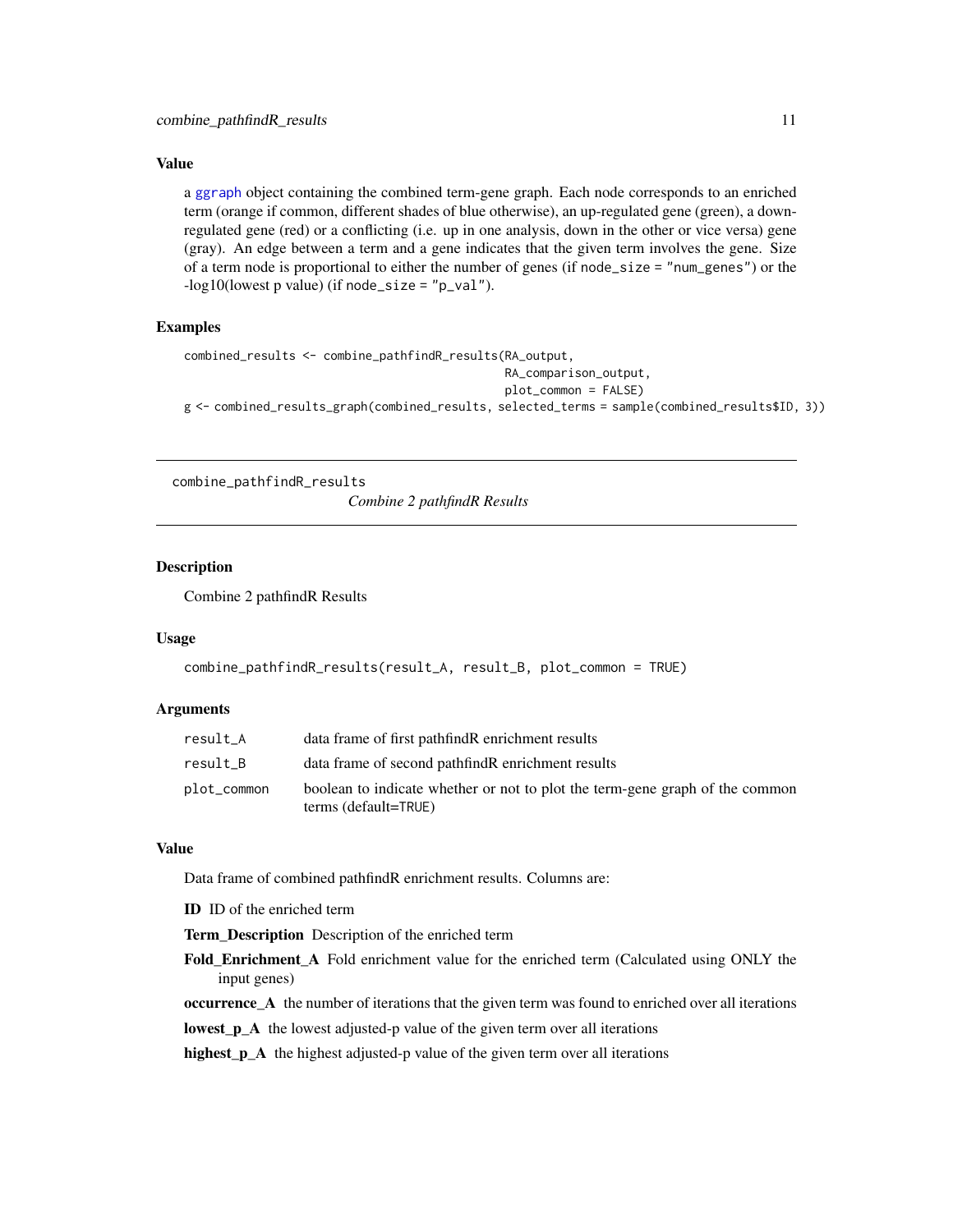- <span id="page-11-0"></span>Up\_regulated $\Delta$  the up-regulated genes in the input involved in the given term's gene set, commaseparated
- Down\_regulated\_A the down-regulated genes in the input involved in the given term's gene set, comma-separated
- Fold\_Enrichment\_B Fold enrichment value for the enriched term (Calculated using ONLY the input genes)

occurrence\_B the number of iterations that the given term was found to enriched over all iterations

- lowest\_p\_B the lowest adjusted-p value of the given term over all iterations
- highest\_p\_B the highest adjusted-p value of the given term over all iterations
- $Up\_regulated\_B$  the up-regulated genes in the input involved in the given term's gene set, commaseparated
- **Down\_regulated\_B** the down-regulated genes in the input involved in the given term's gene set, comma-separated
- combined p the combined p value (via Fisher's method)
- status whether the term is found in both analyses ("common"), found only in the first ("A only") or found only in the second ("B only)

By default, the function also displays the term-gene graph of the common terms

#### Examples

combined\_results <- combine\_pathfindR\_results(RA\_output, RA\_comparison\_output)

<span id="page-11-1"></span>create\_kappa\_matrix *Create Kappa Statistics Matrix*

#### Description

Create Kappa Statistics Matrix

#### Usage

```
create_kappa_matrix(
  enrichment_res,
  use_description = FALSE,
  use_active_snw_genes = FALSE
\lambda
```

```
enrichment_res data frame of pathfindR enrichment results. Must-have columns are "Term_Description"
                 (if use_description = TRUE) or "ID" (if use_description = FALSE), "Down_regulated",
                 and "Up_regulated". If use_active_snw_genes = TRUE, "non_Signif_Snw_Genes"
                 must also be provided.
```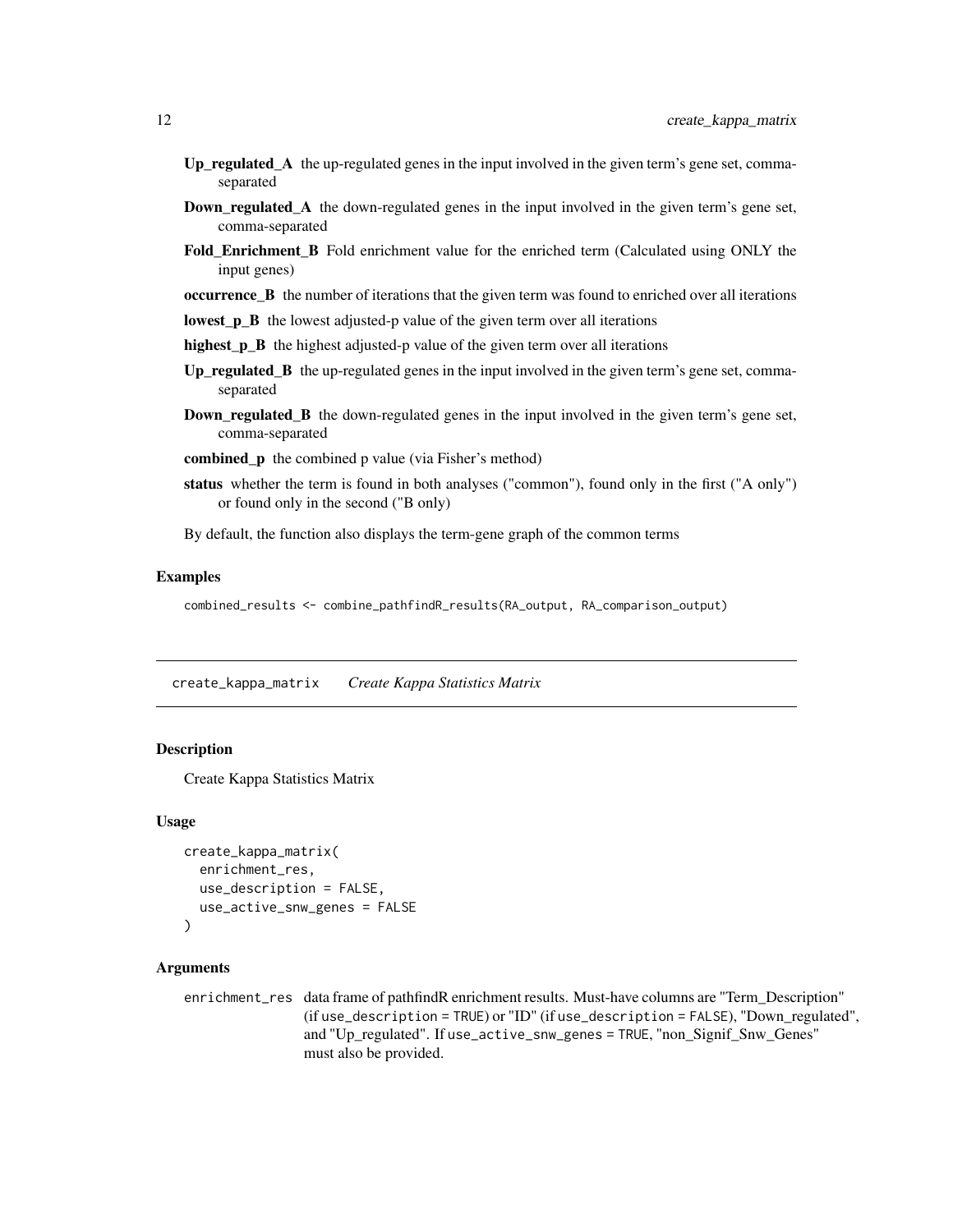# <span id="page-12-0"></span>download\_kegg\_png 13

```
use_description
```
Boolean argument to indicate whether term descriptions (in the "Term\_Description" column) should be used. (default = FALSE)

use\_active\_snw\_genes

boolean to indicate whether or not to use non-input active subnetwork genes in the calculation of kappa statistics (default = FALSE, i.e. only use affected genes)

# Value

a matrix of kappa statistics between each term in the enrichment results.

#### Examples

```
sub_df <- RA_output[1:3, ]
create_kappa_matrix(sub_df)
```
download\_kegg\_png *Download Colored KEGG Diagram PNG*

# Description

Download Colored KEGG Diagram PNG

#### Usage

```
download_kegg_png(pw_url, f_path, quiet = TRUE)
```
# Arguments

| pw_url | url to download                                                                                    |
|--------|----------------------------------------------------------------------------------------------------|
| f_path | local path to save the file                                                                        |
| auiet  | If TRUE, suppress status messages (if any), and the progress bar while download-<br>ing file $(s)$ |

# Value

download status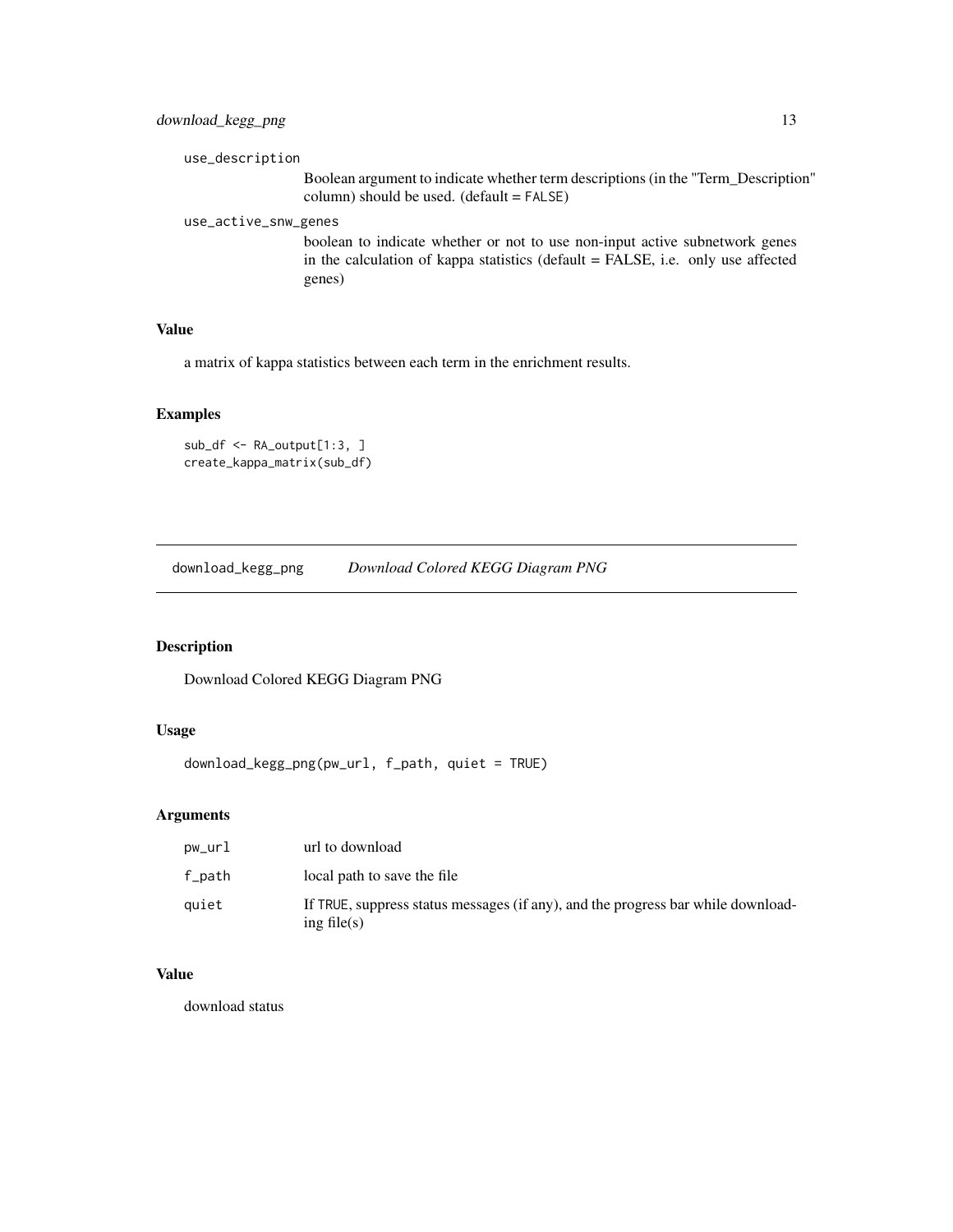<span id="page-13-1"></span><span id="page-13-0"></span>

# Description

Perform Enrichment Analysis for a Single Gene Set

#### Usage

```
enrichment(
  input_genes,
  genes_by_term = pathfindR.data::kegg_genes,
  term_descriptions = pathfindR.data::kegg_descriptions,
  adj_method = "bonferroni",
  enrichment_threshold = 0.05,
  sig_genes_vec,
 background_genes
)
```
# Arguments

| input_genes          | The set of gene symbols to be used for enrichment analysis. In the scope of this<br>package, these are genes that were identified for an active subnetwork |  |
|----------------------|------------------------------------------------------------------------------------------------------------------------------------------------------------|--|
| genes_by_term        | List that contains genes for each gene set. Names of this list are gene set IDs<br>$(detault = kegg\_genes)$                                               |  |
| term_descriptions    |                                                                                                                                                            |  |
|                      | Vector that contains term descriptions for the gene sets. Names of this vector<br>are gene set IDs (default $=$ kegg_descriptions)                         |  |
| adj_method           | correction method to be used for adjusting p-values. (default = "bonferroni")                                                                              |  |
| enrichment_threshold |                                                                                                                                                            |  |
|                      | adjusted-p value threshold used when filtering enrichment results (default $=$<br>0.05)                                                                    |  |
| sig_genes_vec        | vector of significant gene symbols. In the scope of this package, these are the<br>input genes that were used for active subnetwork search                 |  |
| background_genes     |                                                                                                                                                            |  |
|                      | vector of background genes. In the scope of this package, the background genes<br>are taken as all genes in the PIN (see enrichment_analyses)              |  |

# Value

A data frame that contains enrichment results

#### See Also

[p.adjust](#page-0-0) for adjustment of p values. See [run\\_pathfindR](#page-32-1) for the wrapper function of the pathfindR workflow. [hyperg\\_test](#page-25-1) for the details on hypergeometric distribution-based hypothesis testing.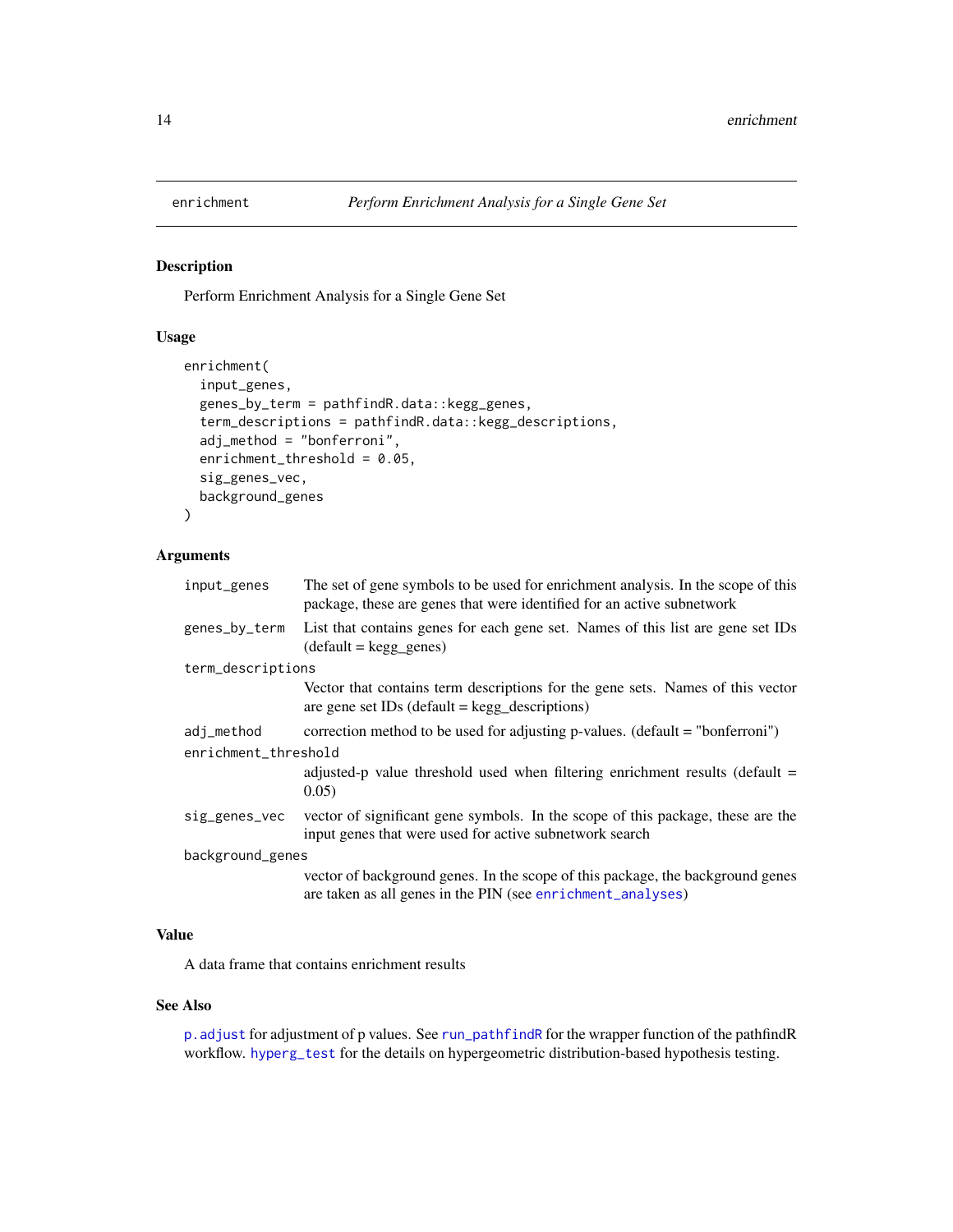<span id="page-14-0"></span>enrichment\_analyses 15

# Examples

```
enrichment(input_genes = c("PER1", "PER2", "CRY1", "CREB1"),
          sig_genes_vec = "PER1",
          background_genes = unlist(pathfindR.data::kegg_genes))
```
<span id="page-14-1"></span>enrichment\_analyses *Perform Enrichment Analyses on the Input Subnetworks*

# Description

Perform Enrichment Analyses on the Input Subnetworks

# Usage

```
enrichment_analyses(
  snws,
  sig_genes_vec,
 pin_name_path = "Biogrid",
  genes_by_term = pathfindR.data::kegg_genes,
  term_descriptions = pathfindR.data::kegg_descriptions,
  adj\_method = "bonferroni",enrichment_threshold = 0.05,
  list_active_snw_genes = FALSE
)
```

| <b>SNWS</b>                        | a list of subnetwork genes (i.e., vectors of genes for each subnetwork)                                                                                                                                                                            |  |
|------------------------------------|----------------------------------------------------------------------------------------------------------------------------------------------------------------------------------------------------------------------------------------------------|--|
| sig_genes_vec                      | vector of significant gene symbols. In the scope of this package, these are the<br>input genes that were used for active subnetwork search                                                                                                         |  |
| pin_name_path                      | Name of the chosen PIN or path/to/PIN.sif. If PIN name, must be one of<br>c("Biogrid", "STRING", "GeneMania", "IntAct", "KEGG", "mmu_STRING").<br>If path/to/PIN.sif, the file must comply with the PIN specifications. (Default $=$<br>"Biogrid") |  |
| genes_by_term                      | List that contains genes for each gene set. Names of this list are gene set IDs<br>$(detault = kegg\_genes)$                                                                                                                                       |  |
| term_descriptions                  |                                                                                                                                                                                                                                                    |  |
|                                    | Vector that contains term descriptions for the gene sets. Names of this vector<br>are gene set $IDs$ (default = $kegg$ descriptions)                                                                                                               |  |
| adj_method<br>enrichment_threshold | correction method to be used for adjusting p-values. (default = "bonferroni")                                                                                                                                                                      |  |
|                                    | adjusted-p value threshold used when filtering enrichment results (default $=$<br>0.05)                                                                                                                                                            |  |
| list_active_snw_genes              |                                                                                                                                                                                                                                                    |  |
|                                    | boolean value indicating whether or not to report the non-significant active sub-<br>network genes for the active subnetwork which was enriched for the given term<br>with the lowest $p$ value (default = $FALSE$ )                               |  |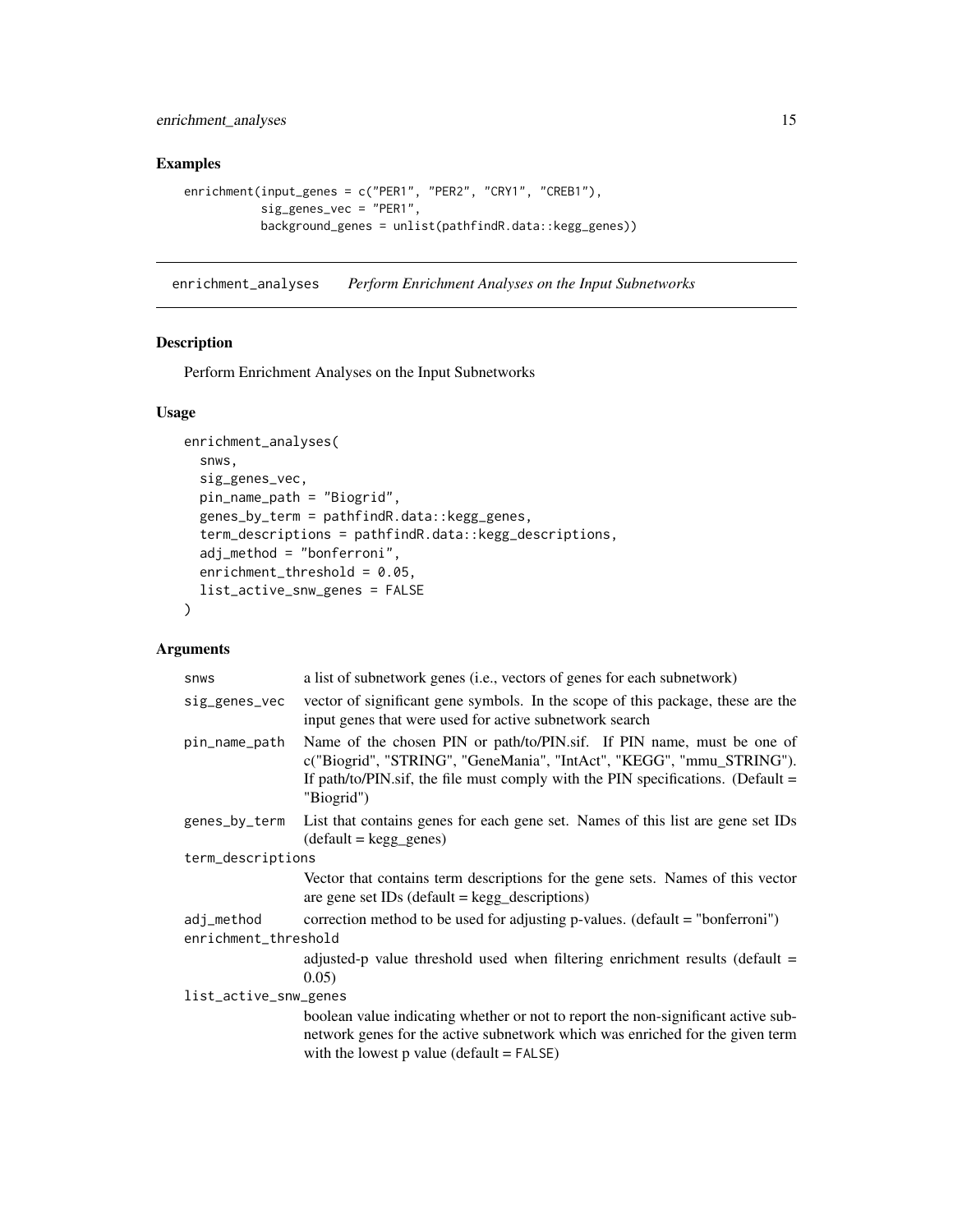<span id="page-15-0"></span>a dataframe of combined enrichment results. Columns are:

ID ID of the enriched term

Term\_Description Description of the enriched term

Fold\_Enrichment Fold enrichment value for the enriched term

p\_value p value of enrichment

adj\_p adjusted p value of enrichment

support the support (proportion of active subnetworks leading to enrichment over all subnetworks) for the gene set

non\_Signif\_Snw\_Genes (OPTIONAL) the non-significant active subnetwork genes, comma-separated

#### See Also

[enrichment](#page-13-1) for the enrichment analysis for a single gene set

# Examples

```
enr_res <- enrichment_analyses(snws = example_active_snws[1:2],
                               sig_genes_vec = RA_input$Gene.symbol[1:25],
                               pin_name_path = "KEGG")
```
<span id="page-15-1"></span>enrichment\_chart *Create Bubble Chart of Enrichment Results*

#### Description

This function is used to create a ggplot2 bubble chart displaying the enrichment results.

# Usage

```
enrichment_chart(
  result_df,
  top_terms = 10,
  plot_by_cluster = FALSE,
 num_bubbles = 4,
  even_breaks = TRUE
)
```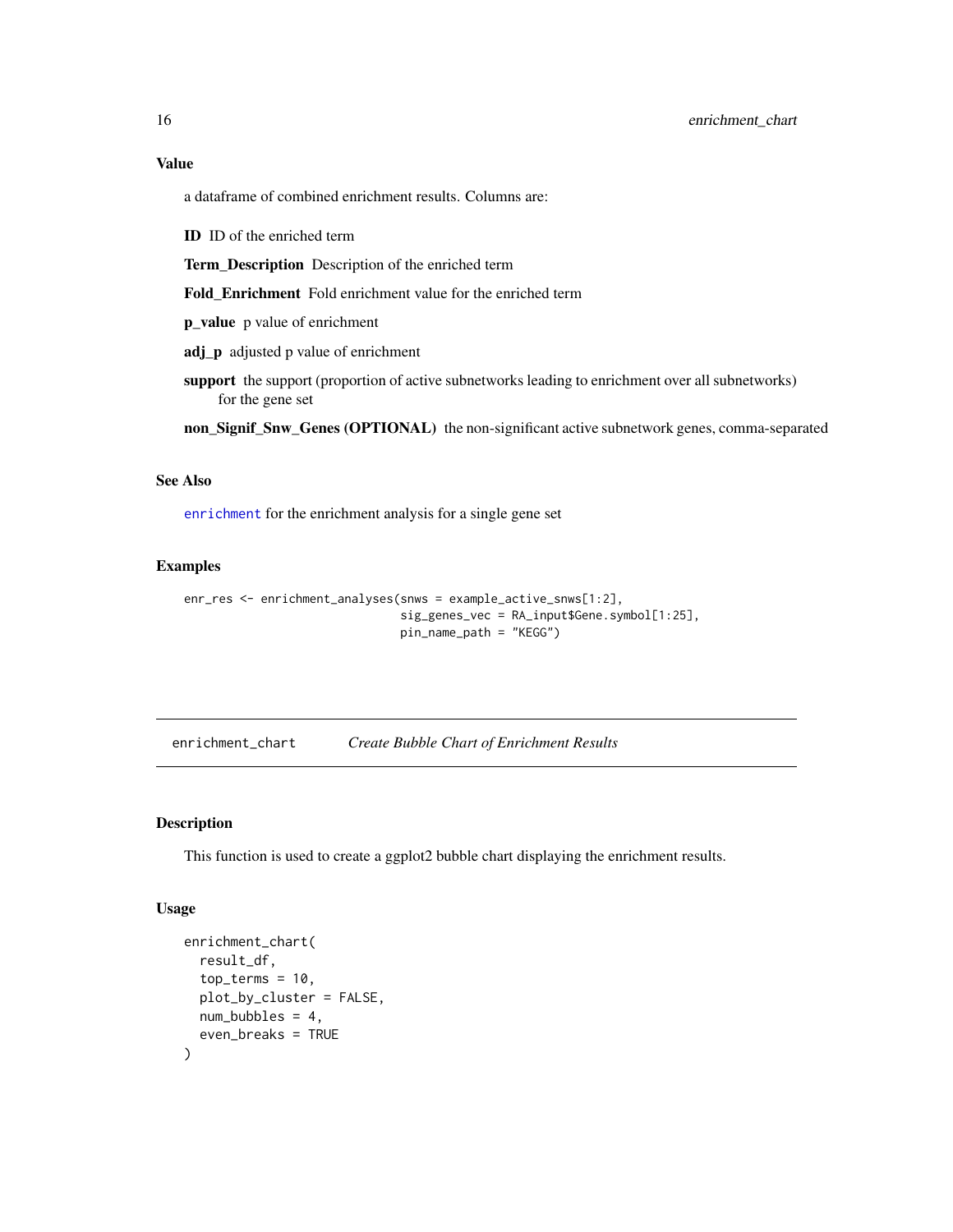# <span id="page-16-0"></span>Arguments

| result_df       | a data frame that must contain the following columns:                                                                                                                                                                                                                                                              |  |  |  |  |  |
|-----------------|--------------------------------------------------------------------------------------------------------------------------------------------------------------------------------------------------------------------------------------------------------------------------------------------------------------------|--|--|--|--|--|
|                 | Term_Description Description of the enriched term                                                                                                                                                                                                                                                                  |  |  |  |  |  |
|                 | <b>Fold_Enrichment</b> Fold enrichment value for the enriched term                                                                                                                                                                                                                                                 |  |  |  |  |  |
|                 | <b>lowest_p</b> the lowest adjusted-p value of the given term over all iterations                                                                                                                                                                                                                                  |  |  |  |  |  |
|                 | <b>Up_regulated</b> the up-regulated genes in the input involved in the given term's<br>gene set, comma-separated                                                                                                                                                                                                  |  |  |  |  |  |
|                 | <b>Down_regulated</b> the down-regulated genes in the input involved in the given<br>term's gene set, comma-separated                                                                                                                                                                                              |  |  |  |  |  |
|                 | Cluster(OPTIONAL) the cluster to which the enriched term is assigned                                                                                                                                                                                                                                               |  |  |  |  |  |
| top_terms       | number of top terms (according to the "lowest_p" column) to plot (default = 10).<br>If plot_by_cluster = TRUE, selects the top top_terms terms per each cluster.<br>Set top_terms = NULL to plot for all terms. If the total number of terms is less<br>than top_terms, all terms are plotted.                     |  |  |  |  |  |
| plot_by_cluster |                                                                                                                                                                                                                                                                                                                    |  |  |  |  |  |
|                 | boolean value indicating whether or not to group the enriched terms by cluster<br>(works if result_df contains a "Cluster" column).                                                                                                                                                                                |  |  |  |  |  |
| num_bubbles     | number of sizes displayed in the legend $#$ genes (Default = 4)                                                                                                                                                                                                                                                    |  |  |  |  |  |
| even_breaks     | whether or not to set even breaks for the number of sizes displayed in the legend<br># genes. If TRUE (default), sets equal breaks and the number of displayed bub-<br>bles may be different than the number set by num_bubbles. If the exact number<br>set by num_bubbles is required, set this argument to FALSE |  |  |  |  |  |

# Value

a [ggplot2](#page-0-0) object containing the bubble chart. The x-axis corresponds to fold enrichment values while the y-axis indicates the enriched terms. Size of the bubble indicates the number of significant genes in the given enriched term. Color indicates the -log10(lowest-p) value. The closer the color is to red, the more significant the enrichment is. Optionally, if "Cluster" is a column of result\_df and plot\_by\_cluster == TRUE, the enriched terms are grouped by clusters.

#### Examples

g <- enrichment\_chart(RA\_output)

fetch\_gene\_set *Fetch Gene Set Objects*

# Description

Function for obtaining the gene sets per term and the term descriptions to be used for enrichment analysis.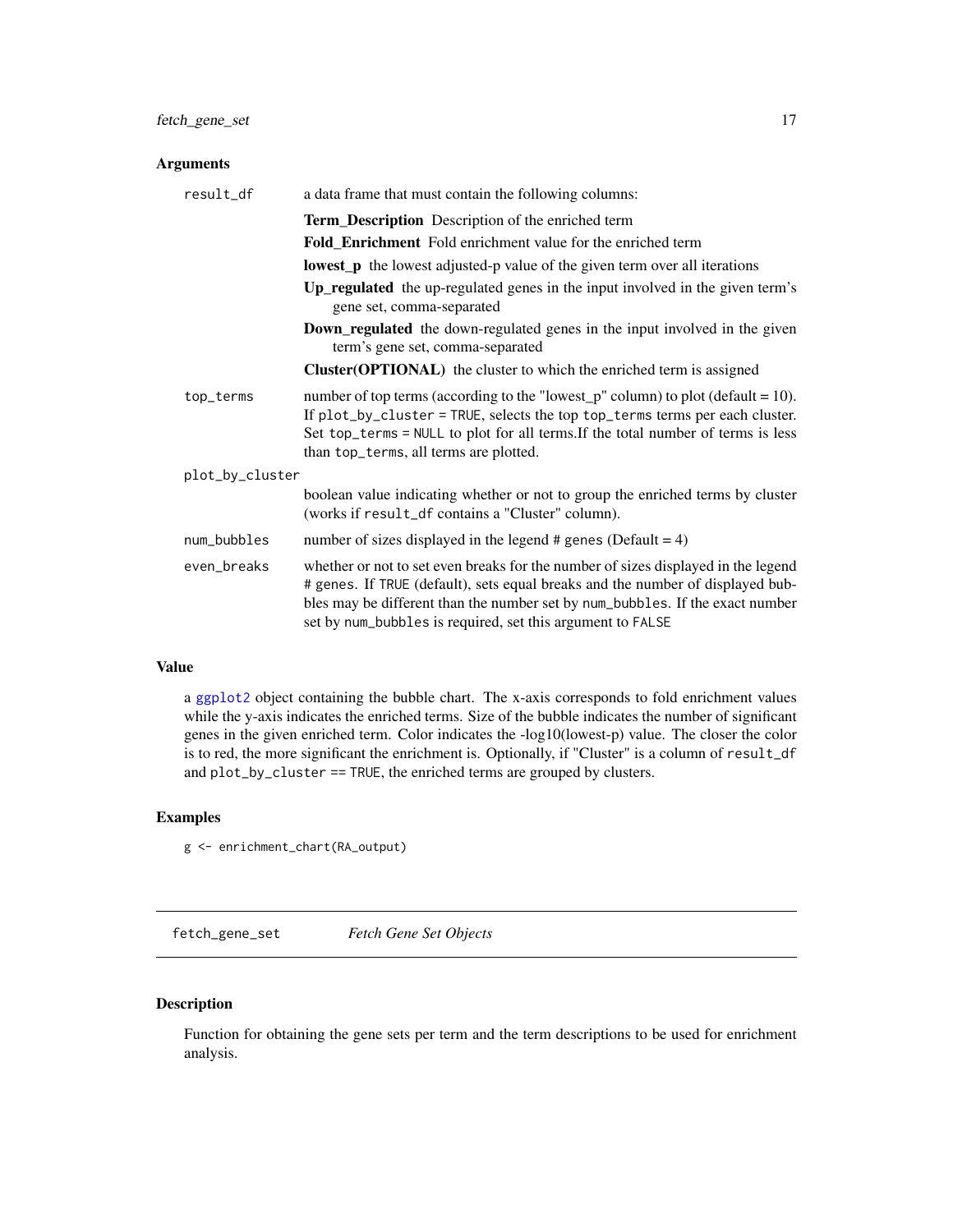# Usage

```
fetch_gene_set(
  gene_sets = "KEGG",
 min_gset_size = 10,
 max_gset_size = 300,
 custom_genes = NULL,
  custom_descriptions = NULL
)
```
# Arguments

| gene_sets           | Name of the gene sets to be used for enrichment analysis. Available gene<br>sets are "KEGG", "Reactome", "BioCarta", "GO-All", "GO-BP", "GO-CC",<br>"GO-MF", "cell_markers", "mmu_KEGG" or "Custom". If "Custom", the argu-<br>ments custom_genes and custom_descriptions must be specified. (Default =<br>"KEGG") |
|---------------------|--------------------------------------------------------------------------------------------------------------------------------------------------------------------------------------------------------------------------------------------------------------------------------------------------------------------|
| min_gset_size       | minimum number of genes a term must contain (default = $10$ )                                                                                                                                                                                                                                                      |
| max_gset_size       | maximum number of genes a term must contain (default $= 10$ )                                                                                                                                                                                                                                                      |
| custom_genes        | a list containing the genes involved in each custom term. Each element is a vec-<br>tor of gene symbols located in the given custom term. Names should correspond<br>to the IDs of the custom terms.                                                                                                               |
| custom_descriptions |                                                                                                                                                                                                                                                                                                                    |
|                     | A vector containing the descriptions for each custom term. Names of the vector                                                                                                                                                                                                                                     |

A vector containing the descriptions for each custom term. Names of the vector should correspond to the IDs of the custom terms.

# Value

a list containing 2 elements

genes\_by\_term list of vectors of genes contained in each term term\_descriptions vector of descriptions per each term

#### Examples

```
KEGG_gset <- fetch_gene_set()
GO_MF_gset <- fetch_gene_set("GO-MF")
```
<span id="page-17-1"></span>fetch\_java\_version *Obtain Java Version*

# Description

Obtain Java Version

# Usage

fetch\_java\_version()

<span id="page-17-0"></span>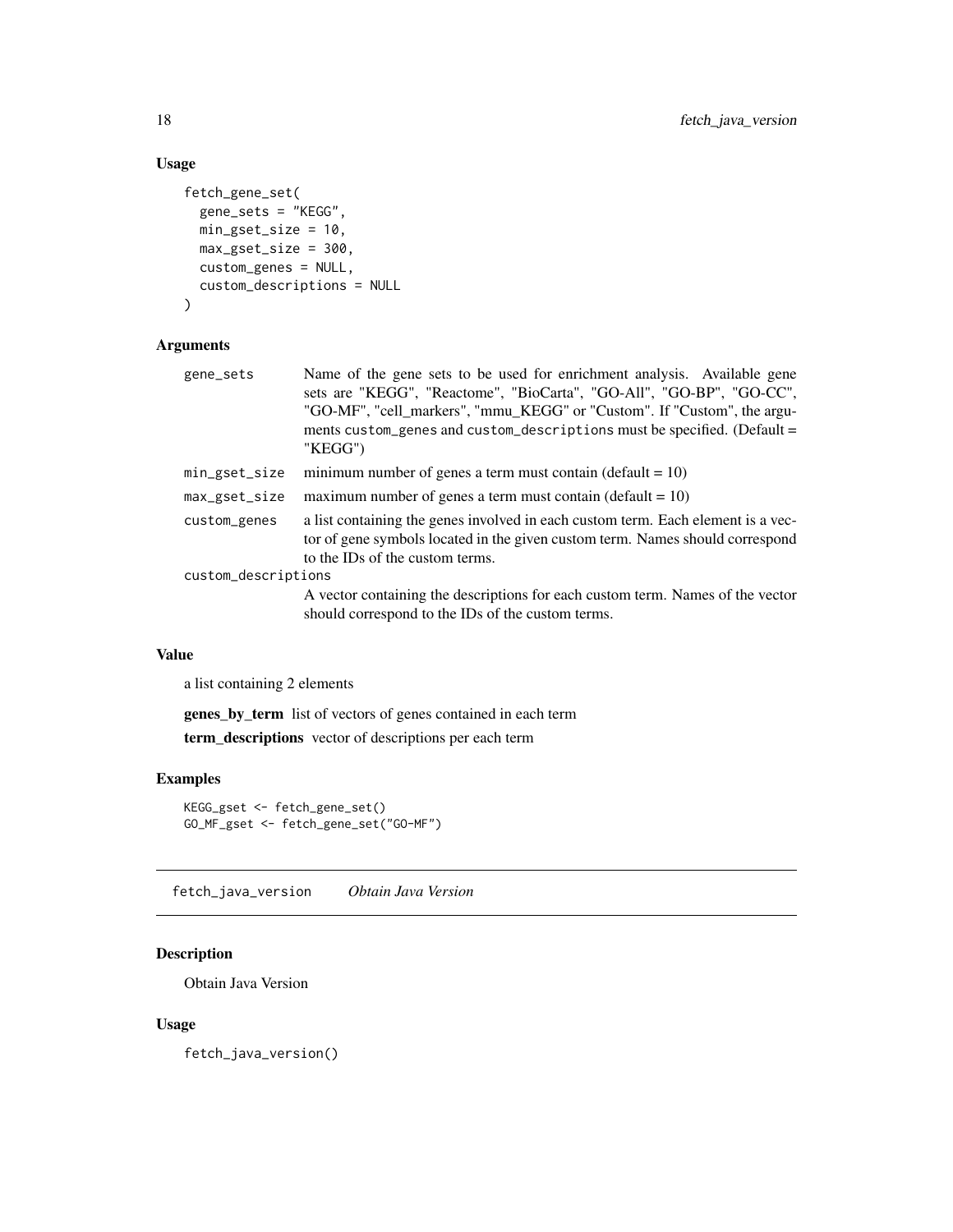# <span id="page-18-0"></span>filterActiveSnws 19

# Details

this function was adapted from the CRAN package sparklyr

# Value

character vector containing the output of "java -version"

| filterActiveSnws |       | Parse Active Subnetwork Search Output File and Filter the Subnet- |  |  |  |
|------------------|-------|-------------------------------------------------------------------|--|--|--|
|                  | works |                                                                   |  |  |  |

#### Description

Parse Active Subnetwork Search Output File and Filter the Subnetworks

# Usage

```
filterActiveSnws(
  active_snw_path,
  sig_genes_vec,
  score_quant_r = 0.8,
  sig\_gene\_thr = 0.02\lambda
```
#### Arguments

active\_snw\_path

|               | path to the output of an Active Subnetwork Search                                                                                                                                                                                                  |
|---------------|----------------------------------------------------------------------------------------------------------------------------------------------------------------------------------------------------------------------------------------------------|
| sig_genes_vec | vector of significant gene symbols. In the scope of this package, these are the<br>input genes that were used for active subnetwork search                                                                                                         |
|               | score_quan_thr active subnetwork score quantile threshold. Must be between 0 and 1 or set to<br>$-1$ for not filtering. (Default = 0.8)                                                                                                            |
| sig_gene_thr  | threshold for the minimum proportion of significant genes in the subnetwork<br>(Default = $0.02$ ) If the number of genes to use as threshold is calculated to be <<br>2 (e.g. 50 signif. genes x $0.01 = 0.5$ ), the threshold number is set to 2 |

# Value

A list containing subnetworks: a list of of genes in every active subnetwork that has a score greater than the score\_quan\_thrth quantile and that contains at least sig\_gene\_thr of significant genes and scores the score of each filtered active subnetwork

# See Also

See [run\\_pathfindR](#page-32-1) for the wrapper function of the pathfindR enrichment workflow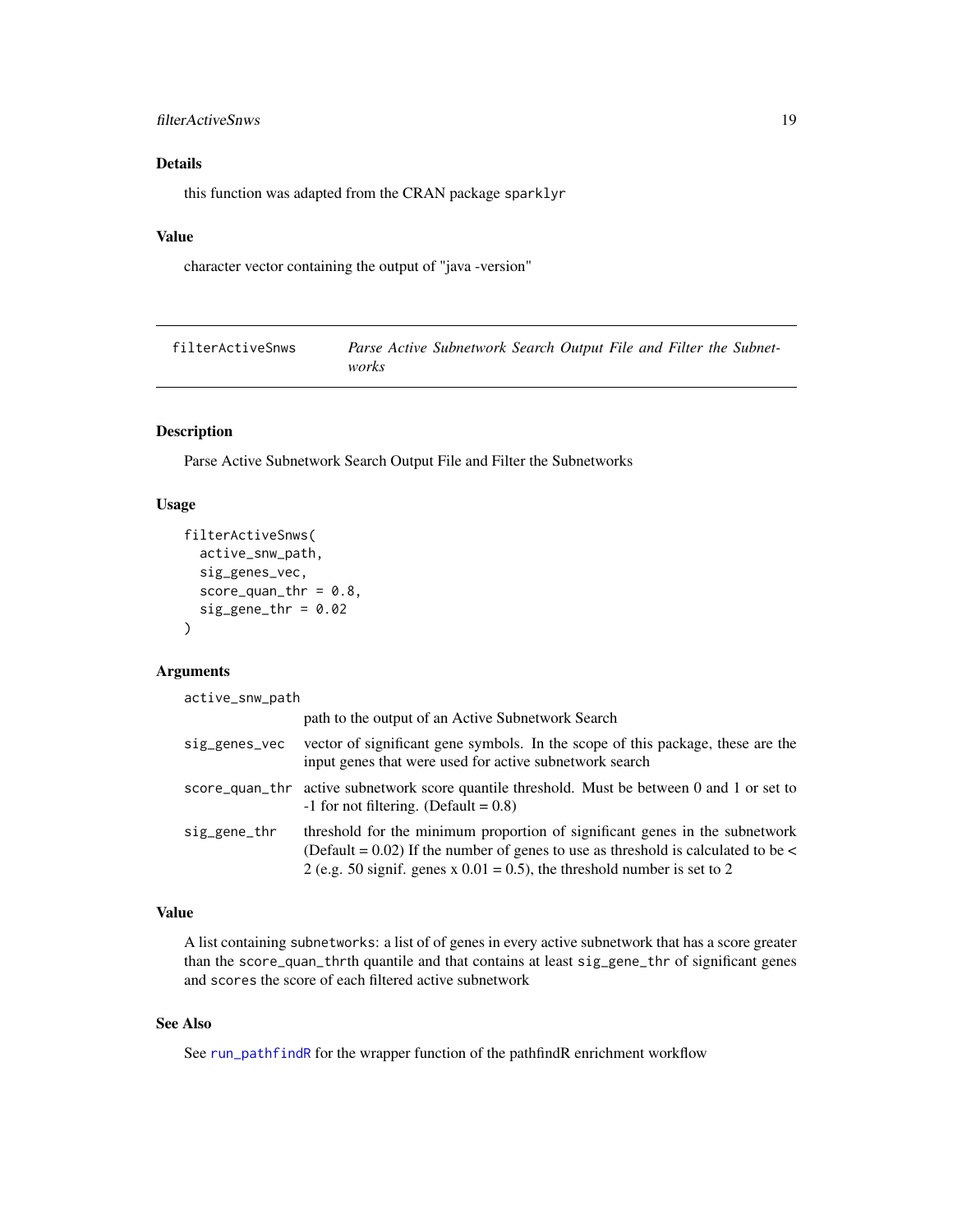#### Examples

```
path2snw_list <- system.file("extdata/resultActiveSubnetworkSearch.txt",
                              package = "pathfindR")
filtered <- filterActiveSnws(active_snw_path = path2snw_list,
                             sig_genes_vec = RA_input$Gene.symbol)
```
<span id="page-19-1"></span>fuzzy\_term\_clustering *Heuristic Fuzzy Multiple-linkage Partitioning of Enriched Terms*

# Description

Heuristic Fuzzy Multiple-linkage Partitioning of Enriched Terms

# Usage

```
fuzzy_term_clustering(
  kappa_mat,
 enrichment_res,
 kappa_{th}reshold = 0.35,
 use_description = FALSE
)
```
#### Arguments

| kappa_mat       | matrix of kappa statistics (output of create_kappa_matrix)                                                                                                                                                                                                                                         |  |
|-----------------|----------------------------------------------------------------------------------------------------------------------------------------------------------------------------------------------------------------------------------------------------------------------------------------------------|--|
|                 | enrichment res data frame of pathfind Renrichment results. Must-have columns are "Term Description"<br>(if use_description = TRUE) or "ID" (if use_description = FALSE), "Down_regulated",<br>and "Up_regulated". If use_active_snw_genes = TRUE, "non_Signif_Snw_Genes"<br>must also be provided. |  |
| kappa_threshold |                                                                                                                                                                                                                                                                                                    |  |
|                 | threshold for kappa statistics, defining strong relation (default $= 0.35$ )                                                                                                                                                                                                                       |  |
| use_description |                                                                                                                                                                                                                                                                                                    |  |
|                 | Boolean argument to indicate whether term descriptions (in the "Term Description"<br>column) should be used. $(detault = FALSE)$                                                                                                                                                                   |  |

#### Details

The fuzzy clustering algorithm was implemented based on: Huang DW, Sherman BT, Tan Q, et al. The DAVID Gene Functional Classification Tool: a novel biological module-centric algorithm to functionally analyze large gene lists. Genome Biol. 2007;8(9):R183.

## Value

a boolean matrix of cluster assignments. Each row corresponds to an enriched term, each column corresponds to a cluster.

<span id="page-19-0"></span>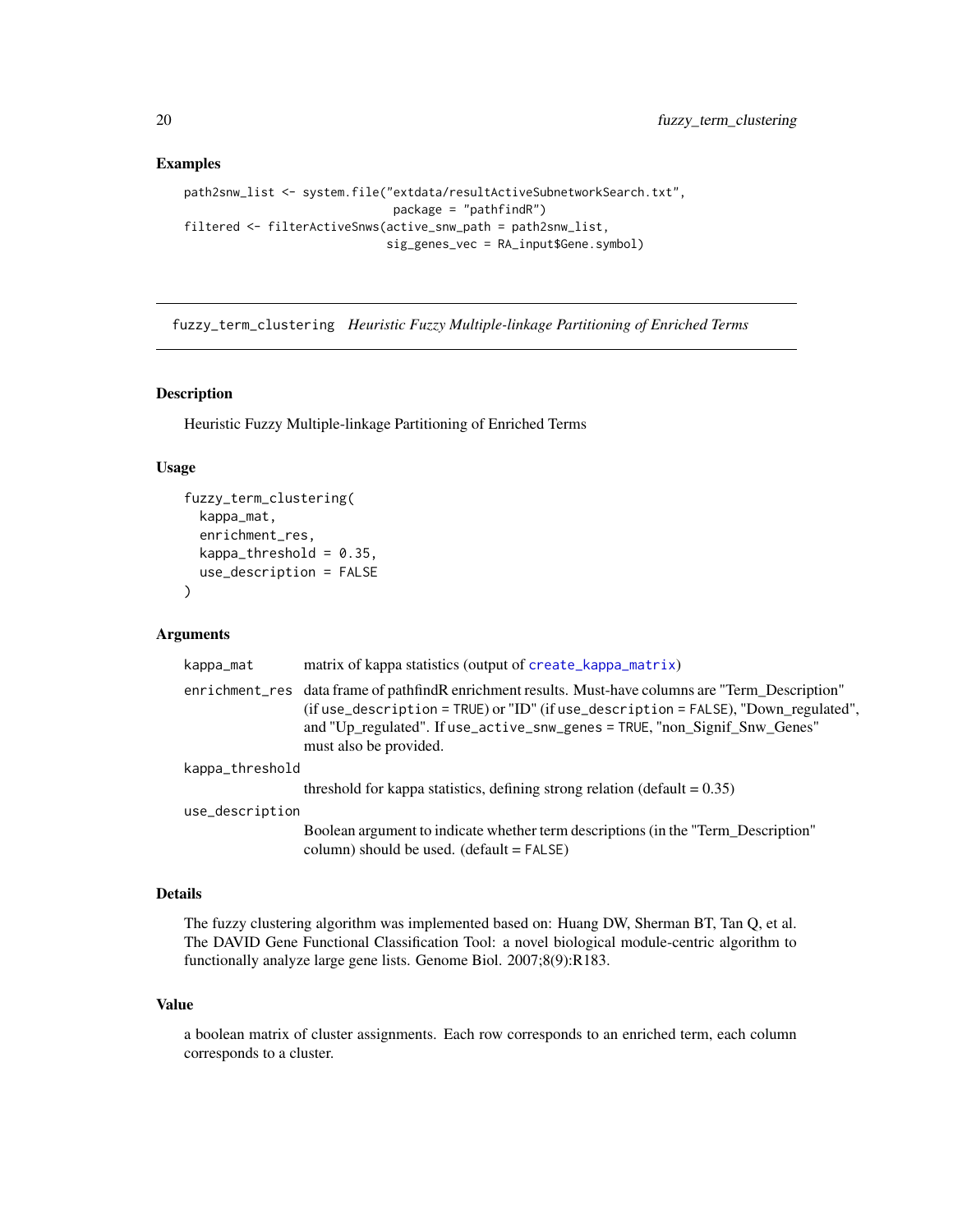# <span id="page-20-0"></span>get\_biogrid\_pin 21

# Examples

```
## Not run:
fuzzy_term_clustering(kappa_mat, enrichment_res)
fuzzy_term_clustering(kappa_mat, enrichment_res, kappa_threshold = 0.45)
## End(Not run)
```
<span id="page-20-1"></span>get\_biogrid\_pin *Retrieve the Requested Release of Organism-specific BioGRID PIN*

# Description

Retrieve the Requested Release of Organism-specific BioGRID PIN

#### Usage

```
get_biogrid_pin(org = "Homo_sapiens", path2pin, release = "4.4.200")
```
# Arguments

| org      | organism name. BioGRID naming requires underscores for spaces so "Homo<br>sapiens" becomes "Homo sapiens", "Mus musculus" becomes "Mus musculus"<br>etc. See https://wiki.thebiogrid.org/doku.php/statistics for a full<br>list of available organisms (default $=$ "Homo sapiens") |
|----------|-------------------------------------------------------------------------------------------------------------------------------------------------------------------------------------------------------------------------------------------------------------------------------------|
| path2pin | the path of the file to save the PIN data. By default, the PIN data is saved in a<br>temporary file                                                                                                                                                                                 |
| release  | the requested BioGRID release (default = $"4.4.200"$ )                                                                                                                                                                                                                              |

#### Value

the path of the file in which the PIN data was saved. If path2pin was not supplied by the user, the PIN data is saved in a temporary file

<span id="page-20-2"></span>get\_gene\_sets\_list *Retrieve Organism-specific Gene Sets List*

# Description

Retrieve Organism-specific Gene Sets List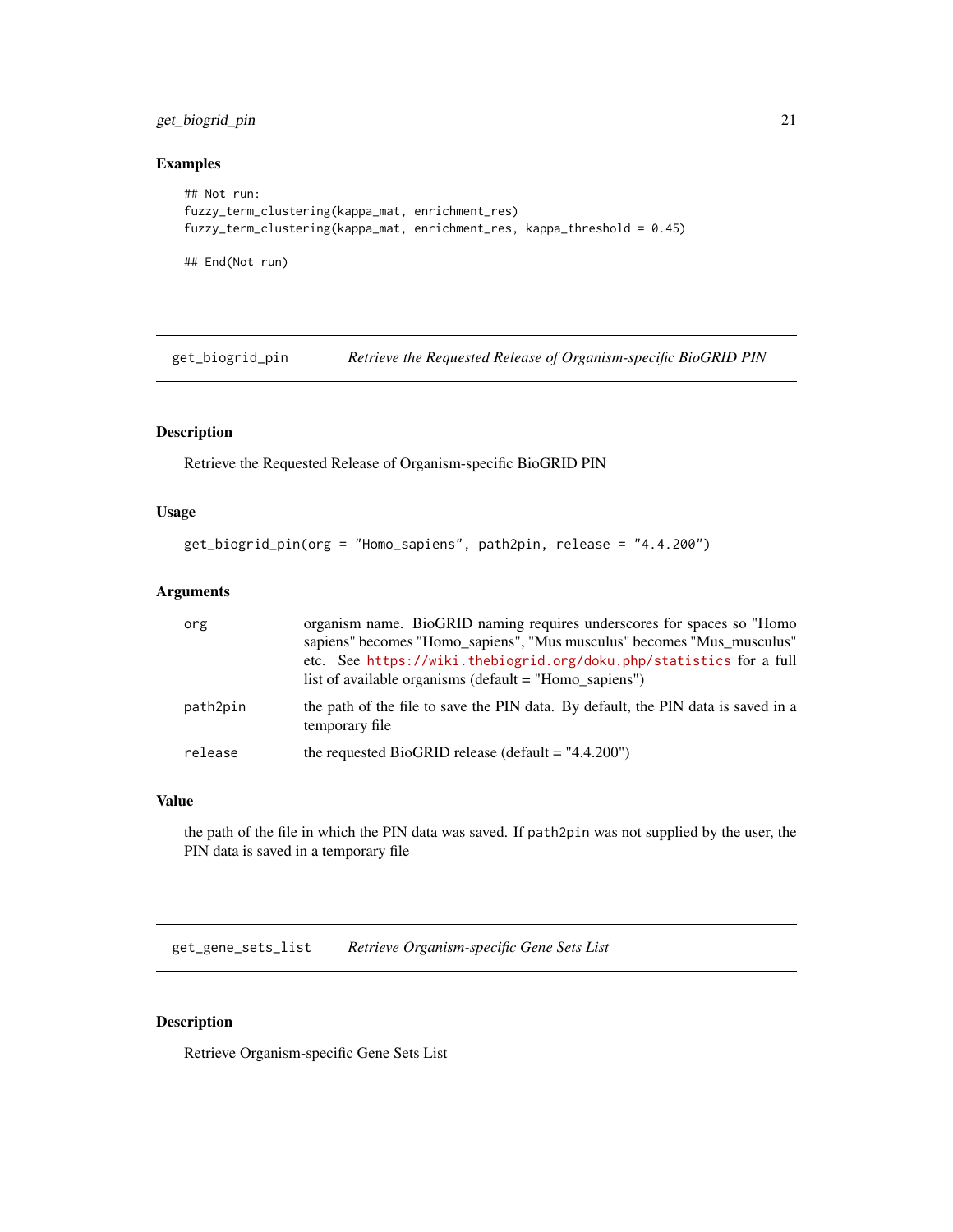# Usage

```
get_gene_sets_list(
  source = "KEGG",
  org_code = "hsa",
  species = "Homo sapiens",
  collection,
  subcollection = NULL
)
```
# Arguments

| source        | As of this version, either "KEGG", "Reactome" or "MSigDB" (default = "KEGG")                                                                                                                     |
|---------------|--------------------------------------------------------------------------------------------------------------------------------------------------------------------------------------------------|
| org_code      | (Used for "KEGG" only) KEGG organism code for the selected organism. For a<br>full list of all available organisms, see https://www.genome.jp/kegg/catalog/<br>org_list.html                     |
| species       | (Used for "MSigDB" only) species name, such as Homo sapiens, Mus musculus,<br>etc. See msigdbr_show_species for all the species available in the msigdbr<br>$package (default = "Homo sapiens")$ |
| collection    | (Used for "MSigDB" only) collection. i.e., H, C1, C2, C3, C4, C5, C6, C7.                                                                                                                        |
| subcollection | (Used for "MSigDB" only) sub-collection, such as CGP, MIR, BP, etc. (default<br>$=$ NULL, i.e. list all gene sets in collection)                                                                 |

#### Value

A list containing 2 elements:

- gene\_setsA list containing the genes involved in each gene set
- descriptionsA named vector containing the descriptions for each gene set

. For "KEGG" and "MSigDB", it is possible to choose a specific organism. For a full list of all available KEGG organisms, see [https://www.genome.jp/kegg/catalog/org\\_list.html](https://www.genome.jp/kegg/catalog/org_list.html). See [msigdbr\\_show\\_species](#page-0-0) for all the species available in the msigdbr package used for obtaining "MSigDB" gene sets. For Reactome, there is only one collection of pathway gene sets.

get\_kegg\_gsets *Retrieve Organism-specific KEGG Pathway Gene Sets*

# Description

Retrieve Organism-specific KEGG Pathway Gene Sets

# Usage

get\_kegg\_gsets(org\_code = "hsa")

<span id="page-21-0"></span>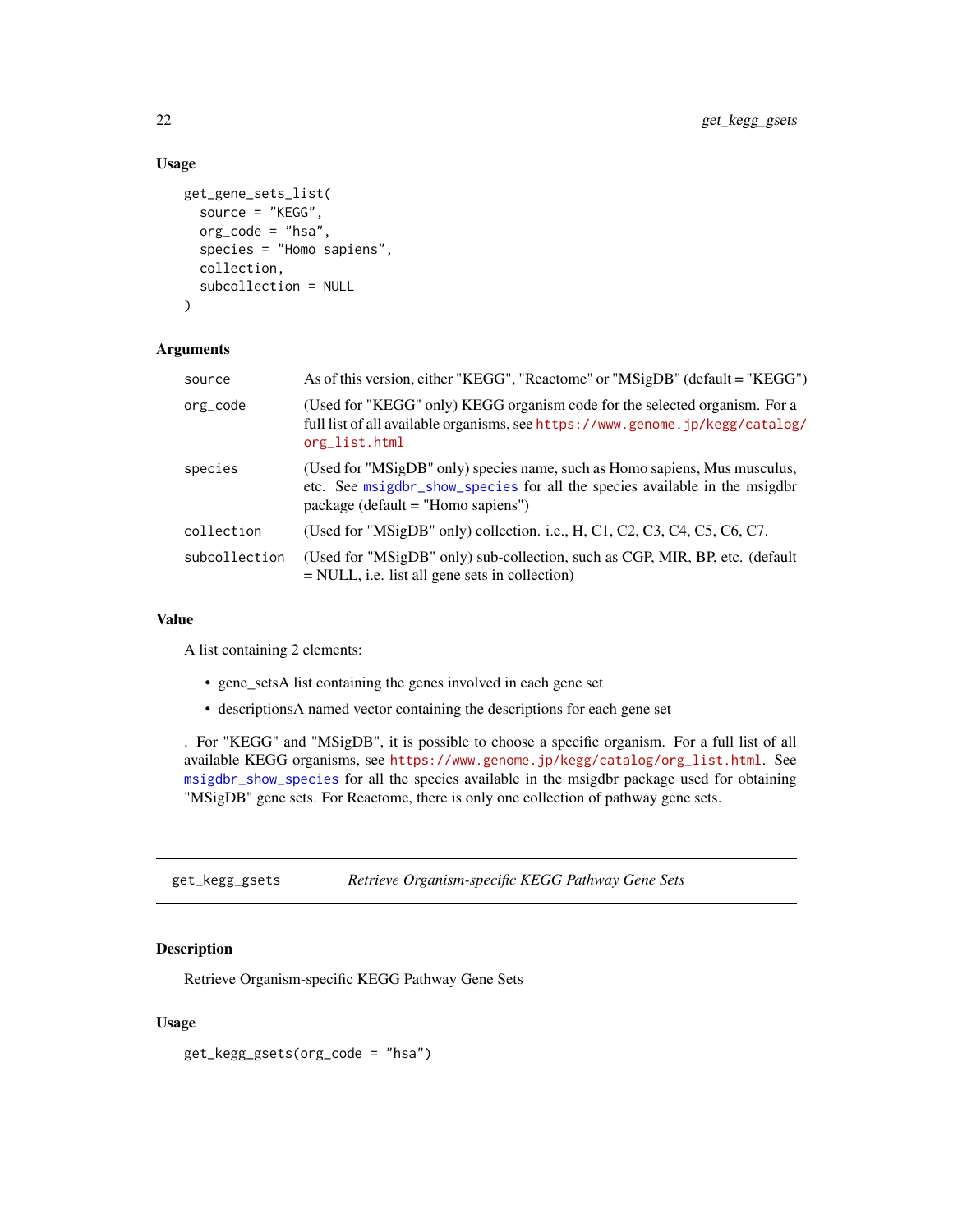#### <span id="page-22-0"></span>Arguments

| org_code | KEGG organism code for the selected organism. For a full list of all available |
|----------|--------------------------------------------------------------------------------|
|          | organisms, see https://www.genome.jp/kegg/catalog/org_list.html                |

#### Value

list containing 2 elements:

- gene\_setsA list containing the genes involved in each KEGG pathway
- descriptionsA named vector containing the descriptions for each KEGG pathway

get\_mgsigdb\_gsets *Retrieve Organism-specific MSigDB Gene Sets*

# **Description**

Retrieve Organism-specific MSigDB Gene Sets

#### Usage

```
get_mgsigdb_gsets(species = "Homo sapiens", collection, subcollection = NULL)
```
#### Arguments

| species       | species name, such as Homo sapiens, Mus musculus, etc. See msigdbr_show_species<br>for all the species available in the msigdbr package |
|---------------|-----------------------------------------------------------------------------------------------------------------------------------------|
| collection    | collection. i.e., H, C1, C2, C3, C4, C5, C6, C7.                                                                                        |
| subcollection | sub-collection, such as CGP, BP, etc. (default $=$ NULL, i.e. list all gene sets in<br>collection)                                      |

#### Details

this function utilizes the function [msigdbr](#page-0-0) from the msigdbr package to retrieve the 'Molecular Signatures Database' (MSigDB) gene sets (Subramanian et al. 2005 <doi:10.1073/pnas.0506580102>, Liberzon et al. 2015 <doi:10.1016/j.cels.2015.12.004>). Available collections are: H: hallmark gene sets, C1: positional gene sets, C2: curated gene sets, C3: motif gene sets, C4: computational gene sets, C5: GO gene sets, C6: oncogenic signatures and C7: immunologic signatures

# Value

Retrieves the MSigDB gene sets and returns a list containing 2 elements:

- gene\_setsA list containing the genes involved in each of the selected MSigDB gene sets
- descriptionsA named vector containing the descriptions for each selected MSigDB gene set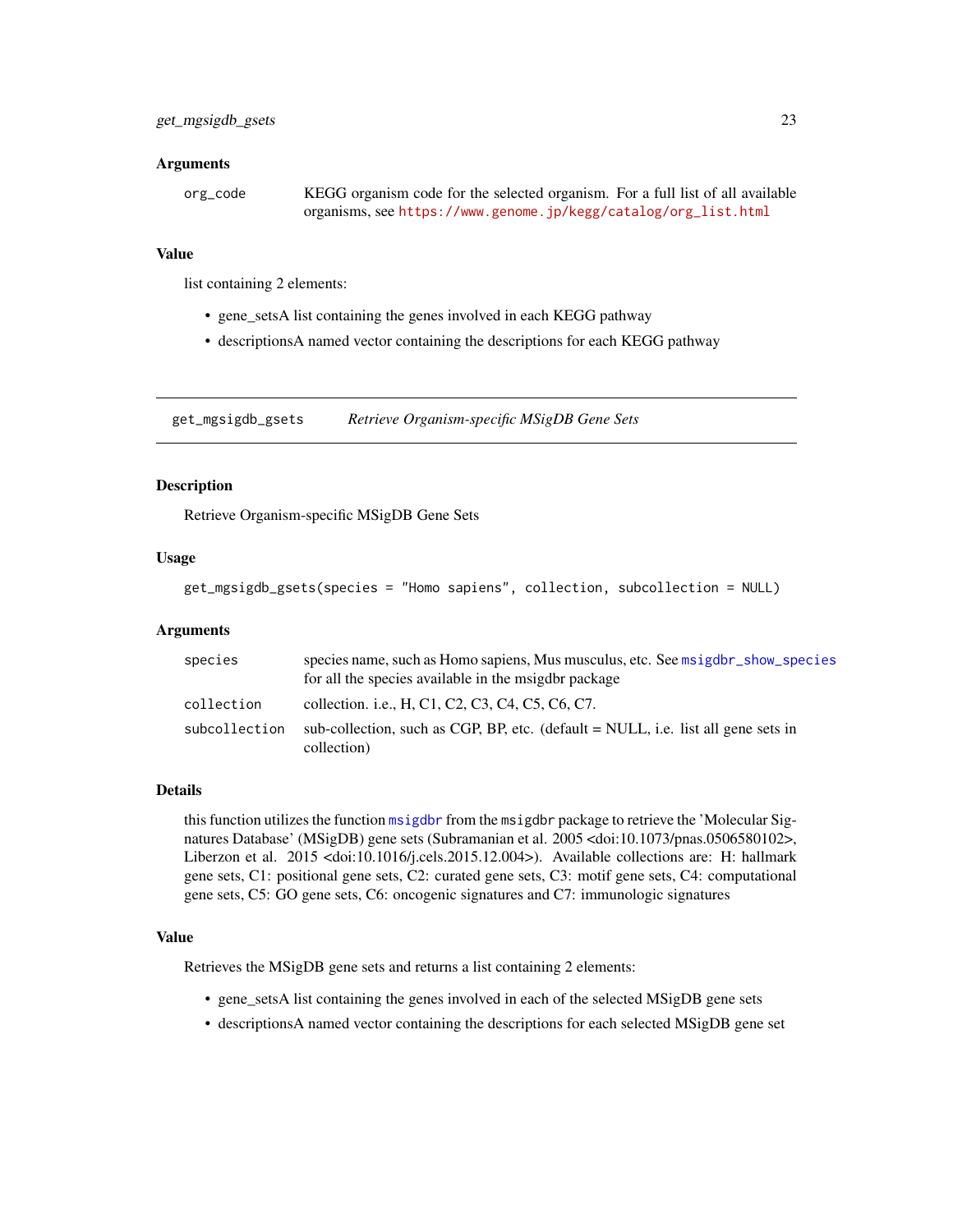<span id="page-23-1"></span><span id="page-23-0"></span>

#### Description

Retrieve Organism-specific PIN data

# Usage

```
get_pin_file(source = "BioGRID", org = "Homo_sapiens", path2pin, ...)
```
#### Arguments

| source   | As of this version, this function is implemented to get data from "BioGRID"<br>only. This argument (and this wrapper function) was implemented for future<br>utility                                                                                                                 |
|----------|--------------------------------------------------------------------------------------------------------------------------------------------------------------------------------------------------------------------------------------------------------------------------------------|
| org      | organism name. BioGRID naming requires underscores for spaces so "Homo"<br>sapiens" becomes "Homo_sapiens", "Mus musculus" becomes "Mus_musculus"<br>etc. See https://wiki.thebiogrid.org/doku.php/statistics for a full<br>list of available organisms (default $=$ "Homo sapiens") |
| path2pin | the path of the file to save the PIN data. By default, the PIN data is saved in a<br>temporary file                                                                                                                                                                                  |
| $\cdots$ | additional arguments for get_biogrid_pin                                                                                                                                                                                                                                             |

#### Value

the path of the file in which the PIN data was saved. If path2pin was not supplied by the user, the PIN data is saved in a temporary file

# Examples

```
## Not run:
pin_path <- get_pin_file()
## End(Not run)
```
get\_reactome\_gsets *Retrieve Reactome Pathway Gene Sets*

# Description

Retrieve Reactome Pathway Gene Sets

# Usage

get\_reactome\_gsets()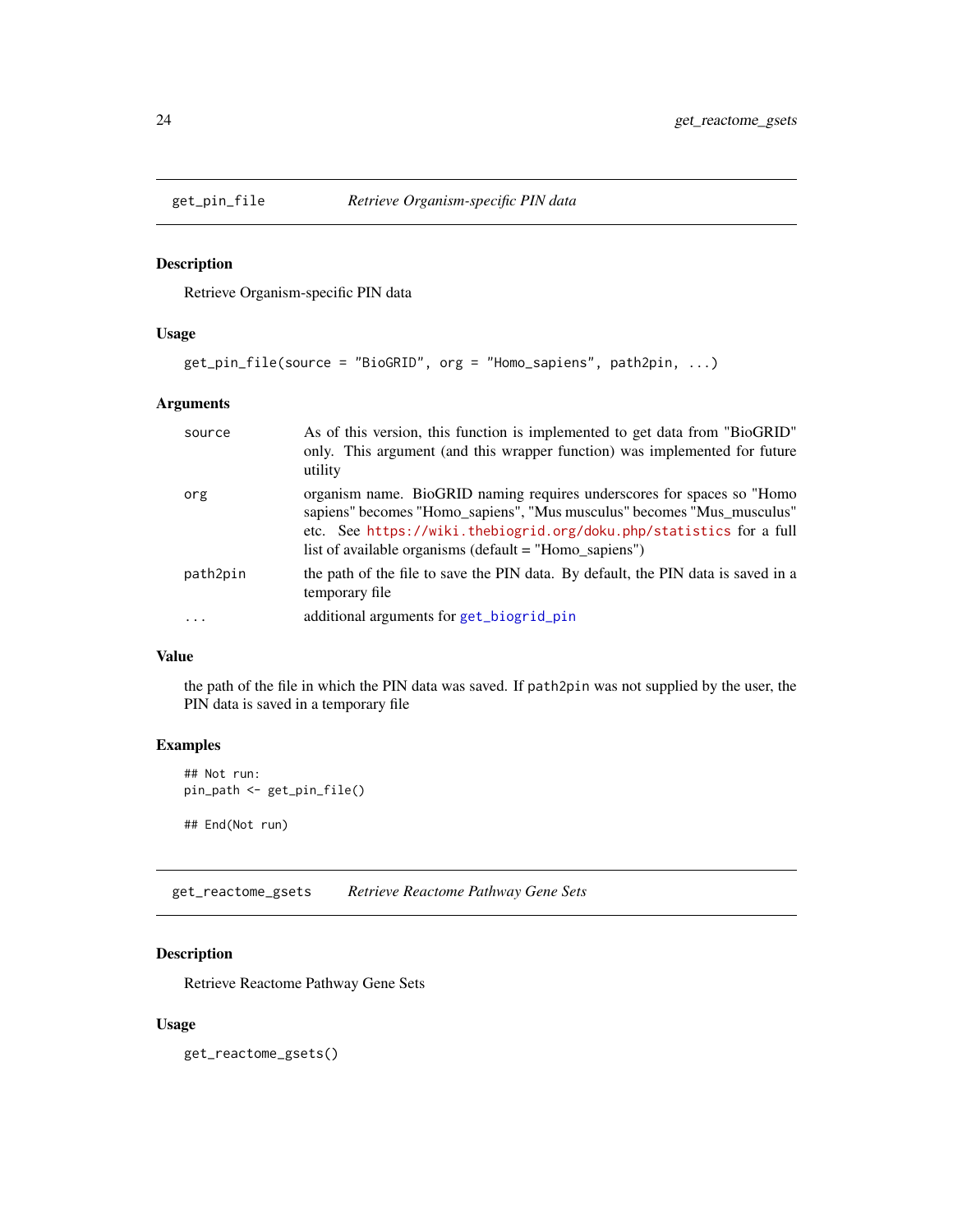<span id="page-24-0"></span>Gets the latest Reactome pathways gene sets in gmt format. Parses the gmt file and returns a list containing 2 elements:

- gene\_setsA list containing the genes involved in each Reactome pathway
- descriptionsA named vector containing the descriptions for each Reactome pathway

gset\_list\_from\_gmt *Retrieve Gene Sets from GMT-format File*

# Description

Retrieve Gene Sets from GMT-format File

# Usage

gset\_list\_from\_gmt(path2gmt)

#### Arguments

path2gmt path to the gmt file

#### Value

list containing 2 elements:

- gene\_setsA list containing the genes involved in each gene set
- descriptionsA named vector containing the descriptions for each gene set

<span id="page-24-1"></span>hierarchical\_term\_clustering

*Hierarchical Clustering of Enriched Terms*

# Description

Hierarchical Clustering of Enriched Terms

#### Usage

```
hierarchical_term_clustering(
  kappa_mat,
  enrichment_res,
  num_clusters = NULL,
  use_description = FALSE,
  clu_method = "average",
  plot_hmap = FALSE,
  plot_dend = TRUE
)
```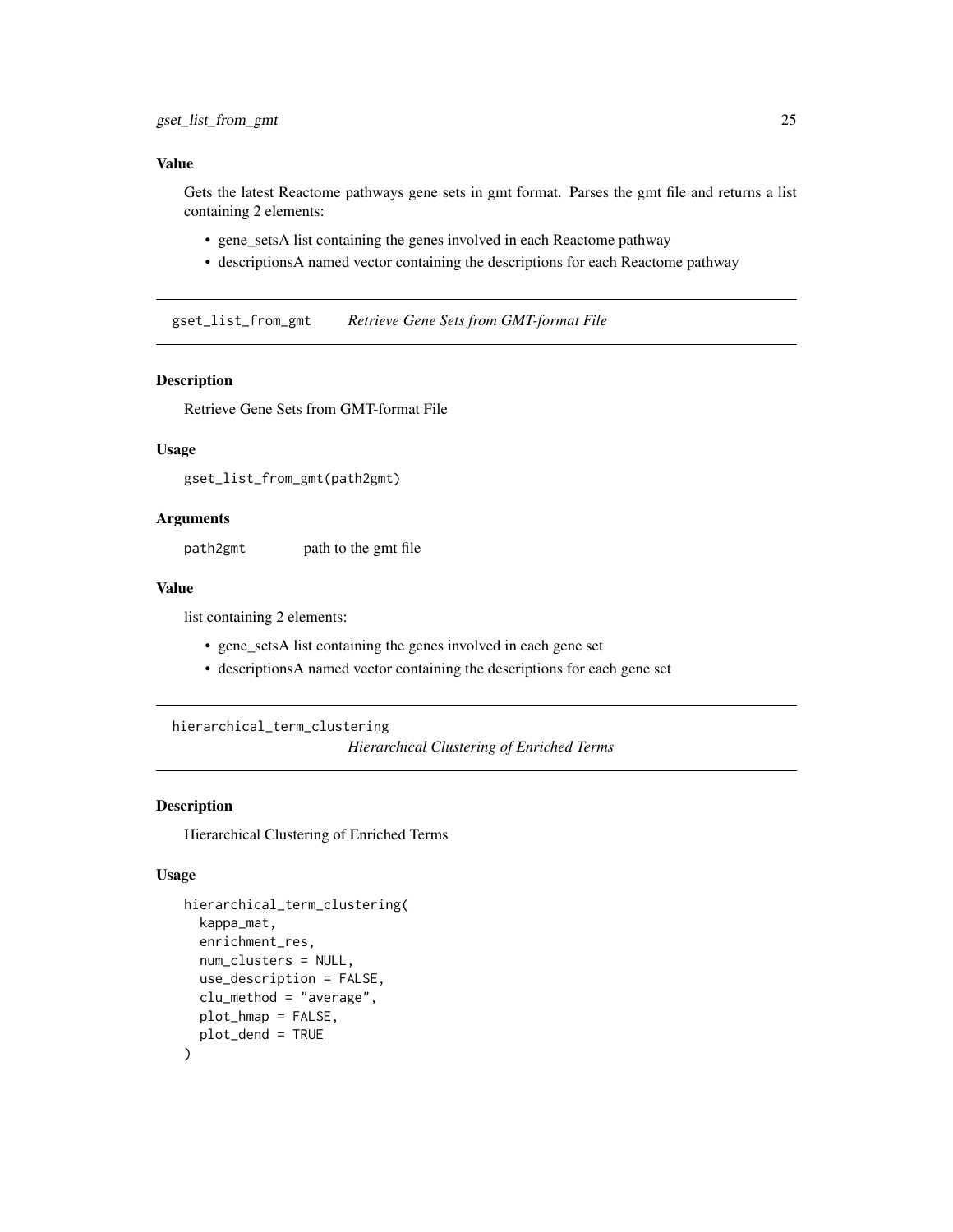#### <span id="page-25-0"></span>Arguments

| kappa_mat       | matrix of kappa statistics (output of create_kappa_matrix)                                                                                                                                                                                                                                         |  |  |
|-----------------|----------------------------------------------------------------------------------------------------------------------------------------------------------------------------------------------------------------------------------------------------------------------------------------------------|--|--|
|                 | enrichment_res data frame of pathfindR enrichment results. Must-have columns are "Term_Description"<br>(if use_description = TRUE) or "ID" (if use_description = FALSE), "Down_regulated",<br>and "Up_regulated". If use_active_snw_genes = TRUE, "non_Signif_Snw_Genes"<br>must also be provided. |  |  |
| num_clusters    | number of clusters to be formed ( $default = NULL$ ). If NULL, the optimal number of<br>clusters is determined as the number which yields the highest average silhouette<br>width.                                                                                                                 |  |  |
| use_description |                                                                                                                                                                                                                                                                                                    |  |  |
|                 | Boolean argument to indicate whether term descriptions (in the "Term_Description"<br>column) should be used. $(detault = FALSE)$                                                                                                                                                                   |  |  |
| clu_method      | the agglomeration method to be used (default = "average", see hclust)                                                                                                                                                                                                                              |  |  |
| plot_hmap       | boolean to indicate whether to plot the kappa statistics clustering heatmap or not<br>$(detault = FALSE)$                                                                                                                                                                                          |  |  |
| plot_dend       | boolean to indicate whether to plot the clustering dendrogram partitioned into<br>the optimal number of clusters (default $= TRUE$ )                                                                                                                                                               |  |  |

#### Details

The function initially performs hierarchical clustering of the enriched terms in enrichment\_res using the kappa statistics (defining the distance as 1 -kappa\_statistic). Next, the clustering dendrogram is cut into  $k = 2, 3, ..., n - 1$  clusters (where n is the number of terms). The optimal number of clusters is determined as the k value which yields the highest average silhouette width. (if num\_clusters not specified)

# Value

a vector of clusters for each enriched term in the enrichment results.

#### Examples

```
## Not run:
hierarchical_term_clustering(kappa_mat, enrichment_res)
hierarchical_term_clustering(kappa_mat, enrichment_res, method = "complete")
```
## End(Not run)

<span id="page-25-1"></span>hyperg\_test *Hypergeometric Distribution-based Hypothesis Testing*

# Description

Hypergeometric Distribution-based Hypothesis Testing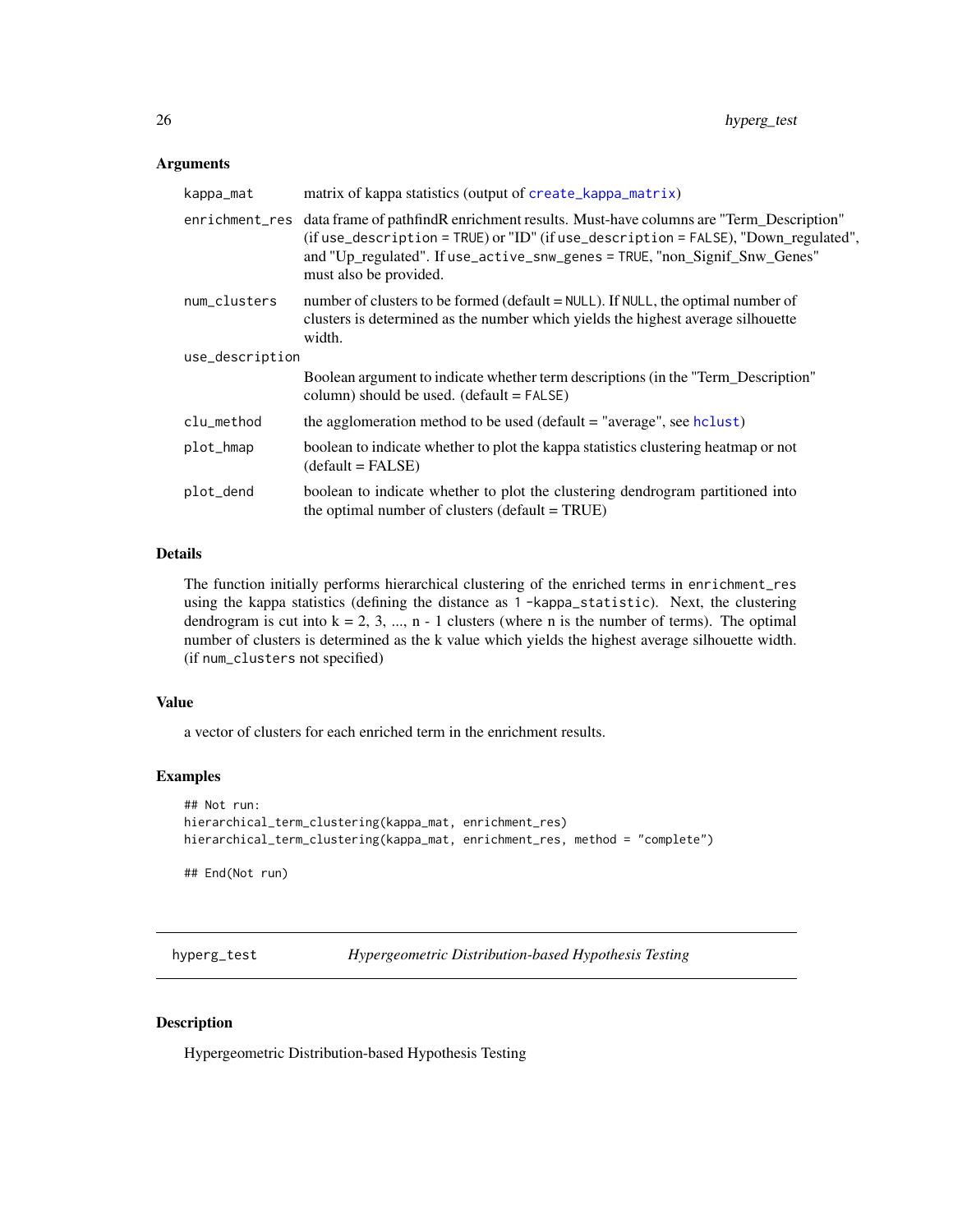# <span id="page-26-0"></span>input\_processing 27

#### Usage

hyperg\_test(term\_genes, chosen\_genes, background\_genes)

#### Arguments

term\_genes vector of genes in the selected term gene set chosen\_genes vector containing the set of input genes background\_genes vector of background genes (i.e. universal set of genes in the experiment)

# Details

To determine whether the chosen\_genes are enriched (compared to a background pool of genes) in the term\_genes, the hypergeometric distribution is assumed and the appropriate p value (the value under the right tail) is calculated and returned.

# Value

the p-value as determined using the hypergeometric distribution.

#### Examples

```
hyperg_test(letters[1:5], letters[2:5], letters)
hyperg_test(letters[1:5], letters[2:10], letters)
hyperg_test(letters[1:5], letters[2:13], letters)
```
<span id="page-26-1"></span>input\_processing *Process Input*

#### Description

Process Input

#### Usage

```
input_processing(
  input,
 p_val_threshold = 0.05,
 pin_name_path = "Biogrid",
  convert2alias = TRUE
)
```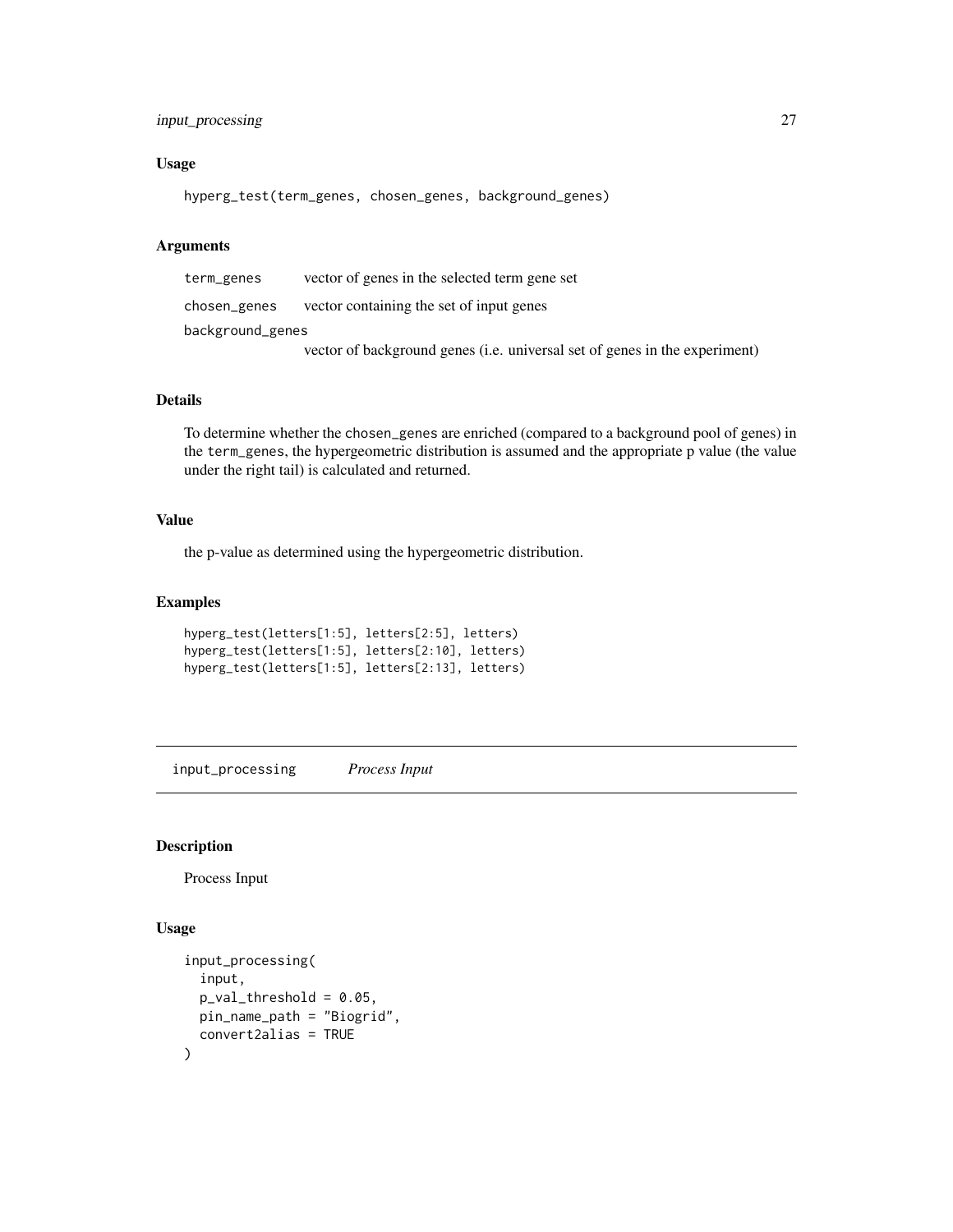# <span id="page-27-0"></span>Arguments

| input           | the input data that pathfindR uses. The input must be a data frame with three<br>columns:                                                                                                                                                          |
|-----------------|----------------------------------------------------------------------------------------------------------------------------------------------------------------------------------------------------------------------------------------------------|
|                 | 1. Gene Symbol (Gene Symbol)                                                                                                                                                                                                                       |
|                 | 2. Change value, e.g. log(fold change) (OPTIONAL)                                                                                                                                                                                                  |
|                 | 3. p value, e.g. adjusted p value associated with differential expression                                                                                                                                                                          |
| p_val_threshold |                                                                                                                                                                                                                                                    |
|                 | the p value threshold to use when filtering the input data frame. Must a numeric<br>value between 0 and 1. (default = $0.05$ )                                                                                                                     |
| pin_name_path   | Name of the chosen PIN or path/to/PIN.sif. If PIN name, must be one of<br>c("Biogrid", "STRING", "GeneMania", "IntAct", "KEGG", "mmu_STRING").<br>If path/to/PIN.sif, the file must comply with the PIN specifications. (Default $=$<br>"Biogrid") |
| convert2alias   | boolean to indicate whether or not to convert gene symbols in the input that are<br>not found in the PIN to an alias symbol found in the PIN (default $= TRUE$ )<br>IMPORTANT NOTE: the conversion uses human gene symbols/alias symbols.          |

#### Value

This function first filters the input so that all p values are less than or equal to the threshold. Next, gene symbols that are not found in the PIN are identified. If aliases of these gene symbols are found in the PIN, the symbols are converted to the corresponding aliases. The resulting data frame containing the original gene symbols, the updated symbols, change values and p values is then returned.

# See Also

See [run\\_pathfindR](#page-32-1) for the wrapper function of the pathfindR workflow

#### Examples

```
processed_df <- input_processing(input = RA_input[1:5, ],
                                 pin_name_path = "KEGG")
processed_df <- input_processing(input = RA_input[1:10, ],
                                 pin_name_path = "KEGG",
                                 convert2alias = FALSE)
```
<span id="page-27-1"></span>input\_testing *Input Testing*

# Description

Input Testing

#### Usage

```
input_testing(input, p_val_threshold = 0.05)
```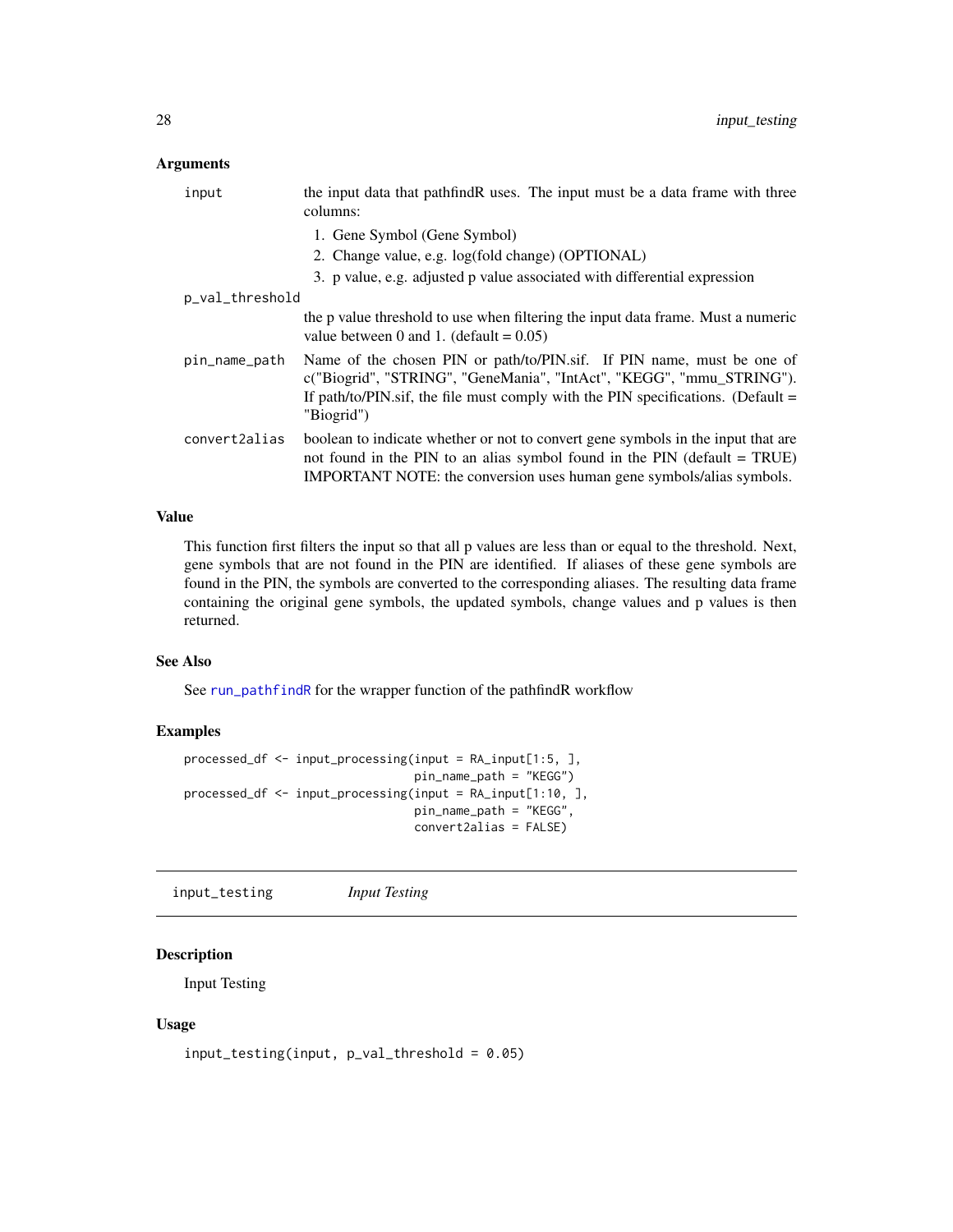# <span id="page-28-0"></span>Arguments

| input           | the input data that pathfind R uses. The input must be a data frame with three<br>columns:                                     |
|-----------------|--------------------------------------------------------------------------------------------------------------------------------|
|                 | 1. Gene Symbol (Gene Symbol)                                                                                                   |
|                 | 2. Change value, e.g. log(fold change) (OPTIONAL)                                                                              |
|                 | 3. p value, e.g. adjusted p value associated with differential expression                                                      |
| p_val_threshold |                                                                                                                                |
|                 | the p value threshold to use when filtering the input data frame. Must a numeric<br>value between 0 and 1. (default = $0.05$ ) |

# Value

Only checks if the input and the threshold follows the required specifications.

# See Also

See [run\\_pathfindR](#page-32-1) for the wrapper function of the pathfindR workflow

# Examples

```
input_testing(RA_input, 0.05)
```

| obtain colored url | Obtain URL for a KEGG pathway diagram with a given set of genes |
|--------------------|-----------------------------------------------------------------|
|                    | marked                                                          |

# Description

Obtain URL for a KEGG pathway diagram with a given set of genes marked

# Usage

```
obtain_colored_url(pw_id, KEGG_gene_ids, fg_cols, bg_cols)
```
# Arguments

| pw_id      | KEGG pathway ID                                        |
|------------|--------------------------------------------------------|
|            | KEGG_gene_ids KEGG gene IDs for marking                |
| $fg\_cols$ | colors for the text and border                         |
| bg_cols    | background colors of the objects in a pathway diagram. |

# Value

download status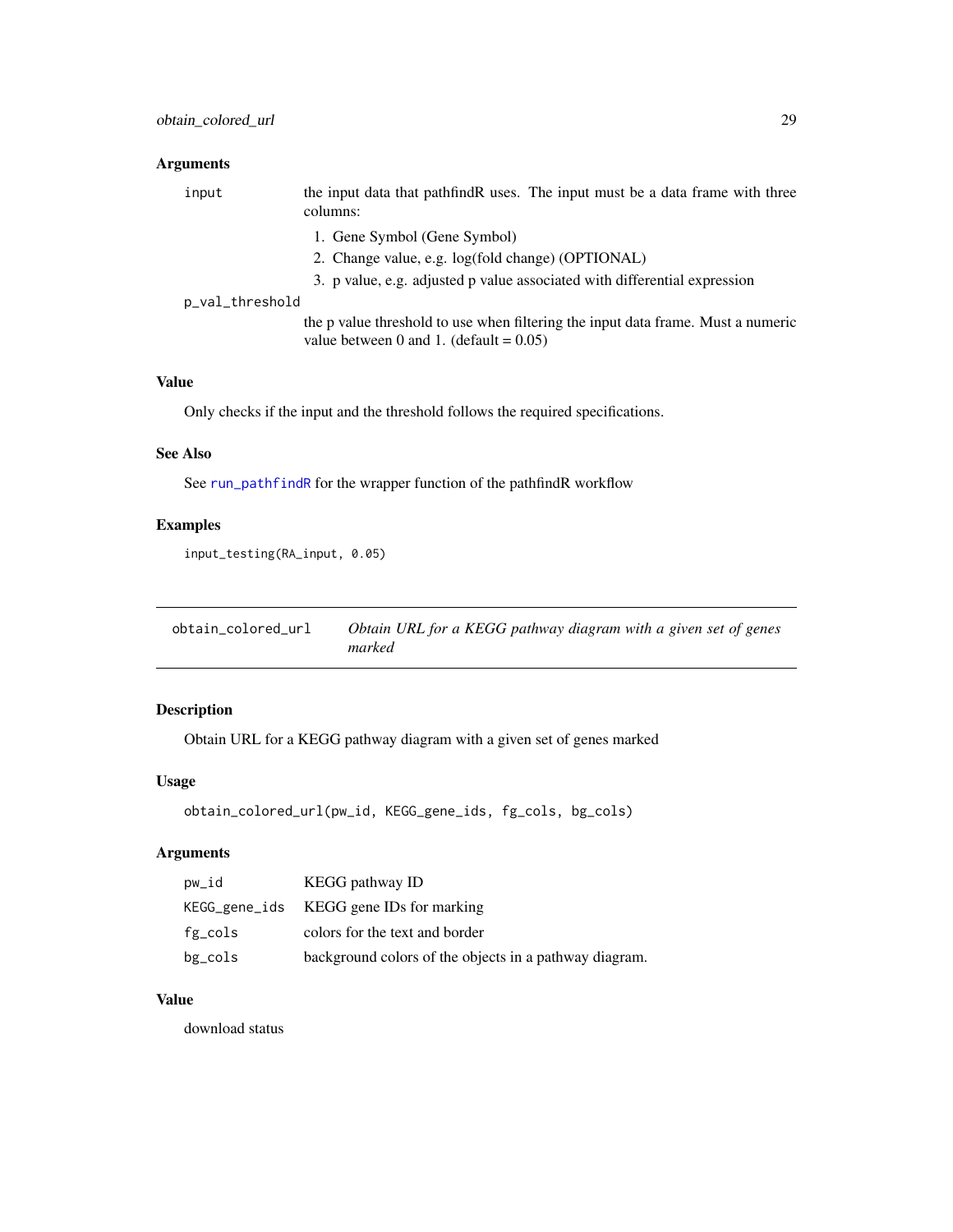<span id="page-29-0"></span>obtain\_KEGGML\_URL *Obtain KGML file for a KEGG pathway (hsa)*

# Description

Obtain KGML file for a KEGG pathway (hsa)

#### Usage

obtain\_KEGGML\_URL(pw\_id, pwKGML, quiet = TRUE)

#### Arguments

| pw_id  | <b>KEGG</b> pathway <b>ID</b>                                                                      |
|--------|----------------------------------------------------------------------------------------------------|
| pwKGML | destination file                                                                                   |
| quiet  | If TRUE, suppress status messages (if any), and the progress bar while download-<br>ing file $(s)$ |

# Value

KGML URL

pathfindR *pathfindR: A package for Enrichment Analysis Utilizing Active Subnetworks*

# **Description**

pathfindR is a tool for active-subnetwork-oriented gene set enrichment analysis. The main aim of the package is to identify active subnetworks in a protein-protein interaction network using a userprovided list of genes and associated p values then performing enrichment analyses on the identified subnetworks, discovering enriched terms (i.e. pathways, gene ontology, TF target gene sets etc.) that possibly underlie the phenotype of interest.

# Details

For analysis on non-Homo sapiens organisms, pathfindR offers utility functions for obtaining organismspecific PIN data and organism-specific gene sets data.

pathfindR also offers functionalities to cluster the enriched terms and identify representative terms in each cluster, to score the enriched terms per sample and to visualize analysis results.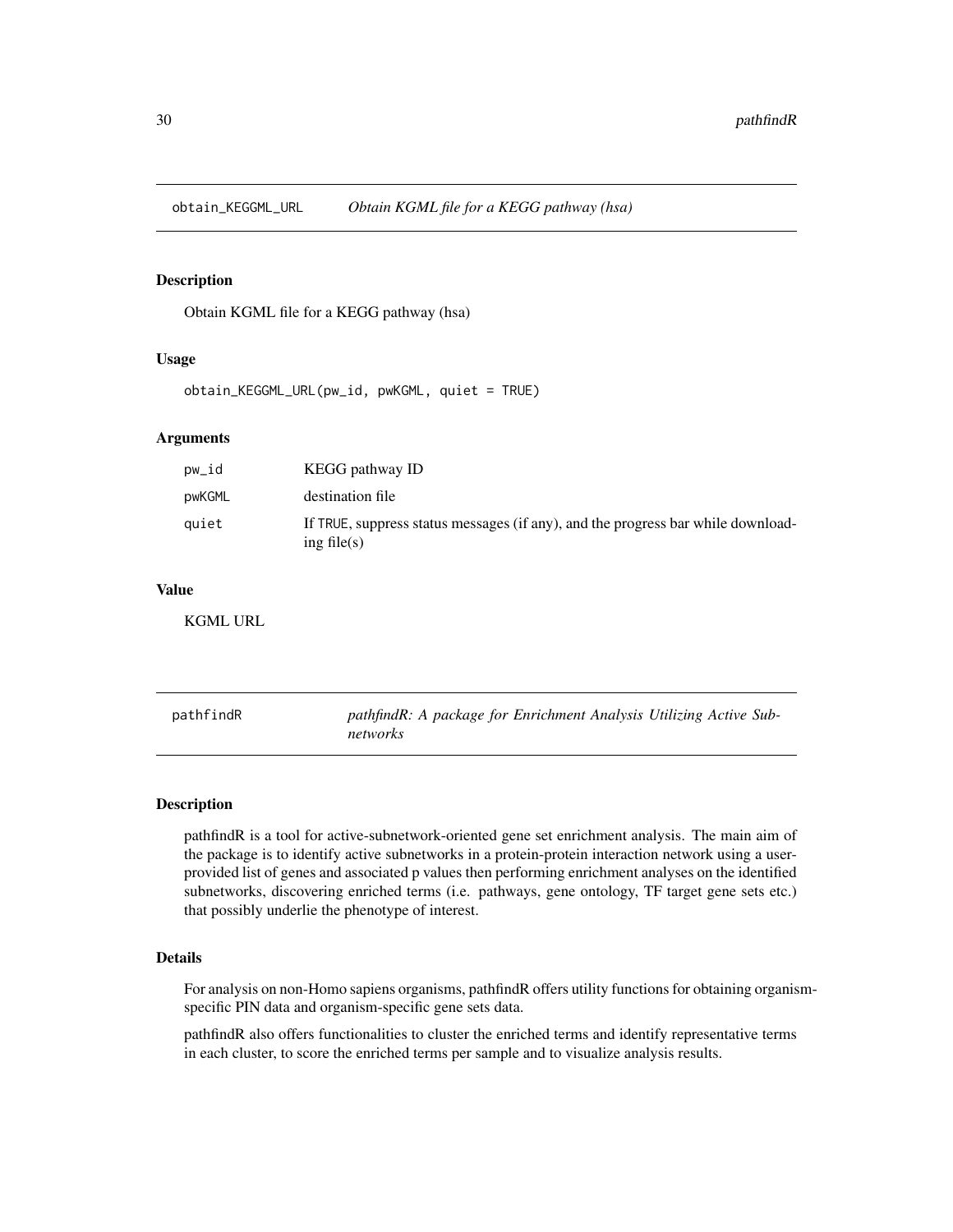# <span id="page-30-0"></span>plot\_scores 31

#### See Also

See [run\\_pathfindR](#page-32-1) for details on the pathfindR active-subnetwork-oriented enrichment analysis See [cluster\\_enriched\\_terms](#page-6-1) for details on methods of enriched terms clustering to define clusters of biologically-related terms See [score\\_terms](#page-37-1) for details on agglomerated score calculation for enriched terms to investigate how a gene set is altered in a given sample (or in cases vs. controls) See [term\\_gene\\_heatmap](#page-41-1) for details on visualization of the heatmap of enriched terms by involved genes See [term\\_gene\\_graph](#page-39-1) for details on visualizing terms and term-related genes as a graph to determine the degree of overlap between the enriched terms by identifying shared and/or distinct significant genes See [UpSet\\_plot](#page-42-1) for details on creating an UpSet plot of the enriched terms. See [get\\_pin\\_file](#page-23-1) for obtaining organism-specific PIN data and [get\\_gene\\_sets\\_list](#page-20-2) for obtaining organism-specific gene sets data

<span id="page-30-1"></span>plot\_scores *Plot the Heatmap of Score Matrix of Enriched Terms per Sample*

#### **Description**

Plot the Heatmap of Score Matrix of Enriched Terms per Sample

#### Usage

```
plot_scores(
  score_matrix,
  cases = NULL,
  label_samples = TRUE,
  case_title = "Case",
  control_title = "Control",
  low = "green",
  mid = "black",
  high = "red"\lambda
```

| score_matrix  | Matrix of agglomerated enriched term scores per sample. Columns are samples,<br>rows are enriched terms    |
|---------------|------------------------------------------------------------------------------------------------------------|
| cases         | (Optional) A vector of sample names that are cases in the case/control experi-<br>ment. $(default = NULL)$ |
| label_samples | Boolean value to indicate whether or not to label the samples in the heatmap<br>$plot (default = TRUE)$    |
| case_title    | Naming of the 'Case' group (as in cases) (default = "Case")                                                |
| control_title | Naming of the 'Control' group (default = "Control")                                                        |
| low           | a string indicating the color of 'low' values in the coloring gradient (default $=$<br>'green')            |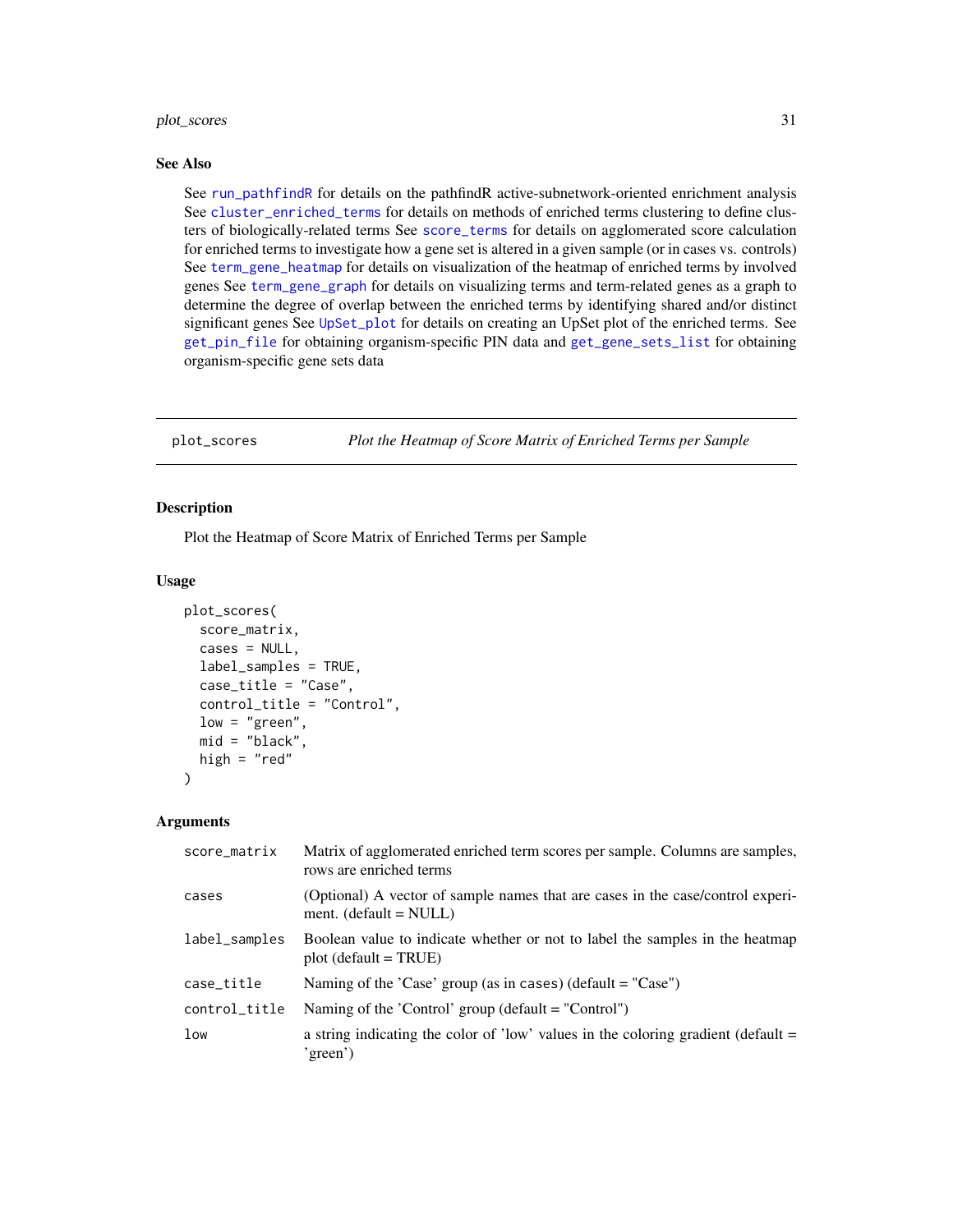<span id="page-31-0"></span>

| mid  | a string indicating the color of 'mid' values in the coloring gradient (default =<br>'black')  |
|------|------------------------------------------------------------------------------------------------|
| high | a string indicating the color of 'high' values in the coloring gradient (default $=$<br>'red') |

A 'ggplot2' object containing the heatmap plot. x-axis indicates the samples. y-axis indicates the enriched terms. "Score" indicates the score of the term in a given sample. If cases are provided, the plot is divided into 2 facets, named by case\_title and control\_title.

#### Examples

```
score_mat <- score_terms(RA_output, RA_exp_mat, plot_hmap = FALSE)
hmap <- plot_scores(score_mat)
```
process\_pin *Process Data frame of Protein-protein Interactions*

#### Description

Process Data frame of Protein-protein Interactions

# Usage

```
process_pin(pin_df)
```
#### Arguments

pin\_df data frame of protein-protein interactions with 2 columns: "Interactor\_A" and "Interactor\_B"

# Value

processed PIN data frame (removes self-interactions and duplicated interactions)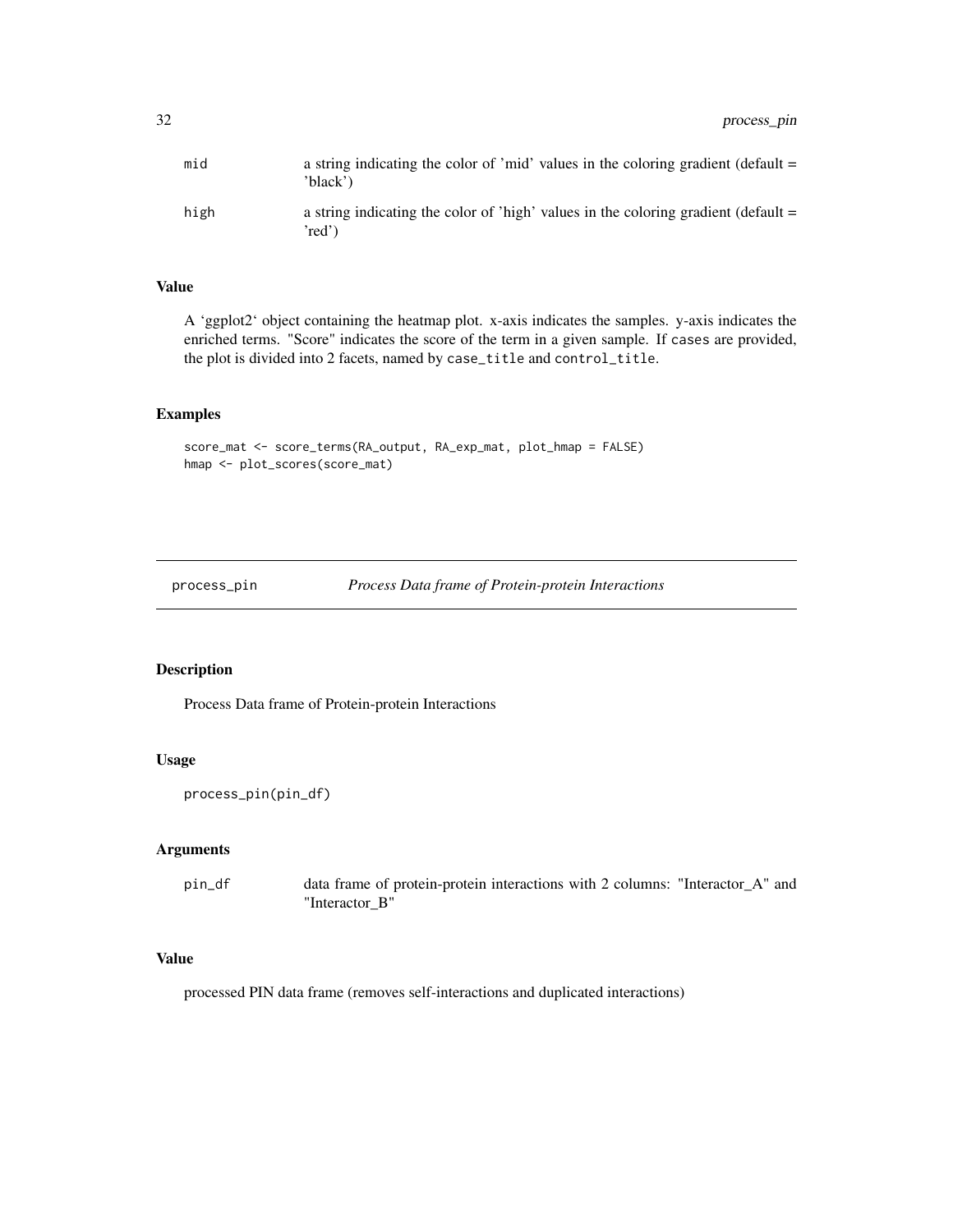# Description

This function returns the absolute path/to/PIN.sif. While the default PINs are "Biogrid", "STRING", "GeneMania", "IntAct", "KEGG" and "mmu\_STRING". The user can also use any other PIN by specifying the "path/to/PIN.sif". All PINs to be used in this package must formatted as SIF files: i.e. have 3 columns with no header, no row names and be tab-separated. Columns 1 and 3 must be interactors' gene symbols, column 2 must be a column with all rows consisting of "pp".

#### Usage

```
return_pin_path(pin_name_path = "Biogrid")
```
# Arguments

pin\_name\_path Name of the chosen PIN or path/to/PIN.sif. If PIN name, must be one of c("Biogrid", "STRING", "GeneMania", "IntAct", "KEGG", "mmu\_STRING"). If path/to/PIN.sif, the file must comply with the PIN specifications. (Default  $=$ "Biogrid")

# Value

The absolute path to chosen PIN.

# See Also

See [run\\_pathfindR](#page-32-1) for the wrapper function of the pathfindR workflow

#### Examples

## Not run: pin\_path <- return\_pin\_path("GeneMania")

## End(Not run)

<span id="page-32-1"></span>run\_pathfindR *Wrapper Function for pathfindR - Active-Subnetwork-Oriented Enrichment Analysis*

#### Description

run\_pathfindR is the wrapper function for the pathfindR workflow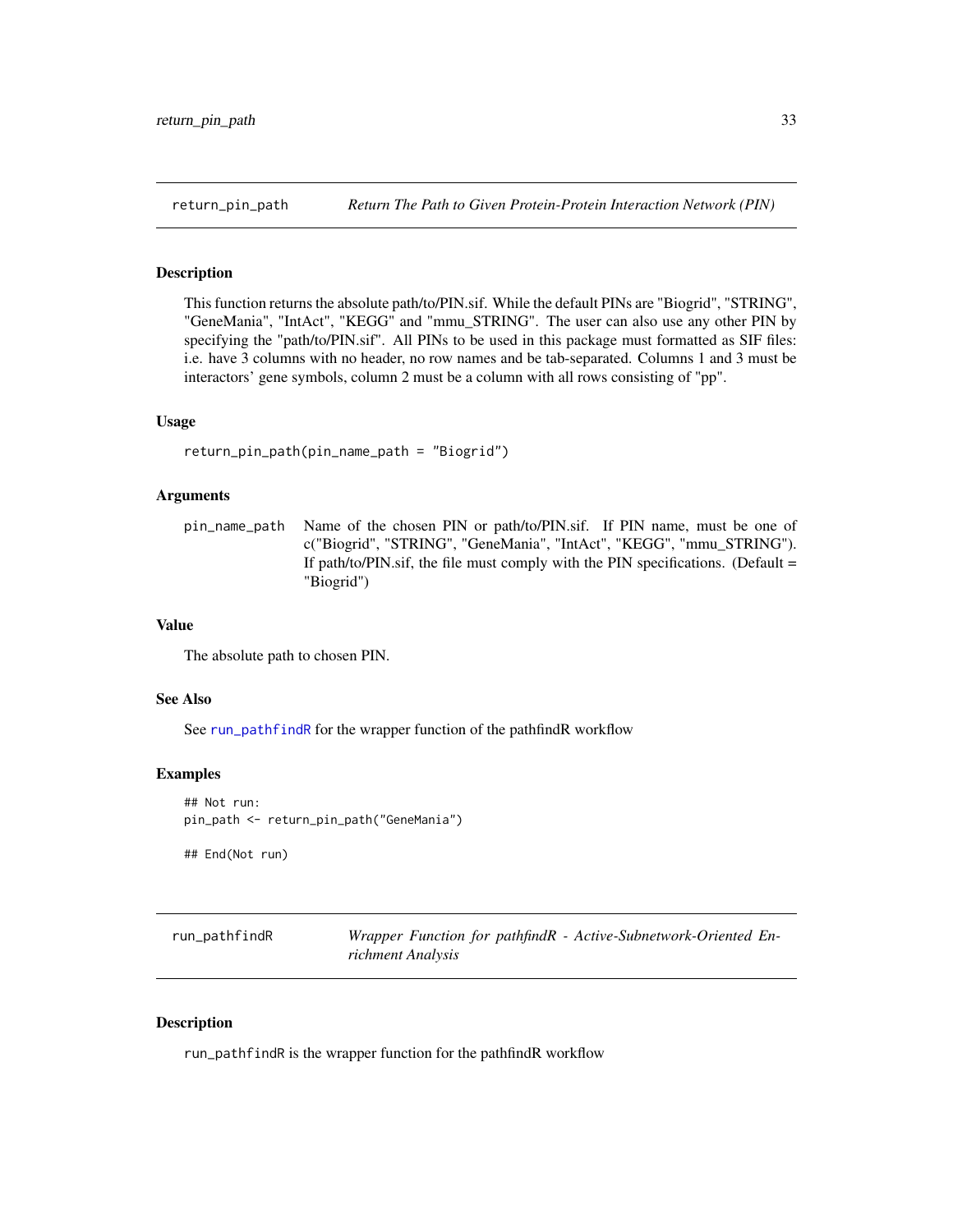# Usage

```
run_pathfindR(
  input,
  gene_sets = "KEGG",
 min_gset_size = 10,
 max_gset_size = 300,
 custom_genes = NULL,
  custom_descriptions = NULL,
 pin_name_path = "Biogrid",
 p_valuethreshold = 0.05,
 visualize_enriched_terms = TRUE,
 max_to_plot = 10,
 convert2alias = TRUE,
  enrichment_threshold = 0.05,
  adj_method = "bonferroni",
  search_method = "GR",
 use_all_positives = FALSE,
  saTemp\theta = 1,
  saTemp1 = 0.01,
  saIter = 10000,
 gap = 400,gaIter = 200,
  gaThread = 5,
  gacrossover = 1,
 gaMut = \theta,
  grMaxDepth = 1,
  grSearchDepth = 1,
 grOverlap = 0.5,
 grSubNum = 1000,iterations = 10,
 n_processes = NULL,
  score\_quant\_thr = 0.8,
  sig\_gene\_thr = 0.02,
 plot_enrichment_chart = TRUE,
  output_dir = "pathfindR_Results",
  list_active_snw_genes = FALSE,
  silent_option = TRUE
\lambda
```

| input     | the input data that pathfindR uses. The input must be a data frame with three<br>columns: |
|-----------|-------------------------------------------------------------------------------------------|
|           | 1. Gene Symbol (Gene Symbol)                                                              |
|           | 2. Change value, e.g. log(fold change) (OPTIONAL)                                         |
|           | 3. p value, e.g. adjusted p value associated with differential expression                 |
| gene_sets | Name of the gene sets to be used for enrichment analysis. Available gene                  |
|           | sets are "KEGG", "Reactome", "BioCarta", "GO-All", "GO-BP", "GO-CC",                      |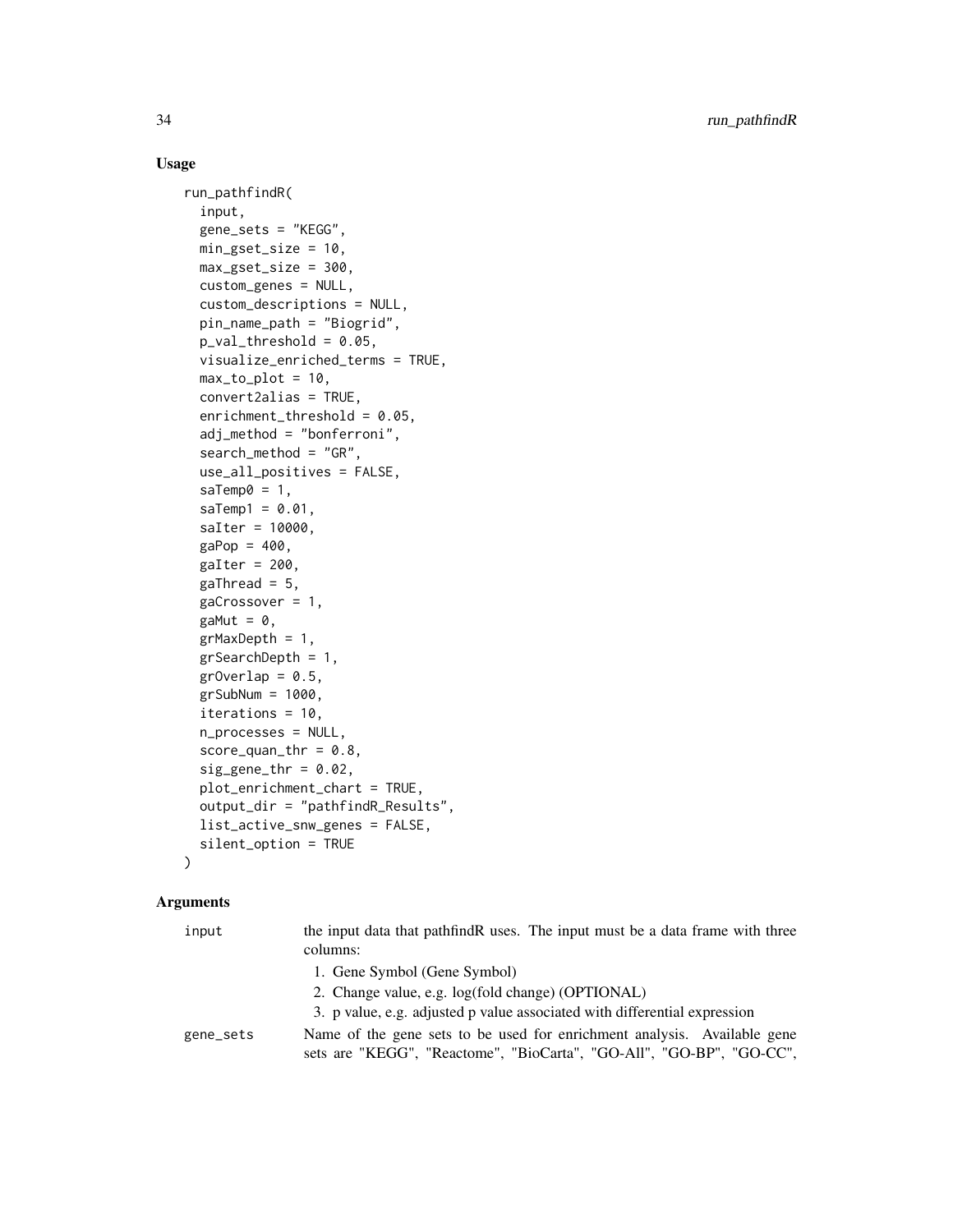"GO-MF", "cell\_markers", "mmu\_KEGG" or "Custom". If "Custom", the arguments custom\_genes and custom\_descriptions must be specified. (Default = "KEGG")

- $min_g$ set\_size minimum number of genes a term must contain (default = 10)
- $max\_gset\_size$  maximum number of genes a term must contain (default = 10)
- custom\_genes a list containing the genes involved in each custom term. Each element is a vector of gene symbols located in the given custom term. Names should correspond to the IDs of the custom terms.
- custom\_descriptions

A vector containing the descriptions for each custom term. Names of the vector should correspond to the IDs of the custom terms.

- pin\_name\_path Name of the chosen PIN or path/to/PIN.sif. If PIN name, must be one of c("Biogrid", "STRING", "GeneMania", "IntAct", "KEGG", "mmu\_STRING"). If path/to/PIN.sif, the file must comply with the PIN specifications. (Default  $=$ "Biogrid")
- p\_val\_threshold the p value threshold to use when filtering the input data frame. Must a numeric
	- value between 0 and 1. (default =  $0.05$ )
- visualize\_enriched\_terms
	- Boolean value to indicate whether or not to create diagrams for enriched terms  $(default = TRUE)$
- max\_to\_plot (necessary only if gene\_sets = "KEGG" and visualize\_enriched\_terms = TRUE) The number of top hsa kegg pathways to visualize. If NULL, visualizes all (de $fault = 10$
- convert2alias boolean to indicate whether or not to convert gene symbols in the input that are not found in the PIN to an alias symbol found in the PIN (default  $= TRUE$ ) IMPORTANT NOTE: the conversion uses human gene symbols/alias symbols.

enrichment\_threshold

- adjusted-p value threshold used when filtering enrichment results (default  $=$ 0.05)
- adj\_method correction method to be used for adjusting p-values. (default = "bonferroni")
- search\_method algorithm to use when performing active subnetwork search. Options are greedy search (GR), simulated annealing (SA) or genetic algorithm (GA) for the search  $(detault = "GR")$ .

use\_all\_positives

```
if TRUE: in GA, adds an individual with all positive nodes. In SA, initializes
candidate solution with all positive nodes. (default = FALSE)
```
- saTemp0 Initial temperature for  $SA$  (default = 1.0)
- saTemp1 Final temperature for  $SA$  (default =  $0.01$ )
- $s$ aIter Iteration number for SA (default = 10000)
- gaPop Population size for  $GA$  (default =  $400$ )
- gaIter Iteration number for  $GA$  (default = 200)
- gaThread Number of threads to be used in GA (default  $= 5$ )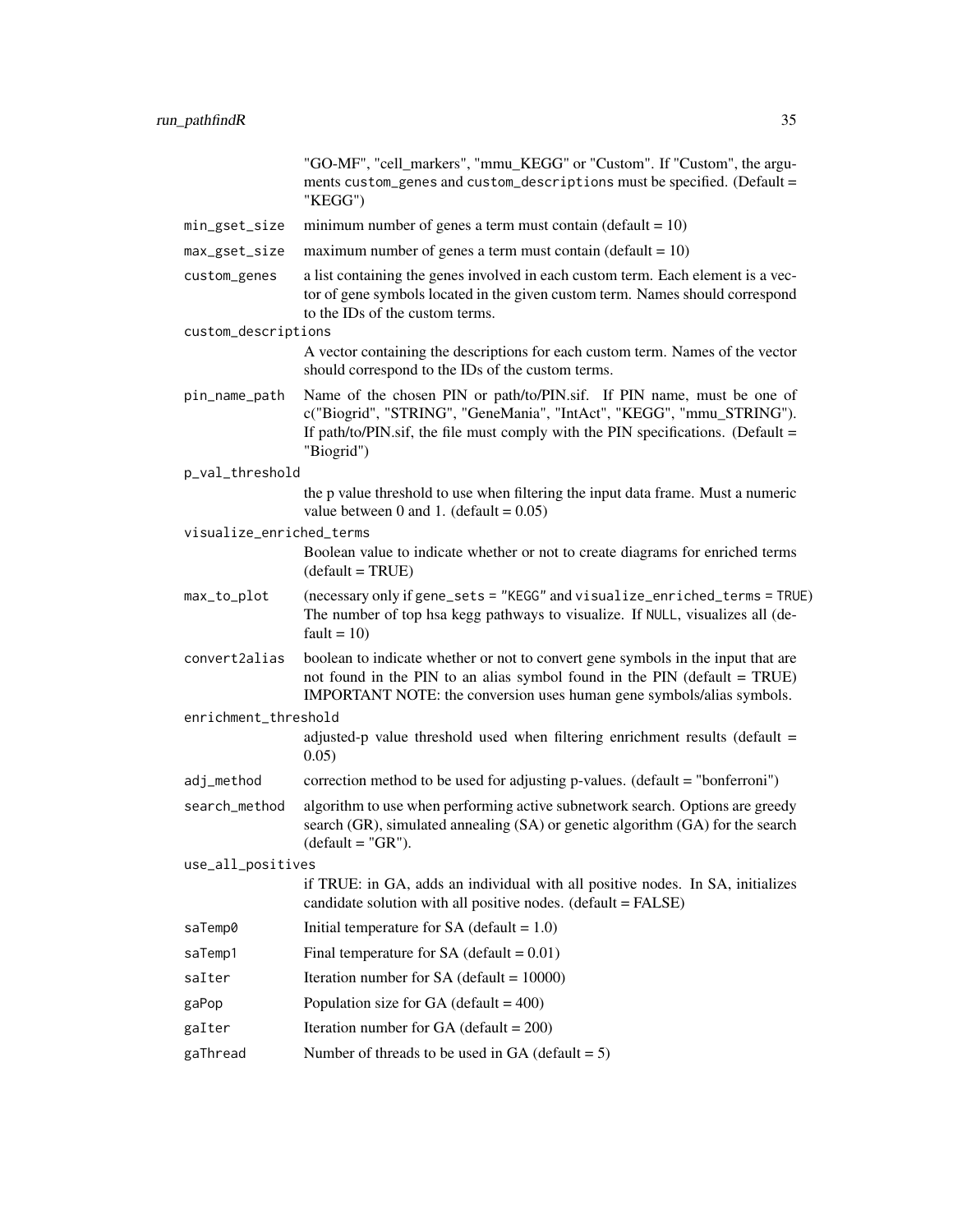| gaCrossover           | Applies crossover with the given probability in GA (default $= 1$ , i.e. always<br>perform crossover)                                                                                                                                                                                      |  |
|-----------------------|--------------------------------------------------------------------------------------------------------------------------------------------------------------------------------------------------------------------------------------------------------------------------------------------|--|
| gaMut                 | For GA, applies mutation with given mutation rate (default $= 0$ , i.e. mutation<br>off)                                                                                                                                                                                                   |  |
| grMaxDepth            | Sets max depth in greedy search, 0 for no limit (default = $1$ )                                                                                                                                                                                                                           |  |
| grSearchDepth         | Search depth in greedy search (default = $1$ )                                                                                                                                                                                                                                             |  |
| gr0verlap             | Overlap threshold for results of greedy search (default = $0.5$ )                                                                                                                                                                                                                          |  |
| grSubNum              | Number of subnetworks to be presented in the results (default $= 1000$ )                                                                                                                                                                                                                   |  |
| iterations            | number of iterations for active subnetwork search and enrichment analyses (De-<br>fault = $10$ )                                                                                                                                                                                           |  |
| n_processes           | optional argument for specifying the number of processes used by foreach. If<br>not specified, the function determines this automatically (Default == NULL.<br>Gets set to 1 for Genetic Algorithm)                                                                                        |  |
| score_quan_thr        | active subnetwork score quantile threshold. Must be between 0 and 1 or set to<br>$-1$ for not filtering. (Default = 0.8)                                                                                                                                                                   |  |
| sig_gene_thr          | threshold for the minimum proportion of significant genes in the subnetwork<br>(Default = $0.02$ ) If the number of genes to use as threshold is calculated to be <<br>2 (e.g. 50 signif. genes x $0.01 = 0.5$ ), the threshold number is set to 2                                         |  |
| plot_enrichment_chart |                                                                                                                                                                                                                                                                                            |  |
|                       | boolean value. If TRUE, a bubble chart displaying the enrichment results is<br>$plotted. (default = TRUE)$                                                                                                                                                                                 |  |
| output_dir            | the directory to be created where the output and intermediate files are saved<br>$(detault = "pathfindR\_Results")$                                                                                                                                                                        |  |
| list_active_snw_genes |                                                                                                                                                                                                                                                                                            |  |
|                       | boolean value indicating whether or not to report the non-significant active sub-<br>network genes for the active subnetwork which was enriched for the given term<br>with the lowest $p$ value (default = $FALSE$ )                                                                       |  |
| silent_option         | boolean value indicating whether to print the messages to the console (FALSE)<br>or not (TRUE, this will print to a temp. file) during active subnetwork search<br>(default = TRUE). This option was added because during parallel runs, the con-<br>sole messages get disorderly printed. |  |

# Details

This function takes in a data frame consisting of Gene Symbol, log-fold-change and adjusted-p values. After input testing, any gene symbols that are not in the PIN are converted to alias symbols if the alias is in the PIN. Next, active subnetwork search is performed. Enrichment analysis is performed using the genes in each of the active subnetworks. Terms with adjusted-p values lower than enrichment\_threshold are discarded. The lowest adjusted-p value (over all subnetworks) for each term is kept. This process of active subnetwork search and enrichment is repeated for a selected number of iterations, which is done in parallel. Over all iterations, the lowest and the highest adjusted-p values, as well as number of occurrences are reported for each enriched term.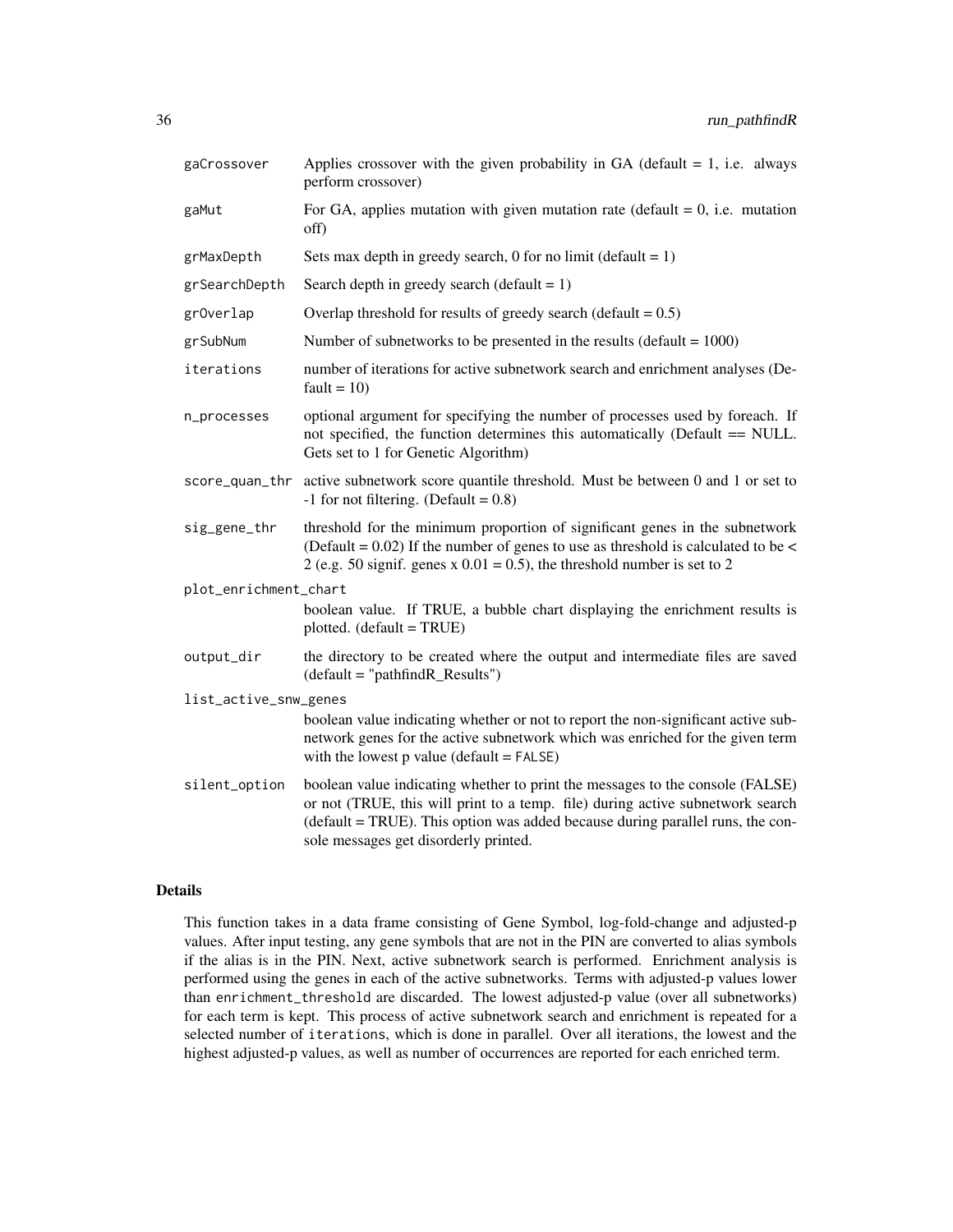<span id="page-36-0"></span>Data frame of pathfindR enrichment results. Columns are:

ID ID of the enriched term

Term Description Description of the enriched term

- Fold\_Enrichment Fold enrichment value for the enriched term (Calculated using ONLY the input genes)
- occurrence the number of iterations that the given term was found to enriched over all iterations
- support the median support (proportion of active subnetworks leading to enrichment within an iteration) over all iterations
- **lowest p** the lowest adjusted-p value of the given term over all iterations
- highest\_p the highest adjusted-p value of the given term over all iterations
- non\_Signif\_Snw\_Genes (OPTIONAL) the non-significant active subnetwork genes, comma-separated
- Up\_regulated the up-regulated genes (as determined by 'change value'  $> 0$ , if the 'change column' was provided) in the input involved in the given term's gene set, comma-separated. If change column not provided, all affected are listed here.
- Down\_regulated the down-regulated genes (as determined by 'change value' < 0, if the 'change column' was provided) in the input involved in the given term's gene set, comma-separated

The function also creates an HTML report with the pathfindR enrichment results linked to the visualizations of the enriched terms in addition to the table of converted gene symbols. This report can be found in "output\_dir/results.html" under the current working directory.

By default, a bubble chart of top 10 enrichment results are plotted. The x-axis corresponds to fold enrichment values while the y-axis indicates the enriched terms. Sizes of the bubbles indicate the number of significant genes in the given terms. Color indicates the -log10(lowest-p) value; the more red it is, the more significant the enriched term is. See [enrichment\\_chart](#page-15-1).

#### Warning

Especially depending on the protein interaction network, the algorithm and the number of iterations you choose, "active subnetwork search + enrichment" component of run\_pathfindR may take a long time to finish.

#### See Also

[input\\_testing](#page-27-1) for input testing, [input\\_processing](#page-26-1) for input processing, [active\\_snw\\_search](#page-2-1) for active subnetwork search and subnetwork filtering, [enrichment\\_analyses](#page-14-1) for enrichment analysis (using the active subnetworks), [summarize\\_enrichment\\_results](#page-38-1) for summarizing the activesubnetwork-oriented enrichment results, [annotate\\_term\\_genes](#page-4-1) for annotation of affected genes in the given gene sets, [visualize\\_terms](#page-46-1) for visualization of enriched terms, [enrichment\\_chart](#page-15-1) for a visual summary of the pathfindR enrichment results, [foreach](#page-0-0) for details on parallel execution of looping constructs, [cluster\\_enriched\\_terms](#page-6-1) for clustering the resulting enriched terms and partitioning into clusters.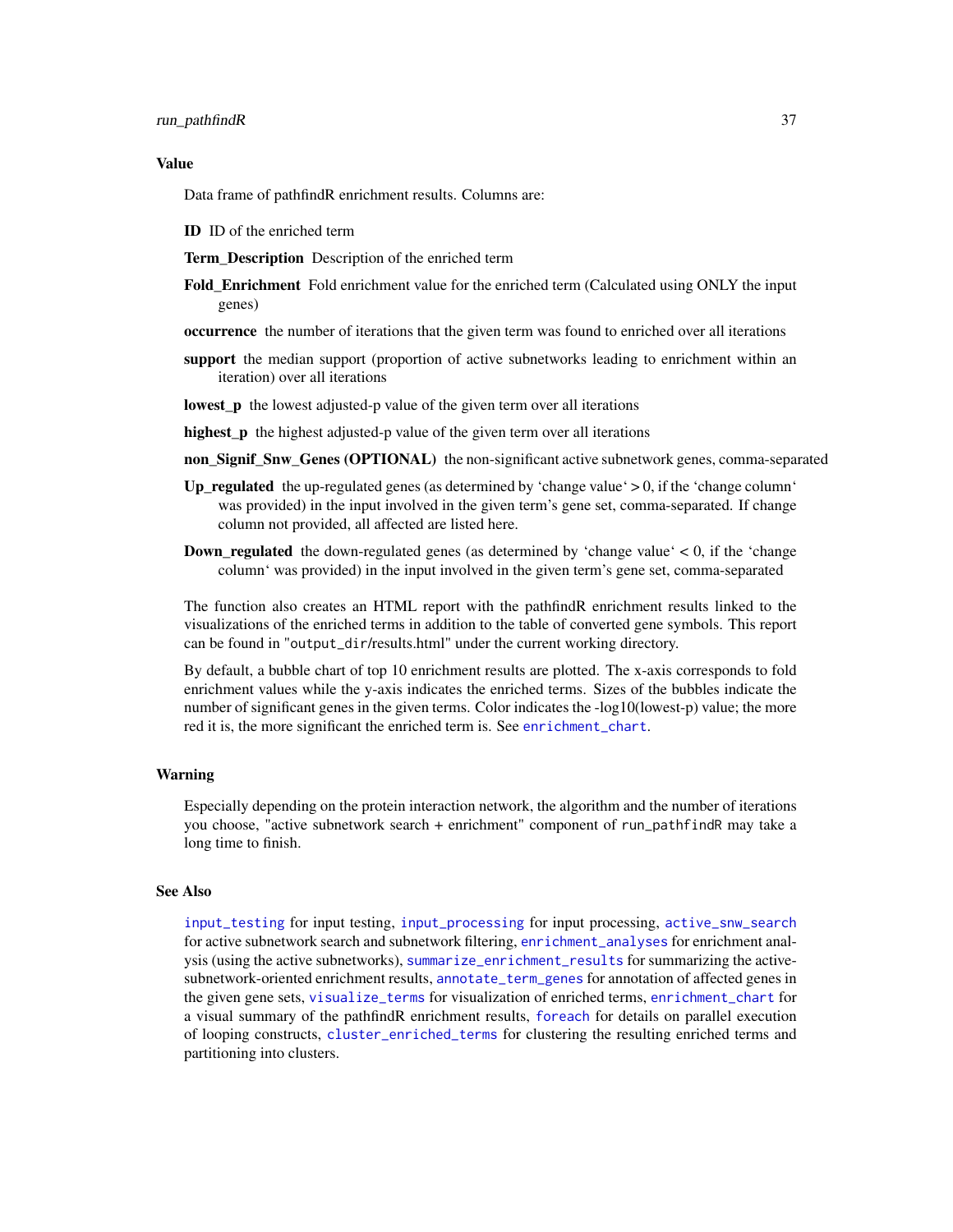# Examples

```
## Not run:
run_pathfindR(RA_input)
## End(Not run)
```
<span id="page-37-1"></span>score\_terms *Calculate Agglomerated Scores of Enriched Terms for Each Subject*

# Description

Calculate Agglomerated Scores of Enriched Terms for Each Subject

# Usage

```
score_terms(
 enrichment_table,
 exp_mat,
 cases = NULL,
 use_description = FALSE,
 plot_hmap = TRUE,
  ...
)
```
# Arguments

enrichment\_table

|                 | a data frame that must contain the 3 columns below:                                                                                                                                            |
|-----------------|------------------------------------------------------------------------------------------------------------------------------------------------------------------------------------------------|
|                 | <b>Term_Description</b> Description of the enriched term (necessary if use_description<br>$=$ TRUE)                                                                                            |
|                 | <b>ID</b> ID of the enriched term (necessary if use_description = FALSE)                                                                                                                       |
|                 | Up_regulated the up-regulated genes in the input involved in the given term's<br>gene set, comma-separated                                                                                     |
|                 | <b>Down_regulated</b> the down-regulated genes in the input involved in the given<br>term's gene set, comma-separated                                                                          |
| exp_mat         | the experiment (e.g., gene expression/methylation) matrix. Columns are sam-<br>ples and rows are genes. Column names must contain sample names and row<br>names must contain the gene symbols. |
| cases           | (Optional) A vector of sample names that are cases in the case/control experi-<br>ment. $(default = NULL)$                                                                                     |
| use_description |                                                                                                                                                                                                |
|                 | Boolean argument to indicate whether term descriptions (in the "Term_Description"<br>column) should be used. $(detault = FALSE)$                                                               |
| plot_hmap       | Boolean value to indicate whether or not to draw the heatmap plot of the scores.<br>$(detault = TRUE)$                                                                                         |
| $\cdots$        | Additional arguments for plot_scores for aesthetics of the heatmap plot                                                                                                                        |

<span id="page-37-0"></span>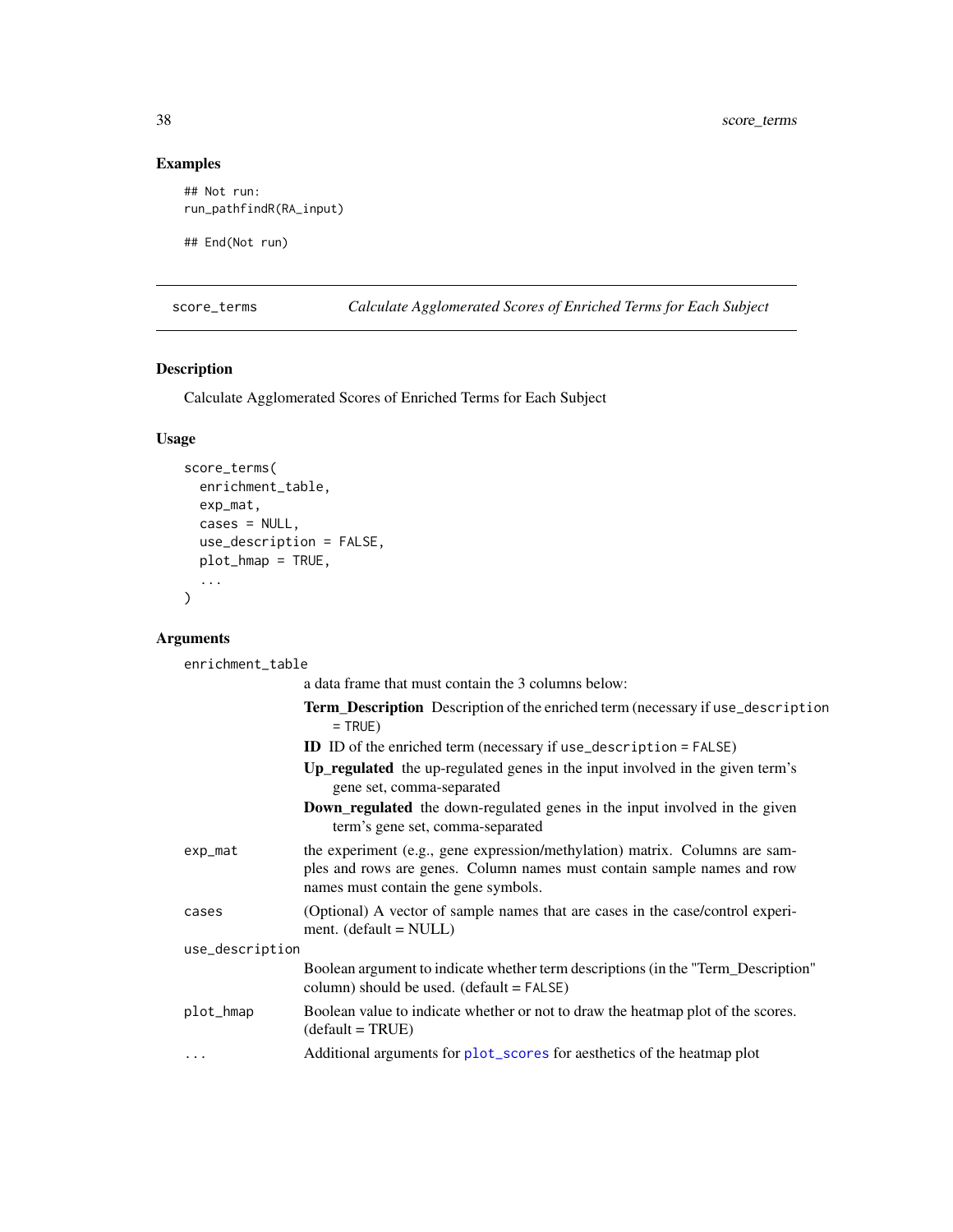<span id="page-38-0"></span>Matrix of agglomerated scores of each enriched term per sample. Columns are samples, rows are enriched terms. Optionally, displays a heatmap of this matrix.

#### Conceptual Background

For an experiment matrix (containing expression, methylation, etc. values), the rows of which are genes and the columns of which are samples, we denote:

- E as a matrix of size  $m \times n$
- G as the set of all genes in the experiment  $G = E_i, i \in [1, m]$
- S as the set of all samples in the experiment  $S = E_j$ .,  $\in [1, n]$

We next define the gene score matrix GS (the standardized experiment matrix, also of size  $m \times n$ ) as:

$$
GS_{gs} = \frac{E_{gs} - \bar{e_g}}{s_g}
$$

where  $g \in G$ ,  $s \in S$ ,  $\bar{e_g}$  is the mean of all values for gene g and  $\bar{s_g}$  is the standard deviation of all values for gene g.

We next denote T to be a set of terms (where each  $t \in T$  is a set of term-related genes, i.e.,  $t = \{g_x, ..., g_y\} \subset G$ ) and finally define the agglomerated term scores matrix TS (where rows correspond to genes and columns corresponds to samples s.t. the matrix has size  $|T| \times n$ ) as:

$$
TS_{ts} = \frac{1}{|t|} \sum_{g \in t} GS_{gs}
$$
, where  $t \in T$  and  $s \in S$ .

# Examples

score\_matrix <- score\_terms(RA\_output, RA\_exp\_mat, plot\_hmap = FALSE)

<span id="page-38-1"></span>summarize\_enrichment\_results

*Summarize Enrichment Results*

#### Description

Summarize Enrichment Results

#### Usage

```
summarize_enrichment_results(enrichment_res, list_active_snw_genes = FALSE)
```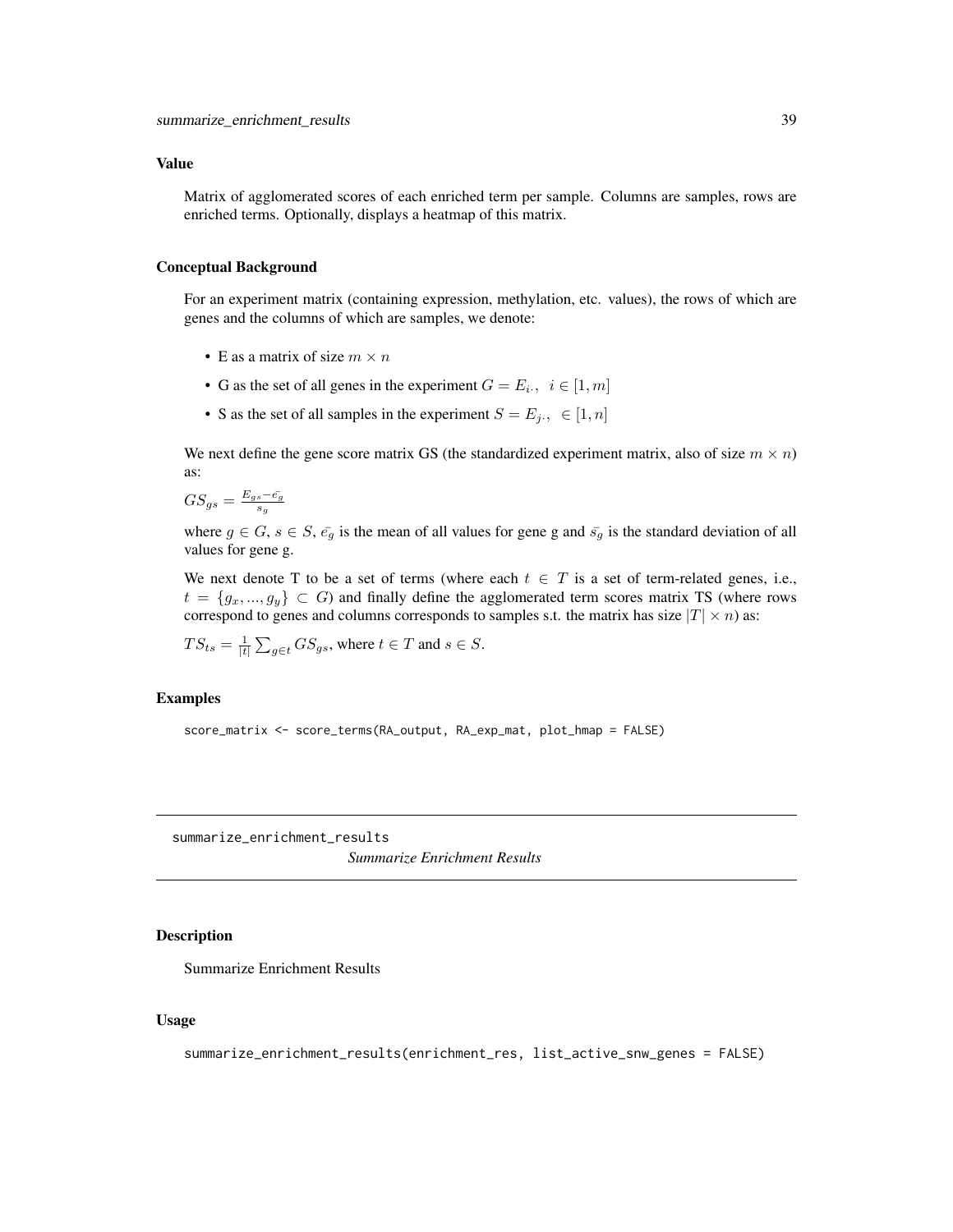#### <span id="page-39-0"></span>Arguments

enrichment\_res a dataframe of combined enrichment results. Columns are:

ID ID of the enriched term

Term Description Description of the enriched term

Fold\_Enrichment Fold enrichment value for the enriched term

p\_value p value of enrichment

adj\_p adjusted p value of enrichment

non\_Signif\_Snw\_Genes (OPTIONAL) the non-significant active subnetwork genes, comma-separated

list\_active\_snw\_genes

boolean value indicating whether or not to report the non-significant active subnetwork genes for the active subnetwork which was enriched for the given term with the lowest  $p$  value (default =  $FALSE$ )

#### Value

a dataframe of summarized enrichment results (over multiple iterations). Columns are:

ID ID of the enriched term

Term\_Description Description of the enriched term

Fold Enrichment Fold enrichment value for the enriched term

occurrence the number of iterations that the given term was found to enriched over all iterations

support the median support (proportion of active subnetworks leading to enrichment within an iteration) over all iterations

**lowest\_p** the lowest adjusted-p value of the given term over all iterations

highest\_p the highest adjusted-p value of the given term over all iterations

non\_Signif\_Snw\_Genes (OPTIONAL) the non-significant active subnetwork genes, comma-separated

#### Examples

## Not run: summarize\_enrichment\_results(enrichment\_res)

## End(Not run)

<span id="page-39-1"></span>term\_gene\_graph *Create Term-Gene Graph*

#### **Description**

Create Term-Gene Graph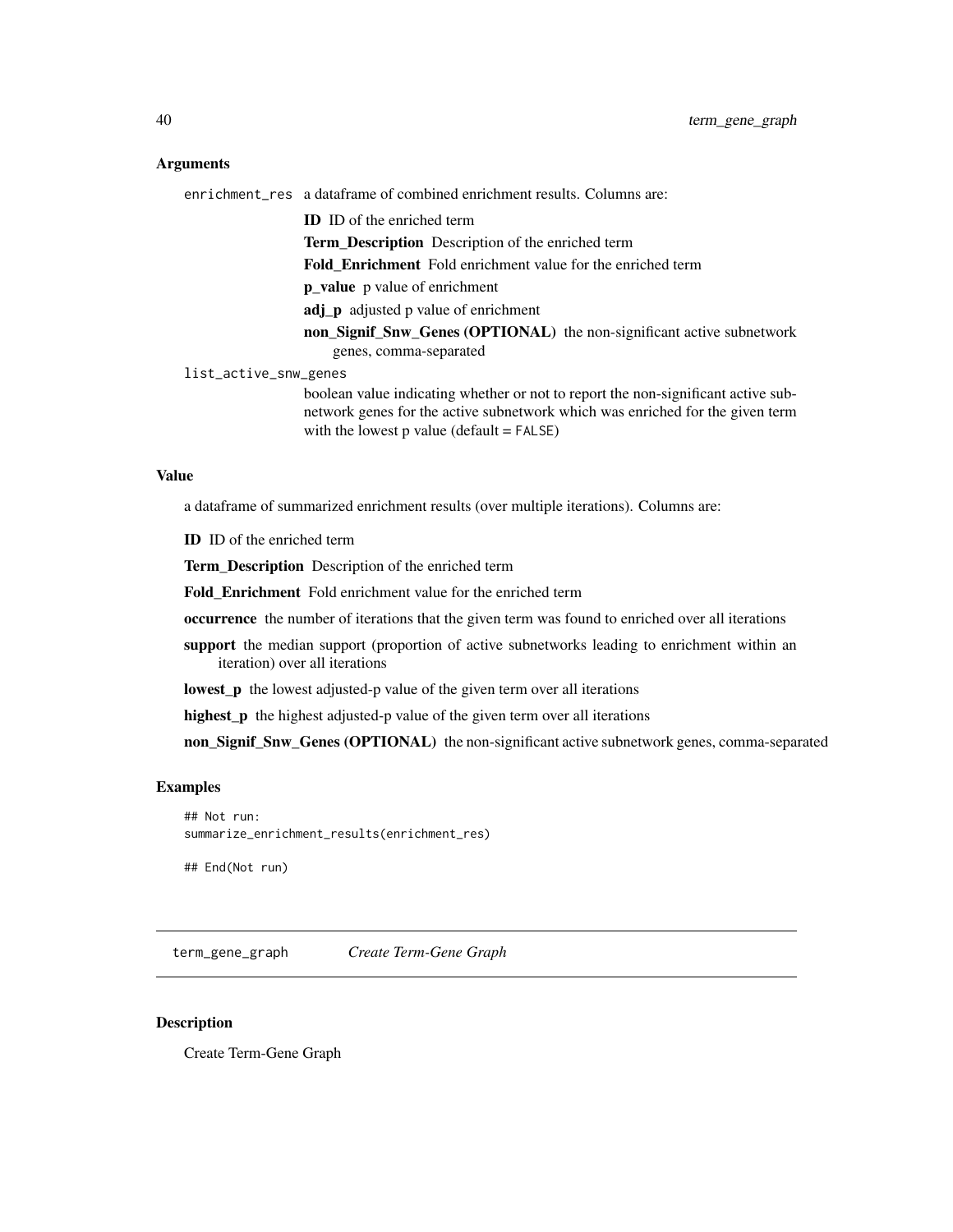<span id="page-40-0"></span>term\_gene\_graph 41

#### Usage

```
term_gene_graph(
  result_df,
  num_terms = 10,
  layout = "stress",
 use_description = FALSE,
  node_size = "num_genes"
)
```
# Arguments

| result_df       | A data frame of pathfind R results that must contain the following columns:                                                                                                      |
|-----------------|----------------------------------------------------------------------------------------------------------------------------------------------------------------------------------|
|                 | Term_Description Description of the enriched term (necessary if use_description<br>$=$ TRUE)                                                                                     |
|                 | <b>ID</b> ID of the enriched term (necessary if use_description = FALSE)                                                                                                         |
|                 | <b>lowest_p</b> the lowest adjusted-p value of the given term over all iterations                                                                                                |
|                 | Up_regulated the up-regulated genes in the input involved in the given term's<br>gene set, comma-separated                                                                       |
|                 | <b>Down_regulated</b> the down-regulated genes in the input involved in the given<br>term's gene set, comma-separated                                                            |
| num_terms       | Number of top enriched terms to use while creating the graph. Set to NULL to<br>use all enriched terms (default $= 10$ , i.e. top 10 terms)                                      |
| layout          | The type of layout to create (see $ggraph$ for details. Default = "stress")                                                                                                      |
| use_description |                                                                                                                                                                                  |
|                 | Boolean argument to indicate whether term descriptions (in the "Term_Description"<br>column) should be used. $(detault = FALSE)$                                                 |
| node_size       | Argument to indicate whether to use number of significant genes ("num_genes")<br>or the -log10(lowest p value) ("p_val") for adjusting the node sizes (default =<br>"num_genes") |
|                 |                                                                                                                                                                                  |

#### Details

This function (adapted from the Gene-Concept network visualization by the R package enrichplot) can be utilized to visualize which input genes are involved in the enriched terms as a graph. The term-gene graph shows the links between genes and biological terms and allows for the investigation of multiple terms to which significant genes are related. The graph also enables determination of the overlap between the enriched terms by identifying shared and distinct significant term-related genes.

# Value

a [ggraph](#page-0-0) object containing the term-gene graph. Each node corresponds to an enriched term (beige), an up-regulated gene (green) or a down-regulated gene (red). An edge between a term and a gene indicates that the given term involves the gene. Size of a term node is proportional to either the number of genes (if node\_size = "num\_genes") or the -log10(lowest p value) (if node\_size =  $"p_val".$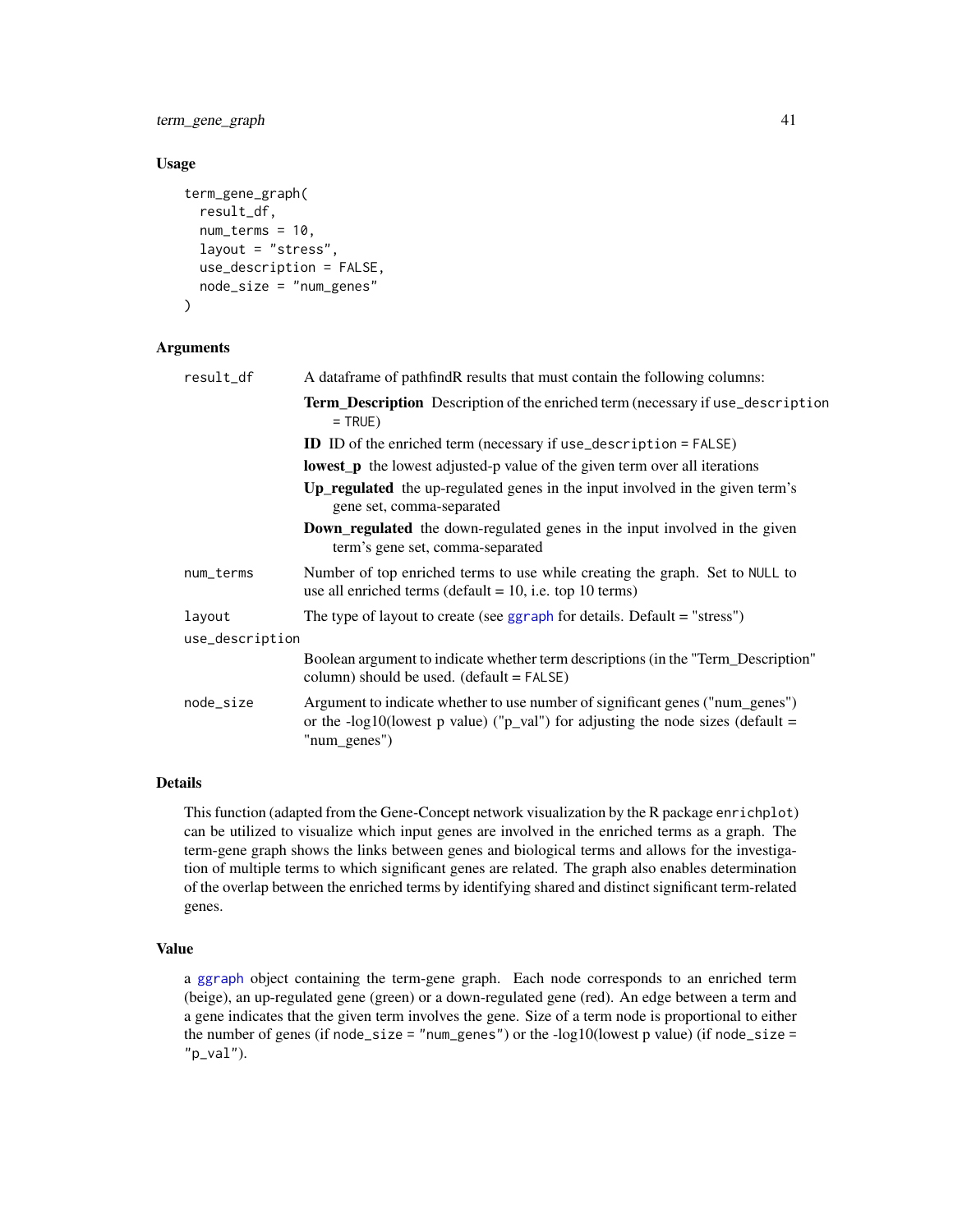# Examples

```
p <- term_gene_graph(RA_output)
p <- term_gene_graph(RA_output, num_terms = 5)
p <- term_gene_graph(RA_output, node_size = "p_val")
```
<span id="page-41-1"></span>term\_gene\_heatmap *Create Terms by Genes Heatmap*

# Description

Create Terms by Genes Heatmap

# Usage

```
term_gene_heatmap(
 result_df,
 genes_df,
 num_terns = 10,
 use_description = FALSE,
 low = "green",
 mid = "black",
 high = "red",...
)
```

| A data frame of pathfind R results that must contain the following columns:                                             |
|-------------------------------------------------------------------------------------------------------------------------|
| Term_Description Description of the enriched term (necessary if use_description<br>$=$ TRUE)                            |
| <b>ID</b> ID of the enriched term (necessary if use_description = FALSE)                                                |
| <b>lowest</b> p the highest adjusted-p value of the given term over all iterations                                      |
| Up_regulated the up-regulated genes in the input involved in the given term's<br>gene set, comma-separated              |
| <b>Down_regulated</b> the down-regulated genes in the input involved in the given<br>term's gene set, comma-separated   |
| the input data that was used with run_pathfind R. It must be a data frame with<br>3 columns:                            |
| 1. Gene Symbol (Gene Symbol)                                                                                            |
| 2. Change value, e.g. log(fold change) (optional)                                                                       |
| 3. p value, e.g. adjusted p value associated with differential expression                                               |
| The change values in this data frame are used to color the affected genes                                               |
| Number of top enriched terms to use while creating the plot. Set to NULL to use<br>all enriched terms (default $= 10$ ) |
|                                                                                                                         |

<span id="page-41-0"></span>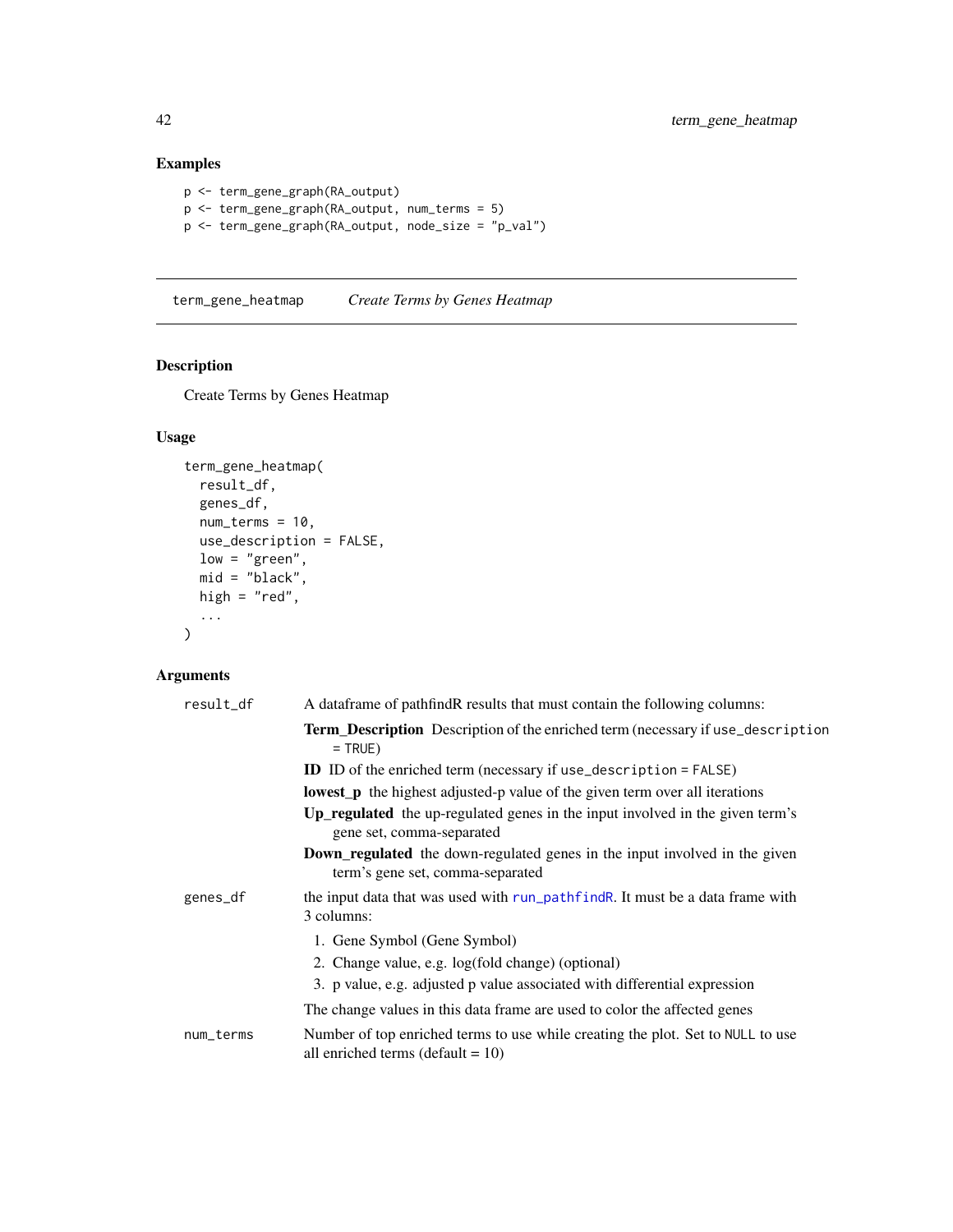# <span id="page-42-0"></span>UpSet\_plot 43

| column) should be used. $(detault = FALSE)$<br>a string indicating the color of 'low' values in the coloring gradient (default $=$<br>low<br>'green')<br>mid<br>a string indicating the color of 'mid' values in the coloring gradient (default =<br>'black')<br>high<br>a string indicating the color of 'high' values in the coloring gradient (default $=$<br>'red')<br>additional arguments for input_processing (used if genes_df is provided)<br>$\ddotsc$ | use_description |                                                                                   |
|------------------------------------------------------------------------------------------------------------------------------------------------------------------------------------------------------------------------------------------------------------------------------------------------------------------------------------------------------------------------------------------------------------------------------------------------------------------|-----------------|-----------------------------------------------------------------------------------|
|                                                                                                                                                                                                                                                                                                                                                                                                                                                                  |                 | Boolean argument to indicate whether term descriptions (in the "Term_Description" |
|                                                                                                                                                                                                                                                                                                                                                                                                                                                                  |                 |                                                                                   |
|                                                                                                                                                                                                                                                                                                                                                                                                                                                                  |                 |                                                                                   |
|                                                                                                                                                                                                                                                                                                                                                                                                                                                                  |                 |                                                                                   |
|                                                                                                                                                                                                                                                                                                                                                                                                                                                                  |                 |                                                                                   |

# Value

a ggplot2 object of a heatmap where rows are enriched terms and columns are involved input genes. If genes\_df is provided, colors of the tiles indicate the change values.

# Examples

term\_gene\_heatmap(RA\_output, num\_terms = 3)

<span id="page-42-1"></span>UpSet\_plot *Create UpSet Plot of Enriched Terms*

# Description

Create UpSet Plot of Enriched Terms

# Usage

```
UpSet_plot(
  result_df,
 genes_df,
 num_terms = 10,
 method = "heatmap",
 use_description = FALSE,
 low = "green",
 mid = "black",high = "red",...
)
```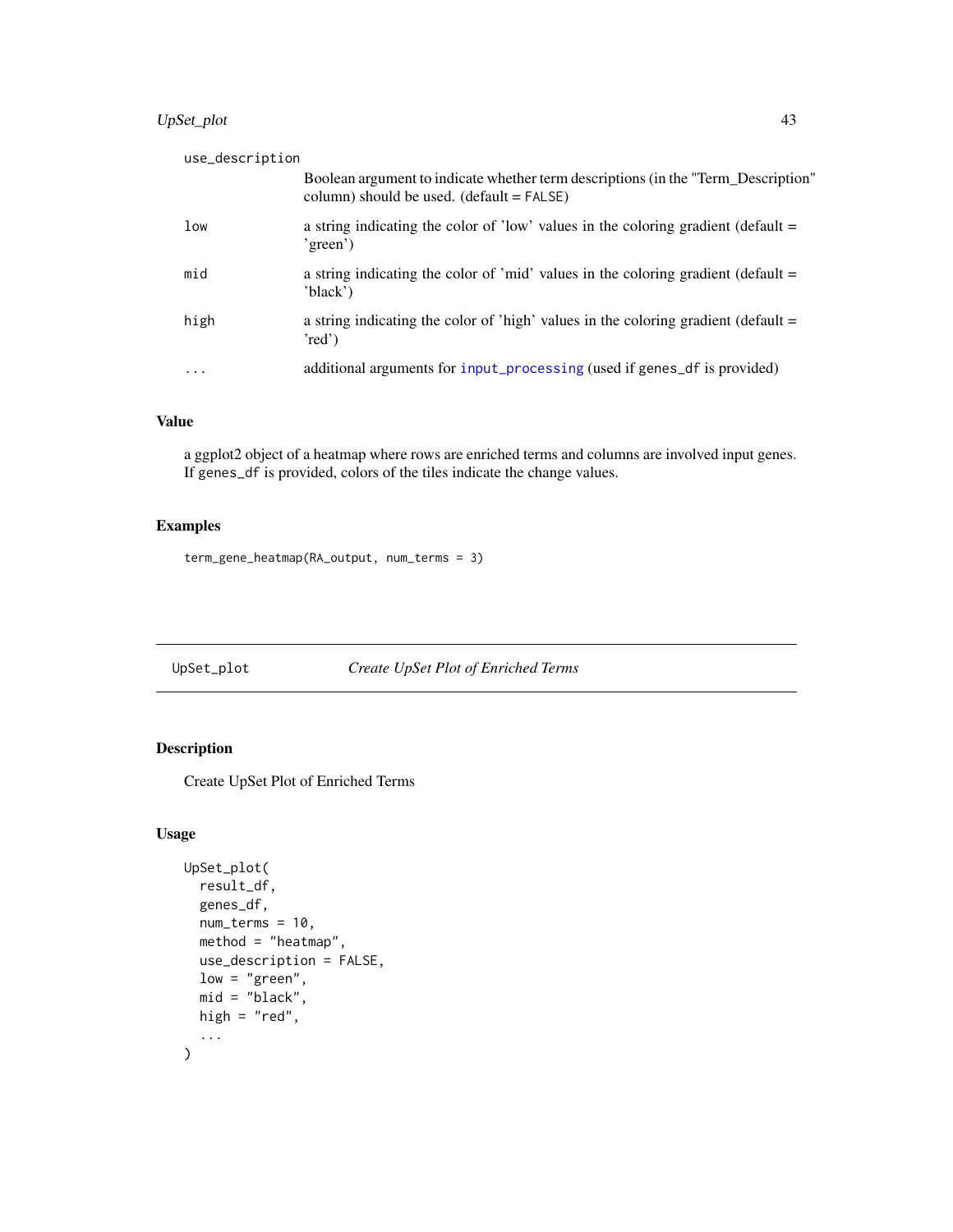# <span id="page-43-0"></span>Arguments

| result_df       | A dataframe of pathfindR results that must contain the following columns:                                                      |
|-----------------|--------------------------------------------------------------------------------------------------------------------------------|
|                 | Term_Description Description of the enriched term (necessary if use_description<br>$=$ TRUE)                                   |
|                 | <b>ID</b> ID of the enriched term (necessary if use_description = FALSE)                                                       |
|                 | <b>lowest_p</b> the highest adjusted-p value of the given term over all iterations                                             |
|                 | Up_regulated the up-regulated genes in the input involved in the given term's<br>gene set, comma-separated                     |
|                 | Down_regulated the down-regulated genes in the input involved in the given<br>term's gene set, comma-separated                 |
| genes_df        | the input data that was used with run_pathfindR. It must be a data frame with<br>3 columns:                                    |
|                 | 1. Gene Symbol (Gene Symbol)                                                                                                   |
|                 | 2. Change value, e.g. log(fold change) (optional)                                                                              |
|                 | 3. p value, e.g. adjusted p value associated with differential expression                                                      |
|                 | The change values in this data frame are used to color the affected genes                                                      |
| num_terms       | Number of top enriched terms to use while creating the plot. Set to NULL to use<br>all enriched terms (default = $10$ )        |
| method          | the option for producing the plot. Options include "heatmap", "boxplot" and<br>"barplot". $(detault = "heatmap")$              |
| use_description |                                                                                                                                |
|                 | Boolean argument to indicate whether term descriptions (in the "Term_Description"<br>column) should be used. (default = FALSE) |
| low             | a string indicating the color of 'low' values in the coloring gradient (default =<br>'green')                                  |
| mid             | a string indicating the color of 'mid' values in the coloring gradient (default =<br>'black')                                  |
| high            | a string indicating the color of 'high' values in the coloring gradient (default =<br>'red')                                   |
| $\cdots$        | additional arguments for input_processing (used if genes_df is provided)                                                       |

# Value

UpSet plots are plots of the intersections of sets as a matrix. This function creates a ggplot object of an UpSet plot where the x-axis is the UpSet plot of intersections of enriched terms. By default (i.e. method = "heatmap") the main plot is a heatmap of genes at the corresponding intersections, colored by up/down regulation (if genes\_df is provided, colored by change values). If method = "barplot", the main plot is bar plots of the number of genes at the corresponding intersections. Finally, if method = "boxplot" and if genes\_df is provided, then the main plot displays the boxplots of change values of the genes at the corresponding intersections.

# Examples

UpSet\_plot(RA\_comparison\_output)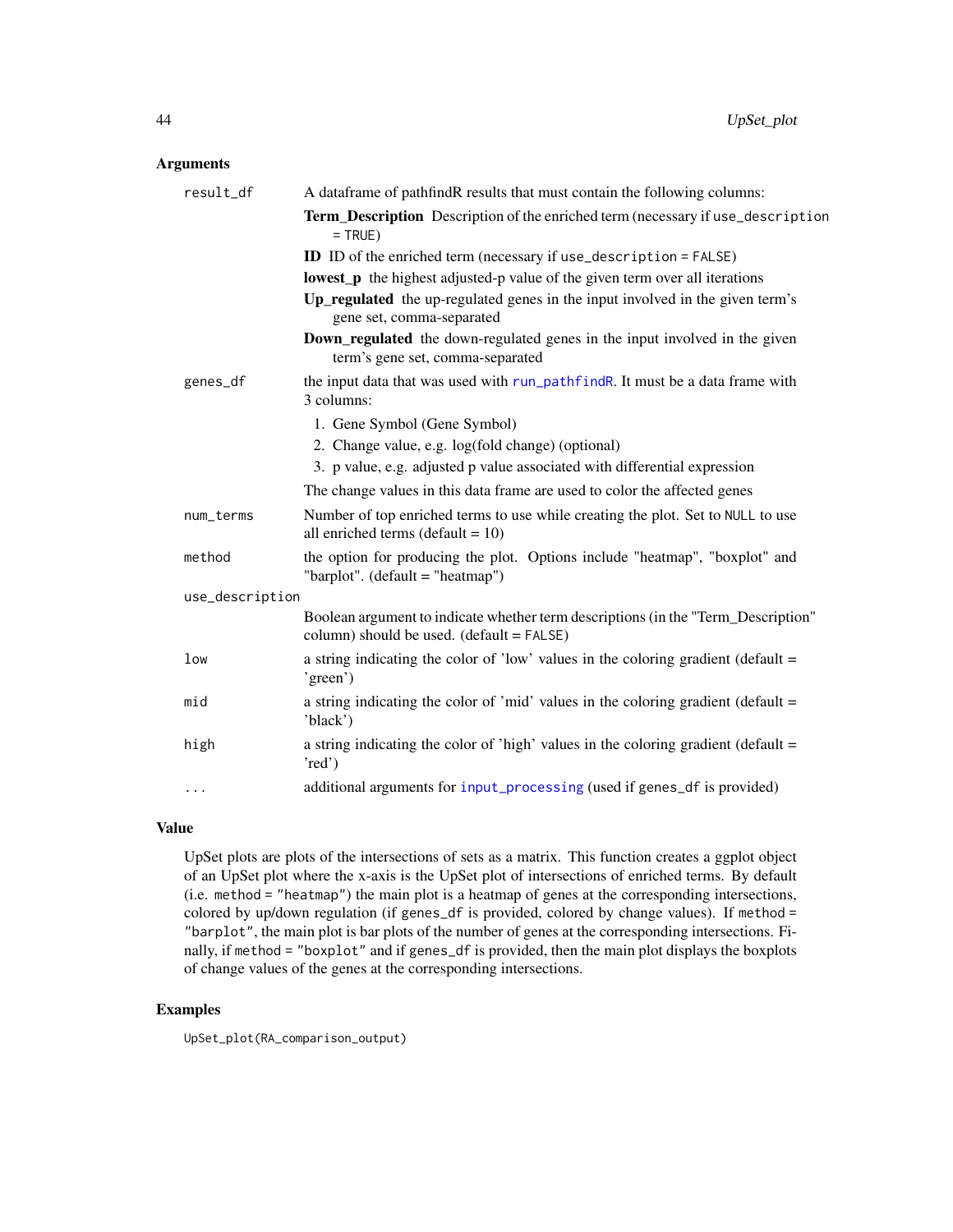<span id="page-44-0"></span>visualize\_active\_subnetworks

*Visualize Active Subnetworks*

# Description

Visualize Active Subnetworks

# Usage

```
visualize_active_subnetworks(
  active_snw_path,
  genes_df,
 pin_name_path = "Biogrid",
 num_snws,
 layout = "stress",
  score\_quant\_thr = 0.8,
  sig\_gene\_thr = 0.02,
  ...
)
```
# Arguments

active\_snw\_path

|               | path to the output of an Active Subnetwork Search                                                                                                                                                                                                  |
|---------------|----------------------------------------------------------------------------------------------------------------------------------------------------------------------------------------------------------------------------------------------------|
| genes_df      | the input data that was used with run_pathfindR. It must be a data frame with<br>3 columns:                                                                                                                                                        |
|               | 1. Gene Symbol (Gene Symbol)                                                                                                                                                                                                                       |
|               | 2. Change value, e.g. log(fold change) (optional)                                                                                                                                                                                                  |
|               | 3. p value, e.g. adjusted p value associated with differential expression                                                                                                                                                                          |
|               | The change values in this data frame are used to color the affected genes                                                                                                                                                                          |
| pin_name_path | Name of the chosen PIN or path/to/PIN.sif. If PIN name, must be one of<br>c("Biogrid", "STRING", "GeneMania", "IntAct", "KEGG", "mmu_STRING").<br>If path/to/PIN.sif, the file must comply with the PIN specifications. (Default $=$<br>"Biogrid") |
| num_snws      | number of top subnetworks to be visualized (leave blank if you want to visualize<br>all subnetworks)                                                                                                                                               |
| layout        | The type of layout to create (see $ggraph$ for details. Default = "stress")                                                                                                                                                                        |
|               | score_quan_thr active subnetwork score quantile threshold. Must be between 0 and 1 or set to<br>$-1$ for not filtering. (Default = 0.8)                                                                                                            |
| sig_gene_thr  | threshold for the minimum proportion of significant genes in the subnetwork<br>(Default = $0.02$ ) If the number of genes to use as threshold is calculated to be <<br>2 (e.g. 50 signif. genes x $0.01 = 0.5$ ), the threshold number is set to 2 |
|               | additional arguments for input_processing                                                                                                                                                                                                          |
|               |                                                                                                                                                                                                                                                    |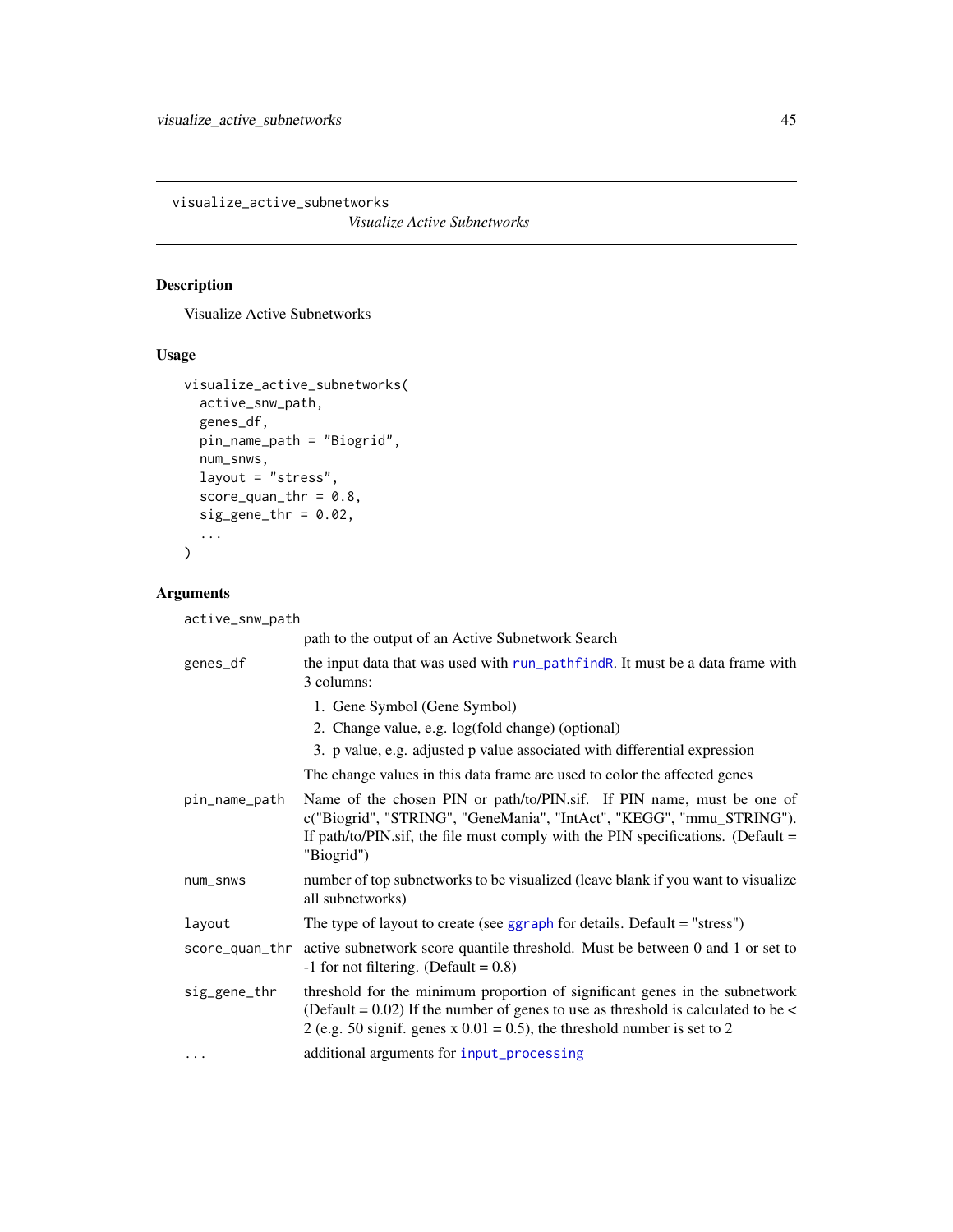<span id="page-45-0"></span>a list of ggplot objects of graph visualizations of identified active subnetworks. Green nodes are down-regulated genes, reds are up-regulated genes and yellows are non-input genes

# Examples

```
path2snw_list <- system.file("extdata/resultActiveSubnetworkSearch.txt",
                             package = "pathfindR")
# visualize top 2 active subnetworks
g_list <- visualize_active_subnetworks(active_snw_path = path2snw_list,
                                      genes_df = RA_input[1:10, ]pin_name_path = "KEGG",
                                      num\_snws = 2)
```
<span id="page-45-1"></span>visualize\_hsa\_KEGG *Visualize Human KEGG Pathways*

# Description

Visualize Human KEGG Pathways

#### Usage

```
visualize_hsa_KEGG(
  hsa_kegg_ids,
  input_processed,
  max_to_plot = NULL,
  normalize_vals = FALSE,
  node_cols = NULL,
  quiet = TRUE,
  key_gravity = "northeast",
  logo_gravity = "southeast"
)
```

| hsa_kegg_ids    | hsa KEGG ids of pathways to be colored and visualized                                                                                                                                                                                                                                                                                                      |
|-----------------|------------------------------------------------------------------------------------------------------------------------------------------------------------------------------------------------------------------------------------------------------------------------------------------------------------------------------------------------------------|
| input_processed |                                                                                                                                                                                                                                                                                                                                                            |
|                 | input data processed via input_processing                                                                                                                                                                                                                                                                                                                  |
| max_to_plot     | The number of hsa kegg pathways (from beginning until the max_to_plotth id)<br>to visualize. If NULL, visualizes all $(\text{default} = \text{NULL})$                                                                                                                                                                                                      |
|                 | normalize_vals should change values be normalized (default = FALSE)                                                                                                                                                                                                                                                                                        |
| node_cols       | low, middle and high color values for coloring the pathway nodes (default $=$<br>NULL). If node_cols=NULL, the low, middle and high color are set as "green",<br>"gray" and "red". If all change values are 1e6 (in case no changes are sup-<br>plied, this dummy value is assigned by input_processing), only one color<br>$("HF38F18"$ if NULL) is used. |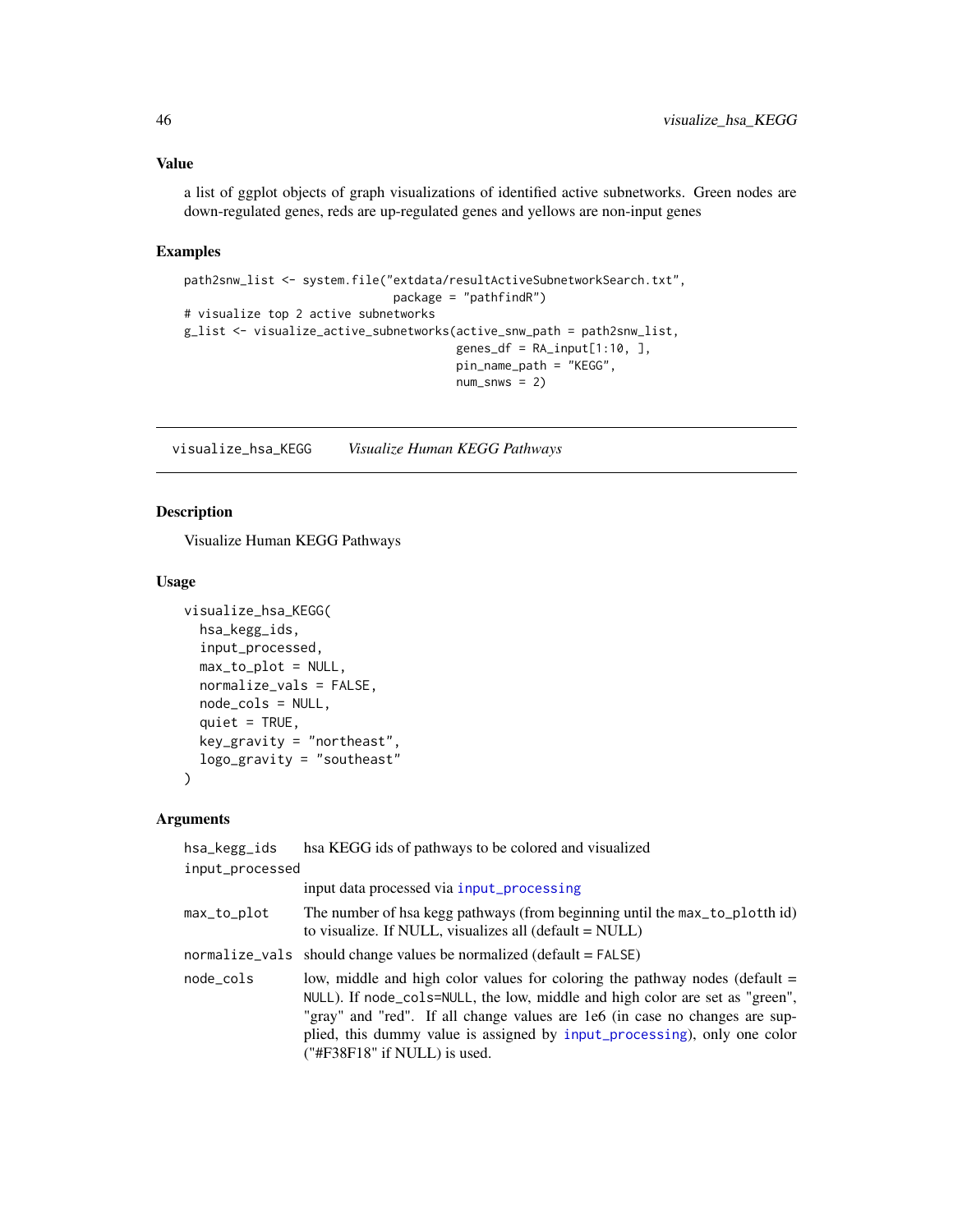<span id="page-46-0"></span>

| auiet        | If TRUE, suppress status messages (if any), and the progress bar while download-<br>ing file $(s)$ |
|--------------|----------------------------------------------------------------------------------------------------|
| kev_gravity  | gravity value (character) for the color key legend placement (see gravity_types)                   |
| logo_gravity | gravity value (character) for the logo placement (see gravity_types)                               |

Creates colored visualizations of the enriched human KEGG pathways and saves them in the folder "term\_visualizations" under the current working directory.

# See Also

See [visualize\\_terms](#page-46-1) for the wrapper function for creating enriched term diagrams. See [run\\_pathfindR](#page-32-1) for the wrapper function of the pathfindR enrichment workflow.

# Examples

## Not run: visualize\_hsa\_KEGG(hsa\_kegg\_ids, input\_processed)

## End(Not run)

<span id="page-46-1"></span>visualize\_terms *Create Diagrams for Enriched Terms*

# Description

Create Diagrams for Enriched Terms

# Usage

```
visualize_terms(
  result_df,
  input_processed = NULL,
  hsa_KEGG = TRUE,
  pin_name_path = "Biogrid",
  ...
)
```

| result_df       | Data frame of enrichment results. Must-have columns for KEGG human path-                 |
|-----------------|------------------------------------------------------------------------------------------|
|                 | way diagrams (hsa_kegg = TRUE) are: "ID" and "Term_Description". Must-                   |
|                 | have columns for the rest are: "Term_Description", "Up_regulated" and "Down_regulated"   |
| input_processed |                                                                                          |
|                 | input data processed via input_processing, not necessary when hsa_KEGG =<br><b>FALSE</b> |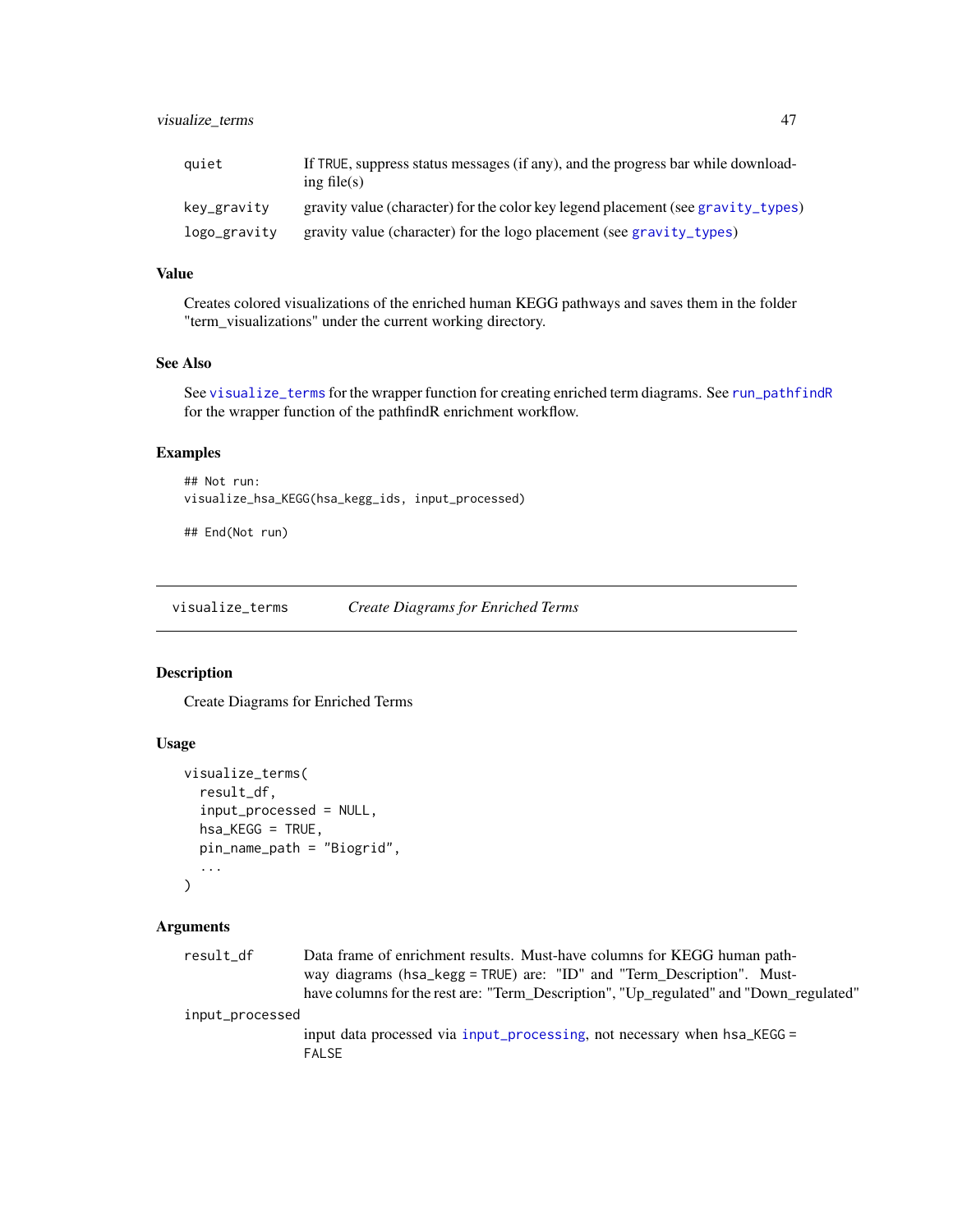<span id="page-47-0"></span>

| hsa KEGG      | boolean to indicate whether human KEGG gene sets were used for enrichment<br>analysis or not $(\text{default} = \text{TRUE})$                                                                                                                      |
|---------------|----------------------------------------------------------------------------------------------------------------------------------------------------------------------------------------------------------------------------------------------------|
| pin_name_path | Name of the chosen PIN or path/to/PIN.sif. If PIN name, must be one of<br>c("Biogrid", "STRING", "GeneMania", "IntAct", "KEGG", "mmu_STRING").<br>If path/to/PIN.sif, the file must comply with the PIN specifications. (Default $=$<br>"Biogrid") |
| $\cdot$       | additional arguments for visualize hsa KEGG (used when hsa kegg = TRUE)                                                                                                                                                                            |

#### Details

For hsa\_KEGG = TRUE, KEGG human pathway diagrams are created, affected nodes colored by up/down regulation status. For other gene sets, interactions of affected genes are determined (via a shortest-path algorithm) and are visualized (colored by change status) using igraph.

# Value

Depending on the argument hsa\_KEGG, creates visualization of interactions of genes involved in the list of enriched terms in result\_df and saves them in the folder "term\_visualizations" under the current working directory.

#### See Also

See [visualize\\_hsa\\_KEGG](#page-45-1) for the visualization function of human KEGG diagrams. See [visualize\\_term\\_interactions](#page-47-1) for the visualization function that generates diagrams showing the interactions of input genes in the PIN. See [run\\_pathfindR](#page-32-1) for the wrapper function of the pathfindR workflow.

#### Examples

```
## Not run:
visualize_terms(result_df, input_processed)
visualize_terms(result_df, hsa_KEGG = FALSE, pin_name_path = "IntAct")
```
## End(Not run)

<span id="page-47-1"></span>visualize\_term\_interactions

*Visualize Interactions of Genes Involved in the Given Enriched Terms*

#### Description

Visualize Interactions of Genes Involved in the Given Enriched Terms

# Usage

```
visualize_term_interactions(result_df, pin_name_path)
```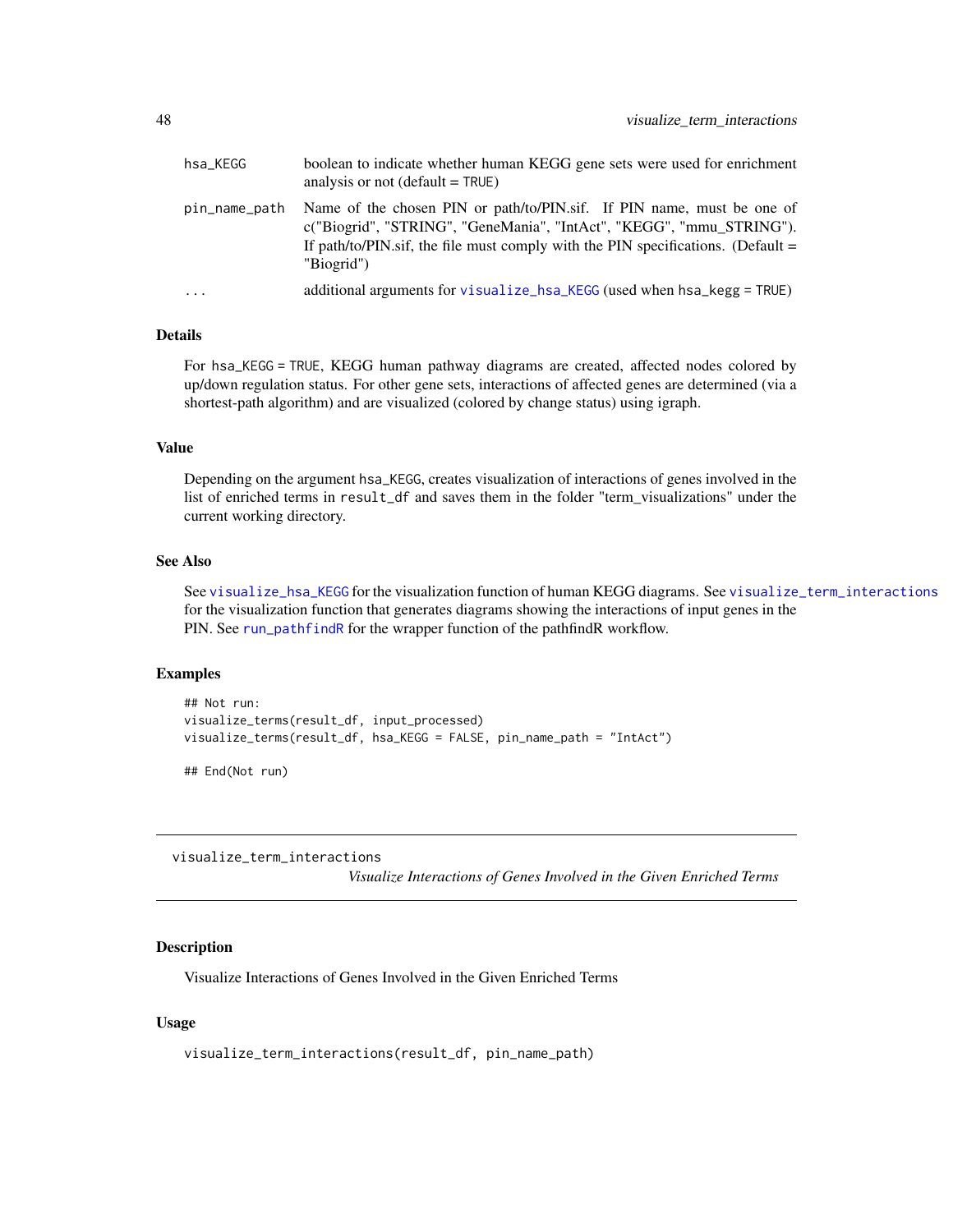#### <span id="page-48-0"></span>**Arguments**

| result df     | Data frame of enrichment results. Must-have columns are: "Term Description",<br>"Up regulated" and "Down regulated"                                                                                                                                |
|---------------|----------------------------------------------------------------------------------------------------------------------------------------------------------------------------------------------------------------------------------------------------|
| pin_name_path | Name of the chosen PIN or path/to/PIN.sif. If PIN name, must be one of<br>c("Biogrid", "STRING", "GeneMania", "IntAct", "KEGG", "mmu STRING").<br>If path/to/PIN.sif, the file must comply with the PIN specifications. (Default $=$<br>"Biogrid") |

# Details

The following steps are performed for the visualization of interactions of genes involved for each enriched term:

- 1. shortest paths between all affected genes are determined (via [igraph](#page-0-0))
- 2. the nodes of all shortest paths are merged
- 3. the PIN is subsetted using the merged nodes (genes)
- 4. using the PIN subset, the graph showing the interactions is generated
- 5. the final graph is visualized using [igraph](#page-0-0), colored by changed status (if provided), and is saved as a PNG file.

#### Value

Creates PNG files visualizing the interactions of genes involved in the given enriched terms (annotated in the result\_df) in the PIN used for enrichment analysis (specified by pin\_name\_path). The PNG files are saved in the folder "term\_visualizations" under the current working directory.

# See Also

See [visualize\\_terms](#page-46-1) for the wrapper function for creating enriched term diagrams. See [run\\_pathfindR](#page-32-1) for the wrapper function of the pathfindR enrichment workflow.

#### Examples

```
## Not run:
visualize_term_interactions(result_df, pin_name_path = "IntAct")
```
## End(Not run)